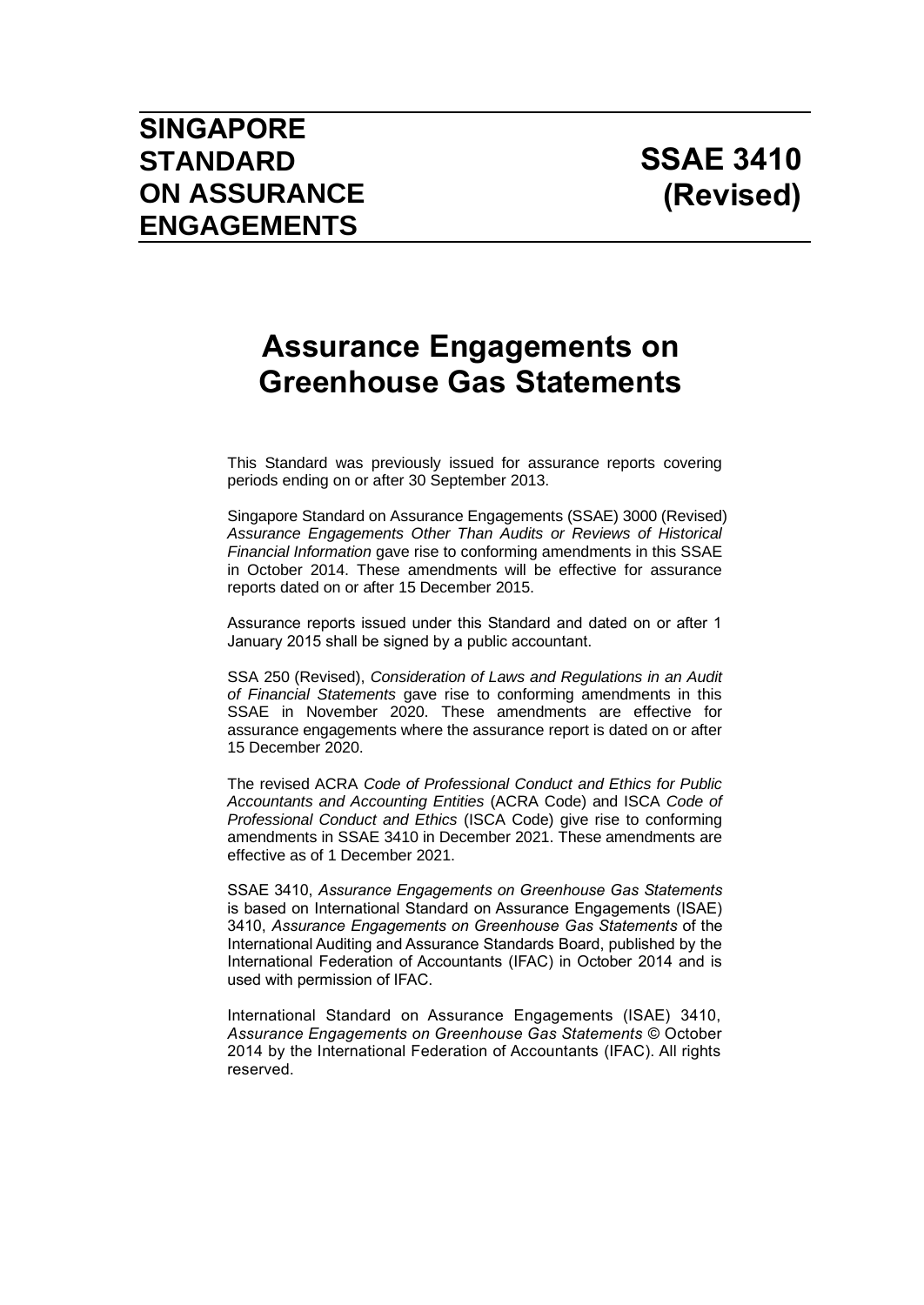# **SINGAPORE STANDARD ON ASSURANCE ENGAGEMENTS 3410 ASSURANCE ENGAGEMENTS ON GREENHOUSE GAS STATEMENTS**

(Effective for assurance reports dated on or after 15 December 2020)

# **CONTENTS**

|                                                                                                                                                                  | Paragraph         |
|------------------------------------------------------------------------------------------------------------------------------------------------------------------|-------------------|
| Introduction                                                                                                                                                     | 1                 |
| Scope of this SSAE                                                                                                                                               | $2 - 11$          |
| <b>Effective Date</b>                                                                                                                                            | $12 \overline{ }$ |
| <b>Objectives</b>                                                                                                                                                | 13                |
| <b>Definitions</b>                                                                                                                                               | 14                |
| <b>Requirements</b>                                                                                                                                              |                   |
| <b>SSAE 3000</b>                                                                                                                                                 | 15                |
| Acceptance and Continuance of the Engagement                                                                                                                     | $16 - 18$         |
| Planning                                                                                                                                                         | 19                |
| Materiality in Planning and Performing the Engagement                                                                                                            | $20 - 22$         |
| Understanding the Entity and Its Environment, Including the Entity's<br>Internal Control, and Identifying and Assessing Risks of<br><b>Material Misstatement</b> | $23 - 34$         |
| Overall Responses to Assessed Risks of Material Misstatement and                                                                                                 |                   |
| <b>Further Procedures</b>                                                                                                                                        | $35 - 56$         |
| Using the Work of Other Practitioners                                                                                                                            | 57                |
| <b>Written Representations</b>                                                                                                                                   | $58 - 60$         |
| <b>Subsequent Events</b>                                                                                                                                         | 61                |
| Comparative Information                                                                                                                                          | $62 - 63$         |
| Other Information                                                                                                                                                | 64                |
| Documentation                                                                                                                                                    | 65-70             |
| <b>Engagement Quality Control Review</b>                                                                                                                         | 71                |
| Forming the Assurance Conclusion                                                                                                                                 | $72 - 75$         |
| <b>Assurance Report Content</b>                                                                                                                                  | 76-77             |
| <b>Other Communication Requirements</b>                                                                                                                          | 78                |
| <b>Application and Other Explanatory Material</b>                                                                                                                |                   |
| Introduction                                                                                                                                                     | $A1 - A7$         |
| <b>Definitions</b>                                                                                                                                               | A8-A16            |
| <b>SSAE 3000</b>                                                                                                                                                 | A17               |
| Acceptance and Continuance of the Engagement                                                                                                                     | A18-A37           |
| Planning                                                                                                                                                         | A38-A43           |
| Materiality in Planning and Performing the Engagement                                                                                                            | A44-A51           |
| Understanding the Entity and Its Environment, including the Entity's<br>Internal Control, and Identifying and Assessing Risks of<br><b>Material Misstatement</b> | A52-A89           |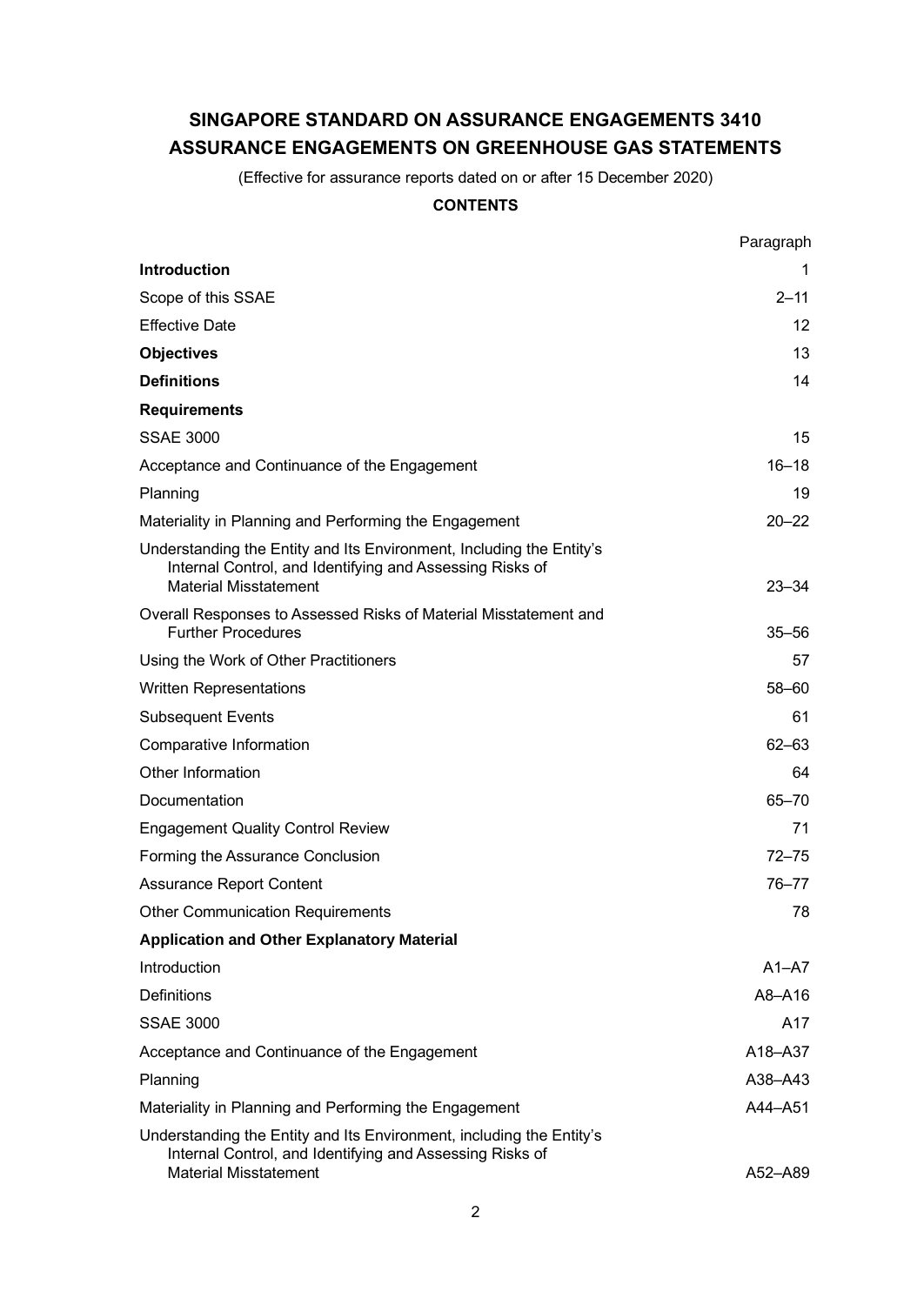| Overall Responses to Assessed Risks of Material Misstatement and |           |
|------------------------------------------------------------------|-----------|
| <b>Further Procedures</b>                                        | A90-A112  |
| Using the Work of Other Practitioners                            | A113-A115 |
| <b>Written Representations</b>                                   | A116      |
| <b>Subsequent Events</b>                                         | A117      |
| Comparative Information                                          | A118-A123 |
| Other Information                                                | A124-A126 |
| Documentation                                                    | A127-A129 |
| <b>Engagement Quality Control Review</b>                         | A130      |
| Forming the Assurance Conclusion                                 | A131-A133 |
| <b>Assurance Report Content</b>                                  | A134-A152 |
| Appendix 1: Emissions, Removals and Emissions Deductions         |           |
| Appendix 2: Illustrations of Assurance Reports on GHG Statements |           |
|                                                                  |           |

Singapore Standard on Assurance Engagements (SSAE) 3410, *Assurance Engagements on Greenhouse Gas Statements*, should be read in conjunction with the *Preface to the Singapore Quality Control, Auditing, Review, Other Assurance and Related Services Pronouncements*.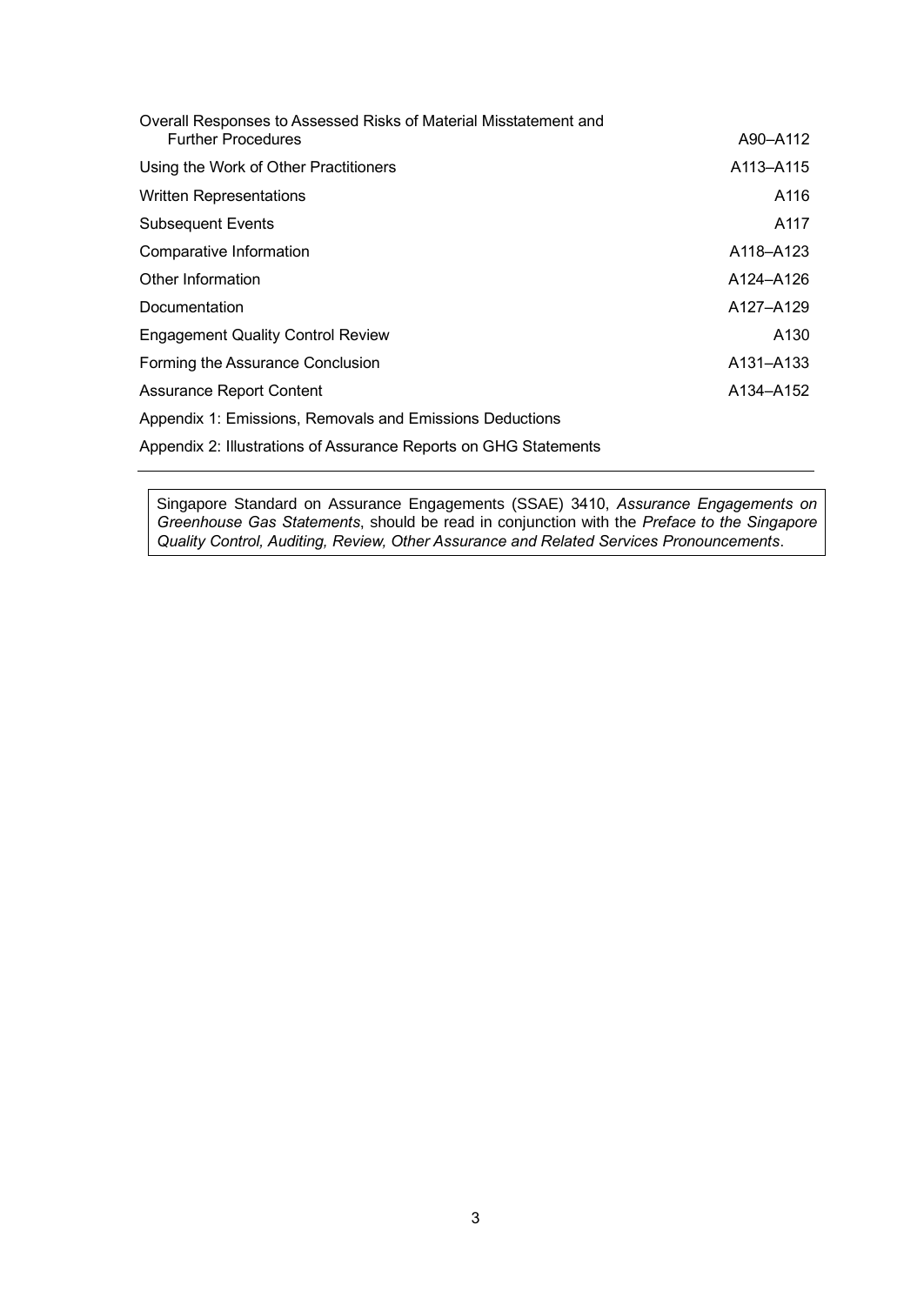# **SINGAPORE STANDARD ON ASSURANCE ENGAGEMENTS**

# **Foreword**

This Standard is based on International Standard on Assurance Engagements 3410.

# **Introduction**

- 1. Given the link between greenhouse gas (GHG) emissions and climate change, many entities are quantifying their GHG emissions for internal management purposes, and many are also preparing a GHG statement:
	- (a) As part of a regulatory disclosure regime;
	- (b) As part of an emissions trading scheme; or
	- (c) To inform investors and others on a voluntary basis. Voluntary disclosures may be, for example, published as a stand-alone document; included as part of a broader sustainability report or in an entity's annual report; or made to support inclusion in a "carbon register."

# **Scope of this SSAE**

- 2. This Singapore Standard on Assurance Engagements (SSAE) deals with assurance engagements to report on an entity's GHG statement.
- 3. The practitioner's conclusion in an assurance engagement may cover information in addition to a GHG statement, for example, when the practitioner is engaged to report on a sustainability report of which a GHG statement is only one part. In such cases: (Ref: Para. A1–A2)
	- (a) This SSAE applies to assurance procedures performed with respect to the GHG statement other than when the GHG statement is a relatively minor part of the overall information subject to assurance; and
	- $(b)$  SSAE 3000 (Revised)<sup>1</sup> (or another SSAE dealing with a specific underlying subject matter) applies to assurance procedures performed with respect to the remainder of the information covered by the practitioner's conclusion.
- 4. This SSAE does not deal with, or provide specific guidance for, assurance engagements to report on the following:
	- (a) Statements of emissions other than GHG emissions, for example, nitrogen oxides  $(NOx)$  and sulfur dioxide  $(SO<sub>2</sub>)$ . This SSAE may nonetheless provide guidance for such engagements;<sup>2</sup>
	- (b) Other GHG-related information, such as product lifecycle "footprints," hypothetical "baseline" information, and key performance indicators based on emissions data; or (Ref: Para. A3)
	- (c) Instruments, processes or mechanisms, such as offset projects, used by other entities as emissions deductions. However, where an entity's GHG statement includes emissions deductions that are subject to assurance, the requirements of this

<sup>1</sup> SSAE 3000 (Revised), *Assurance Engagements Other than Audits or Reviews of Historical Financial Information.* 

<sup>&</sup>lt;sup>2</sup> NOx (i.e., NO and NO<sub>2</sub>, which differ from the GHG nitrous oxide, N<sub>2</sub>O) and SO<sub>2</sub> are associated with "acid rain" rather than climate change.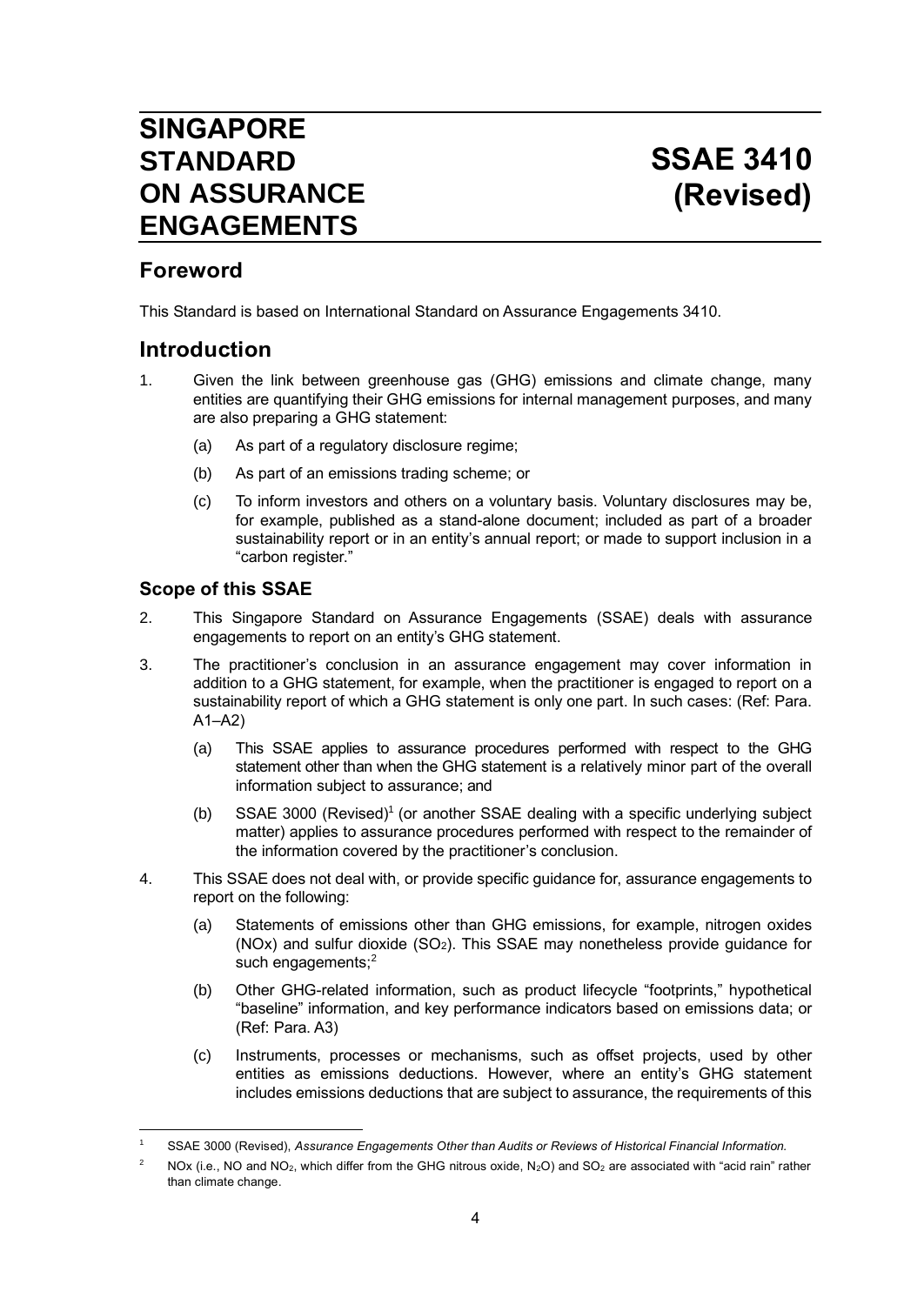SSAE apply in relation to those emissions deductions as appropriate (see paragraph 76(f)).

## Attestation and Direct Engagements

5. The *Singapore Framework for Assurance Engagements* (the Assurance Framework) notes that an assurance engagement may be either an attestation engagement or a direct engagement. This SSAE deals only with attestation engagements.<sup>3</sup>

## *Procedures for Reasonable Assurance and Limited Assurance Engagements*

- 6. SSAE 3000 (Revised) notes that an assurance engagement may be either a reasonable assurance engagement or a limited assurance engagement.<sup>4</sup> This SSAE deals with both reasonable and limited assurance engagements.
- 7. In both reasonable assurance and limited assurance engagements on a GHG statement, the practitioner chooses a combination of assurance procedures, which can include: inspection; observation; confirmation; recalculation; reperformance; analytical procedures; and inquiry. Determining the assurance procedures to be performed on a particular engagement is a matter of professional judgment. Because GHG statements cover a wide range of circumstances, the nature, timing and extent of procedures are likely to vary considerably from engagement to engagement.
- 8. Unless otherwise stated, each requirement of this SSAE applies to both reasonable and limited assurance engagements. Because the level of assurance obtained in a limited assurance engagement is lower than in a reasonable assurance engagement, the procedures the practitioner will perform in a limited assurance engagement will vary in nature and timing from, and are less in extent than for, a reasonable assurance engagement.<sup>5</sup> Requirements that apply to only one or the other type of engagement have been presented in a columnar format with the letter "L" (limited assurance) or "R" (reasonable assurance) after the paragraph number. Although some procedures are required only for reasonable assurance engagements, they may nonetheless be appropriate in some limited assurance engagements (see also paragraph A90, which outlines the primary differences between the practitioner's further procedures for a reasonable assurance engagement and a limited assurance engagement on a GHG statement). (Ref: Para. A4, A90)

*Relationship with SSAE 3000 (Revised), Other Professional Pronouncements, and Other Requirements*

- 9. The practitioner is required to comply with SSAE 3000 (Revised) and this SSAE when performing an assurance engagement to report on an entity's GHG statement. This SSAE supplements, but does not replace, SSAE 3000 (Revised), and expands on how SSAE 3000 (Revised) is to be applied in an assurance engagement to report on an entity's GHG statement. (Ref: Para. A17)
- 10. Compliance with SSAE 3000 (Revised) requires, among other things, compliance with the provisions of the Accounting and Corporate Regulatory Authority (ACRA) *Code of Professional Conduct and Ethics for Public Accountants and Accounting Entities* (ACRA Code) related to assurance engagements, or other professional requirements, or requirements imposed by law or regulation, that are at least as demanding. $<sup>6</sup>$  It also requires</sup> the engagement partner to be a member of a firm that applies  $SSQC 1, 7$  or other

<sup>3</sup> SSAE 3000 (Revised), paragraph 12(a)(ii)

<sup>4</sup> SSAE 3000 (Revised), paragraph 12(a)(i)(b)

 $5$  SSAE 3000 (Revised), paragraph 12(a)(i)(a)

 $6$  SSAE 3000, paragraphs 3(a), 20 and 24

<sup>7</sup> SSAE 3000 (Revised), paragraphs 3(b) and 31(a). Singapore Standard on Quality Control (SSQC) 1, *Quality Control for Firms that Perform Audits and Reviews of Financial Statements, and Other Assurance and Related Services Engagements*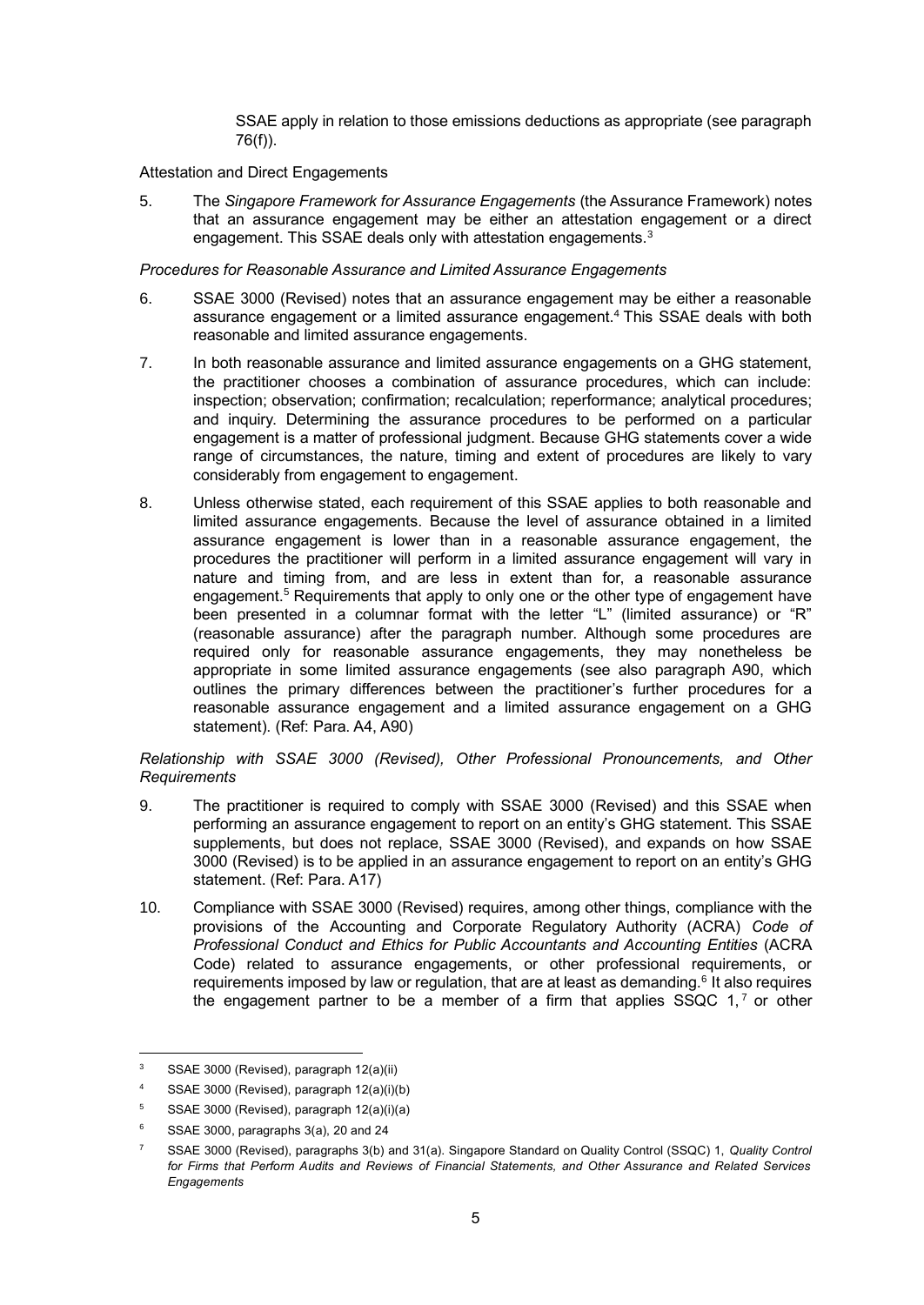professional requirements, or requirements in law or regulation, that are at least as demanding as SSQC 1. (Ref: Para. A5–A6)

11. Where the engagement is subject to local laws or regulations or the provisions of an emissions trading scheme, this SSAE does not override that law, regulation or provision. In the event that local law or regulation or the provision of an emissions trading scheme differ from this SSAE, an engagement conducted in accordance with local law or regulation or the provision of a particular scheme will not automatically comply with this SSAE. The practitioner is entitled to represent compliance with this SSAE in addition to compliance with local law or regulation or the provision of the emissions trading scheme only when all applicable requirements of this SSAE have been met. (Ref: Para. A7)

# **Effective Date**

12. This SSAE is effective for assurance reports dated on or after 15 December 2020.

# **Objectives**

- 13. The objectives of the practitioner are:
	- (a) To obtain either reasonable assurance or limited assurance, as appropriate, about whether the GHG statement is free from material misstatement, whether due to fraud or error, thereby enabling the practitioner to express a reasonable assurance or limited assurance conclusion;
	- (b) To report, in accordance with the practitioner's findings, about whether:
		- (i) In the case of a reasonable assurance engagement, the GHG statement is prepared, in all material respects, in accordance with the applicable criteria; or
		- (ii) In the case of a limited assurance engagement, anything has come to the practitioner's attention that causes the practitioner to believe, on the basis of the procedures performed and evidence obtained, that the GHG statement is not prepared, in all material respects, in accordance with the applicable criteria; and
	- (c) To communicate as otherwise required by this SSAE, in accordance with the practitioner's findings.

# **Definitions**

- 14. For purposes of this SSAE, the following terms have the meanings attributed below: $8$ 
	- (a) Applicable criteria The criteria used by the entity to quantify and report its emissions in the GHG statement.
	- (b) Assertions Representations by the entity, explicit or otherwise, that are embodied in the GHG statement, as used by the practitioner to consider the different types of potential misstatements that may occur.
	- (c) Base year A specific year or an average over multiple years against which an entity's emissions are compared over time.
	- (d) Cap and trade A system that sets overall emissions limits, allocates emissions allowances to participants, and allows them to trade allowances and emission credits with each other.
	- (e) Comparative information The amounts and disclosures included in the GHG statement in respect of one or more prior periods.
	- (f) Emissions The GHGs that, during the relevant period, have been emitted to the atmosphere or would have been emitted to the atmosphere had they not been captured and channeled to a sink. Emissions can be categorised as:

The definitions in SSAE 3000 (Revised) also apply to this SSAE.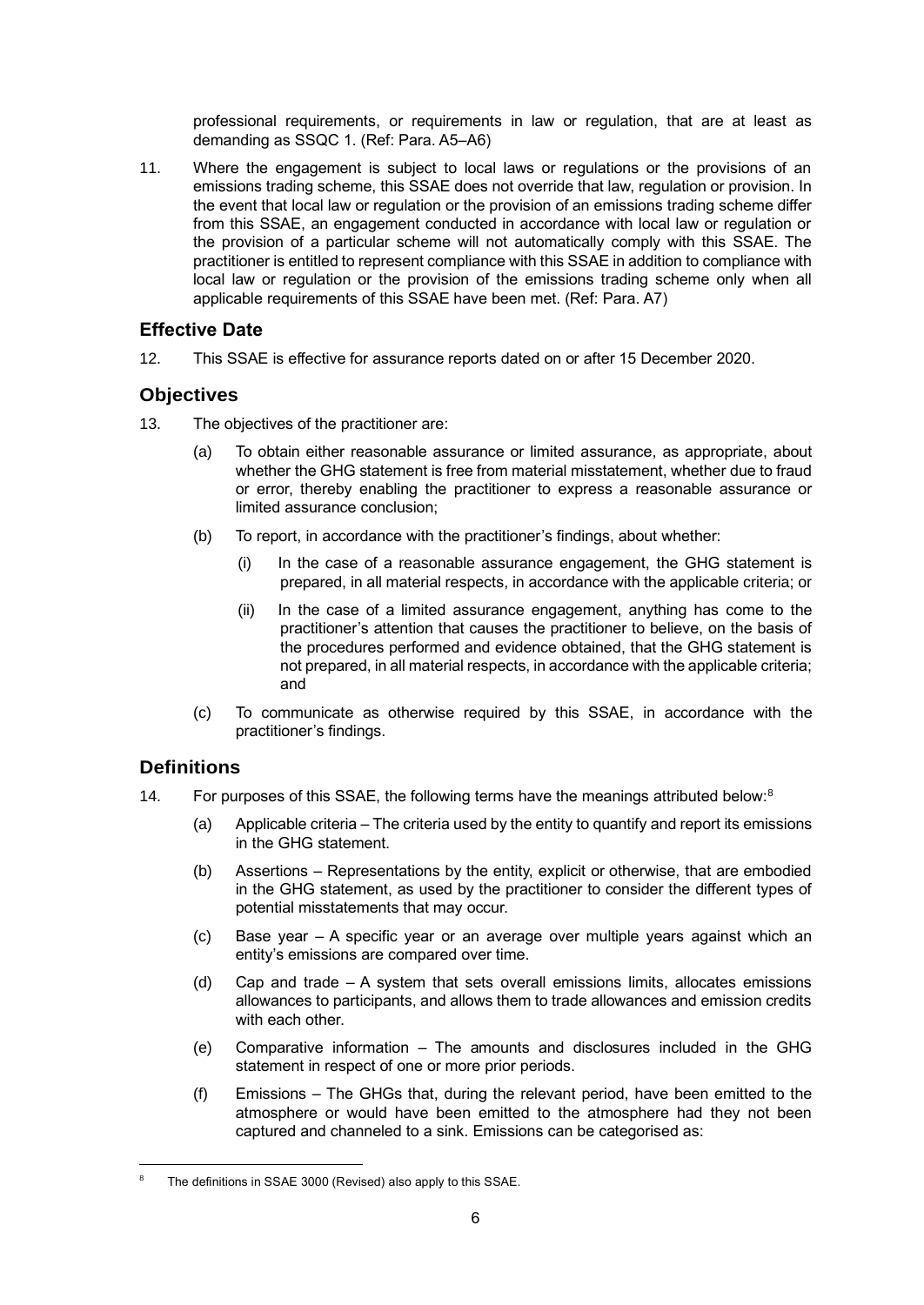- Direct emissions (also known as Scope 1 emissions), which are emissions from sources that are owned or controlled by the entity. (Ref: Para. A8)
- Indirect emissions, which are emissions that are a consequence of the activities of the entity, but which occur at sources that are owned or controlled by another entity. Indirect emissions can be further categorised as:
	- Scope 2 emissions, which are emissions associated with energy that is transferred to and consumed by the entity. (Ref: Para. A9)
	- Scope 3 emissions, which are all other indirect emissions. (Ref: Para. A10)
- (g) Emissions deduction Any item included in the entity's GHG statement that is deducted from the total reported emissions, but which is not a removal; it commonly includes purchased offsets, but can also include a variety of other instruments or mechanisms such as performance credits and allowances that are recognised by a regulatory or other scheme of which the entity is a part. (Ref: Para. A11–A12)
- (h) Emissions factor A mathematical factor or ratio for converting the measure of an activity (for example, liters of fuel consumed, kilometers travelled, the number of animals in husbandry, or tonnes of product produced) into an estimate of the quantity of GHGs associated with that activity.
- (i) Emissions trading scheme A market-based approach used to control [greenhouse](http://en.wikipedia.org/wiki/Pollution) gases by providing [economic](http://en.wikipedia.org/wiki/Economics) [incentives](http://en.wikipedia.org/wiki/Incentive) for achieving reductions in the emissions of [such](http://en.wikipedia.org/wiki/Pollutant) gases.
- (j) Entity The legal entity, economic entity, or the identifiable portion of a legal or economic entity (for example, a single factory or other form of facility, such as a land fill site), or combination of legal or other entities or portions of those entities (for example, a joint venture) to which the emissions in the GHG statement relate.
- (k) Fraud An intentional act by one or more individuals among management, those charged with governance, employees, or third parties, involving the use of deception to obtain an unjust or illegal advantage.
- (l) Further procedures Procedures performed in response to assessed risks of material misstatement, including tests of controls (if any), tests of details and analytical procedures.
- (m) GHG statement A statement setting out constituent elements and quantifying an entity's GHG emissions for a period (sometimes known as an emissions inventory) and, where applicable, comparative information and explanatory notes including a summary of significant quantification and reporting policies. An entity's GHG statement may also include a categorised listing of removals or emissions deductions. Where the engagement does not cover the entire GHG statement, the term "GHG statement" is to be read as that portion that is covered by the engagement. The GHG statement is the "subject matter information" of the engagement.<sup>9</sup>
- (n) Greenhouse gases (GHGs) Carbon dioxide  $(CO<sub>2</sub>)$  and any other gases required by the applicable criteria to be included in the GHG statement, such as: methane; nitrous oxide; sulfur hexafluoride; hydrofluorocarbons; perfluorocarbons; and chlorofluorocarbons. Gases other than carbon dioxide are often expressed in terms of carbon dioxide equivalents (CO<sub>2-e</sub>).
- (o) Organisational boundary The boundary that determines which operations to include in the entity's GHG statement.
- (p) Performance materiality The amount or amounts set by the practitioner at less than materiality for the GHG statement to reduce to an appropriately low level the probability that the aggregate of uncorrected and undetected misstatements exceeds

SSAE 3000 (Revised), paragraph 12(x)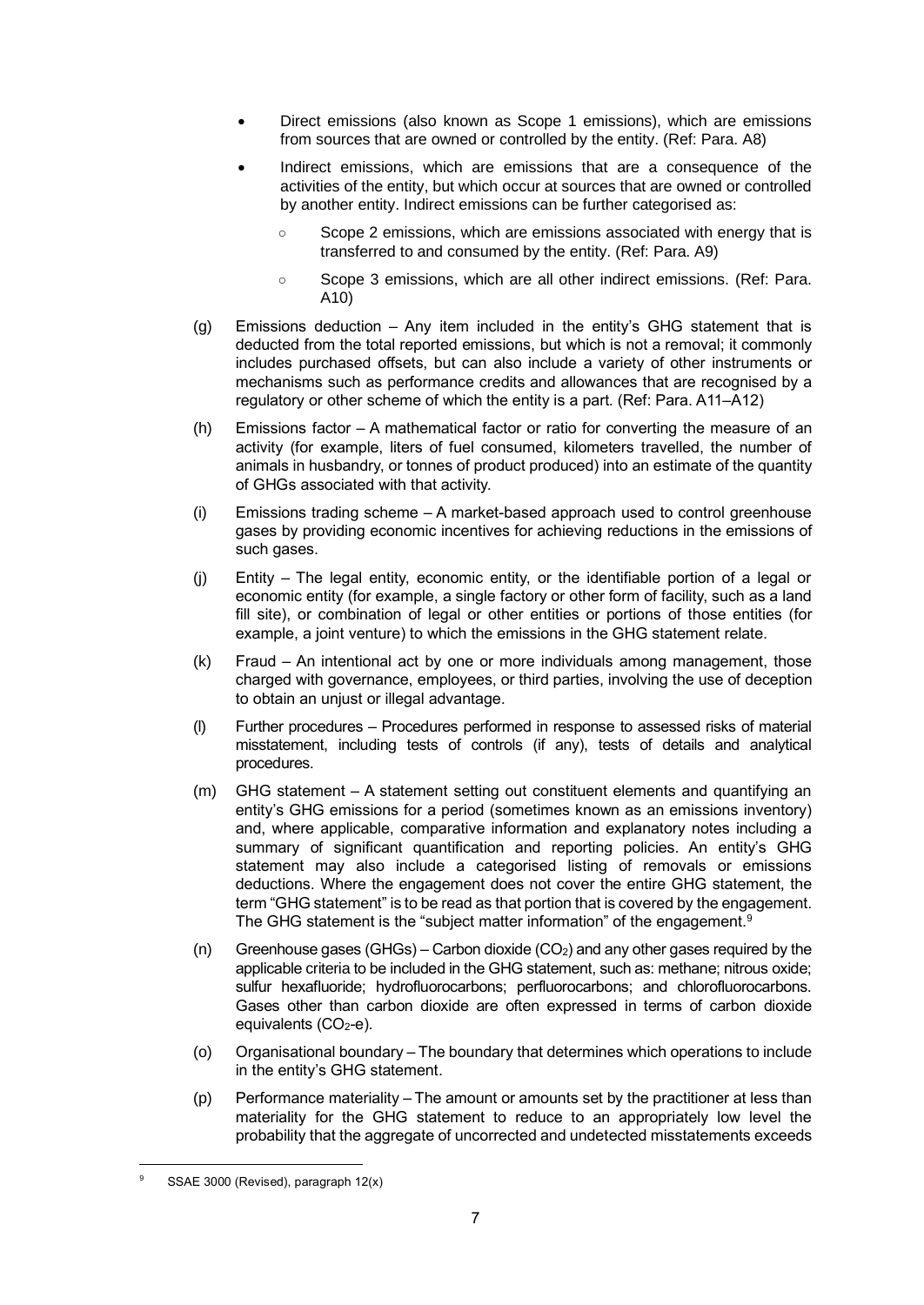materiality for the GHG statement. If applicable, performance materiality also refers to the amount or amounts set by the practitioner at less than the materiality level or levels for particular types of emissions or disclosures.

- (q) Purchased offset An emissions deduction in which the entity pays for the lowering of another entity's emissions (emissions reductions) or the increasing of another entity's removals (removal enhancements), compared to a hypothetical baseline. (Ref: Para. A13)
- (r) Quantification The process of determining the quantity of GHGs that relate to the entity, either directly or indirectly, as emitted (or removed) by particular sources (or sinks).
- (s) Removal The GHGs that the entity has, during the period, removed from the atmosphere, or that would have been emitted to the atmosphere had they not been captured and channeled to a sink. (Ref: Para. A14)
- (t) Significant facility A facility that is of individual significance due to the size of its emissions relative to the aggregate emissions included in the GHG statement or its specific nature or circumstances which give rise to particular risks of material misstatement. (Ref: Para. A15–A16)
- (u) Sink A physical unit or process that removes GHGs from the atmosphere.
- (v) Source A physical unit or process that releases GHGs into the atmosphere.
- (w) Type of emission A grouping of emissions based on, for example, source of emission, type of gas, region, or facility.

# **Requirements**

# **SSAE 3000 (Revised)**

15. The practitioner shall not represent compliance with this SSAE unless the practitioner has complied with the requirements of both this SSAE and SSAE 3000 (Revised). (Ref: Para. A5– A6, A17, A21–A22, A37, A127)

# **Acceptance and Continuance of the Engagement**

*Skills, Knowledge and Experience*

- 16. The engagement partner shall:
	- (a) Have competence in assurance skills and techniques developed through extensive training and practical application, and sufficient competence in the quantification and reporting of emissions, to accept responsibility for the assurance conclusion; and
	- (b) Be satisfied that those persons who are to perform the engagement collectively have the appropriate competence and capabilities, including in the quantification and reporting of emissions and in assurance, to perform the assurance engagement in accordance with this SSAE. (Ref: Para. A18–A19)

*Preconditions for the Engagement*

- 17. In order to establish whether the preconditions for the engagement are present:
	- (a) The engagement partner shall determine that both the GHG statement and the engagement have sufficient scope to be useful to intended users, considering, in particular: (Ref: Para. A20)
		- (i) If the GHG statement is to exclude significant emissions that have been, or could readily be, quantified, whether such exclusions are reasonable in the circumstances;
		- (ii) If the engagement is to exclude assurance with respect to significant emissions that are reported by the entity, whether such exclusions are reasonable in the circumstances; and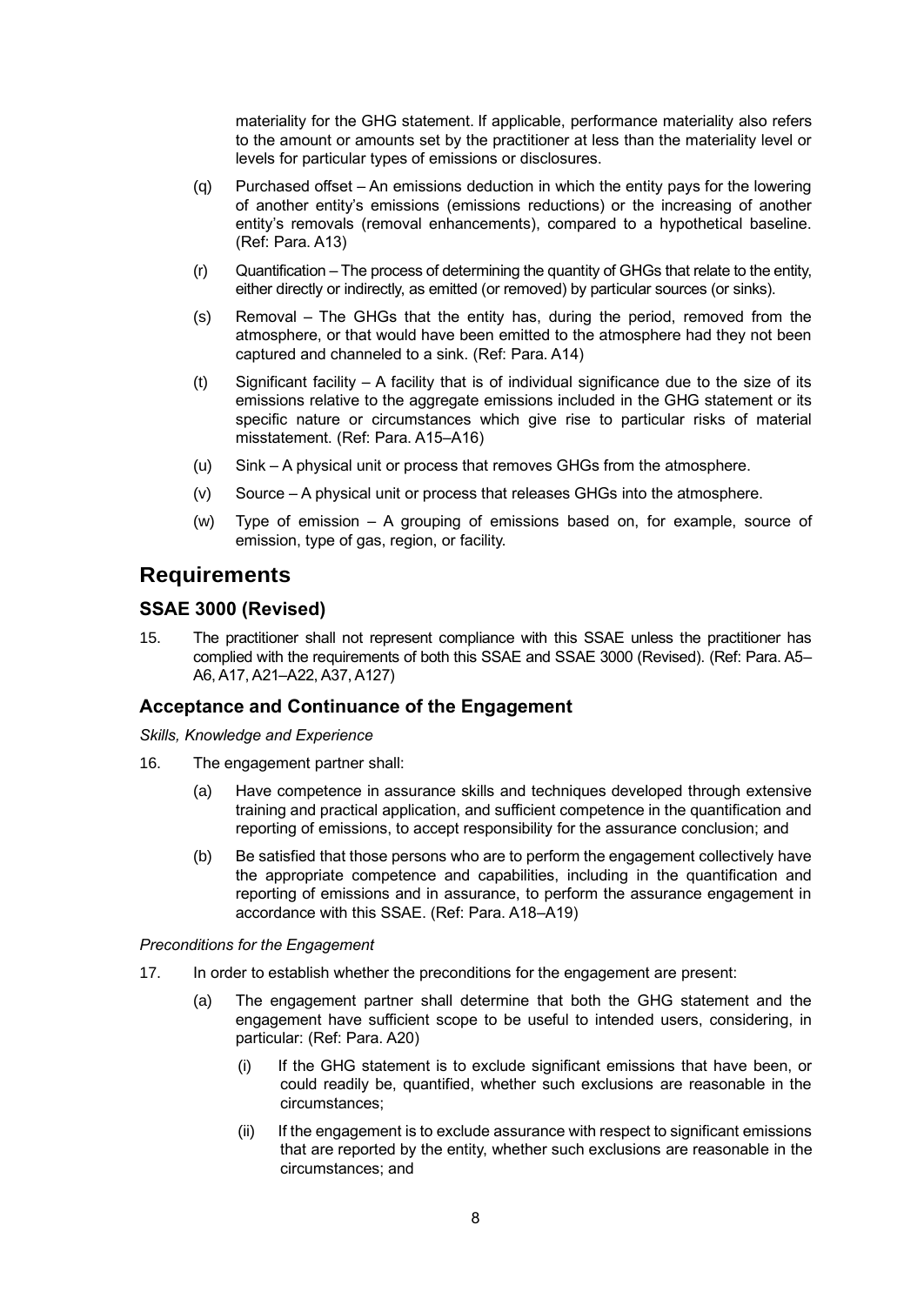- (iii) If the engagement is to include assurance with respect to emissions deductions, whether the nature of the assurance the practitioner will obtain with respect to the deductions and the intended content of the assurance report with respect to them are clear, reasonable in the circumstances, and understood by the engaging party. (Ref: Para. A11––A12)
- (b) When determining the suitability of the applicable criteria, as required by SSAE 3000  $(Revised)$ , <sup>10</sup> the practitioner shall determine whether the criteria encompass at a minimum: (Ref: Para. A23–A26)
	- (i) The method for determining the entity's organisational boundary; (Ref: Para. A27–A28)
	- (ii) The GHGs to be accounted for;
	- (iii) Acceptable quantification methods, including methods for making adjustments to the base year (if applicable); and
	- (iv) Adequate disclosures such that intended users can understand the significant judgments made in preparing the GHG statement. (Ref: Para. A29–A34)
- (c) The practitioner shall obtain the agreement of the entity that it acknowledges and understands its responsibility:
	- (i) For designing, implementing and maintaining such internal control as the entity determines is necessary to enable the preparation of a GHG statement that is free from material misstatement, whether due to fraud or error;
	- (ii) For the preparation of its GHG statement in accordance with the applicable criteria; and (Ref: Para. A35)
	- (iii) For referring to or describing in its GHG statement the applicable criteria it has used and, when it is not readily apparent from the engagement circumstances, who developed them. (Ref: Para. A36)

## *Agreement on the Terms of the Engagement*

- 18. The terms of the engagement required to be agreed by SSAE 3000 (Revised)<sup>11</sup> shall include: (Ref: Para. A37)
	- (a) The objective and scope of the engagement;
	- (b) The responsibilities of the practitioner;
	- (c) The responsibilities of the entity, including those described in paragraph 17(c);
	- (d) Identification of the applicable criteria for the preparation of the GHG statement;
	- (e) Reference to the expected form and content of any reports to be issued by the practitioner and a statement that there may be circumstances in which a report may differ from its expected form and content; and
	- (f) An acknowledgement that the entity agrees to provide written representations at the conclusion of the engagement.

# **Planning**

- 19. When planning the engagement as required by SSAE 3000 (Revised),<sup>12</sup> the practitioner shall: (Ref: Para. A38–A41)
	- (a) Identify the characteristics of the engagement that define its scope;

<sup>10</sup> SSAE 3000 (Revised), paragraphs 24(b)(ii) and 41

<sup>11</sup> SSAE 3000 (Revised), paragraph 27

<sup>12</sup> SSAE 3000 (Revised), paragraph 40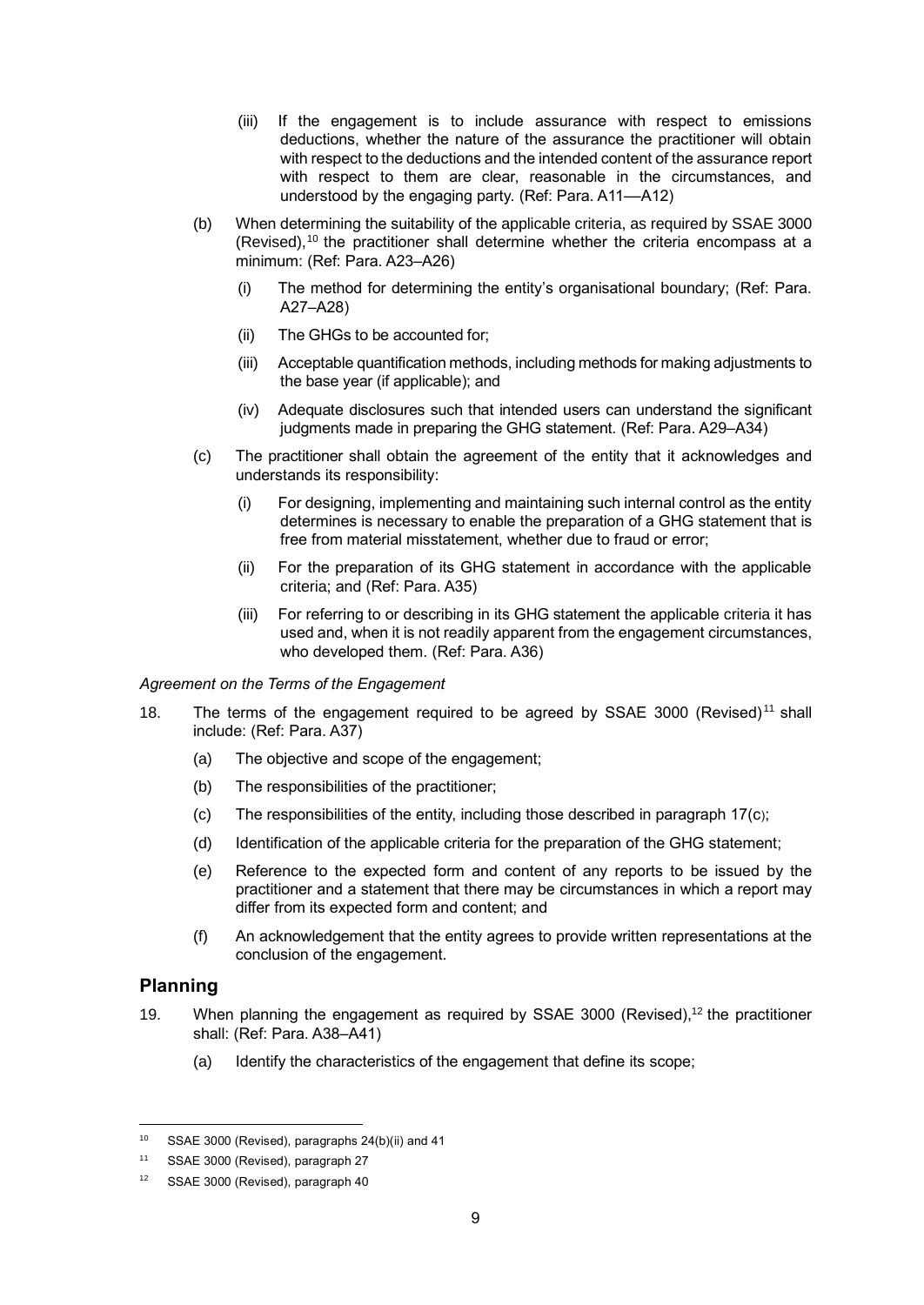- (b) Ascertain the reporting objectives of the engagement to plan the timing of the engagement and the nature of the communications required;
- (c) Consider the factors that, in the practitioner's professional judgment, are significant in directing the engagement team's efforts;
- (d) Consider the results of engagement acceptance or continuance procedures and, where applicable, whether knowledge gained on other engagements performed by the engagement partner for the entity is relevant;
- (e) Ascertain the nature, timing and extent of resources necessary to perform the engagement, including the involvement of experts and of other practitioners; and (Ref: Para. A42*–*A43)
- (f) Determine the impact of the entity's internal audit function, if any, on the engagement.

## **Materiality in Planning and Performing the Engagement**

*Determining Materiality and Performance Materiality When Planning the Engagement* 

- 20. When establishing the overall engagement strategy, the practitioner shall determine materiality for the GHG statement. (Ref: Para. A44–A50)
- 21. The practitioner shall determine performance materiality for purposes of assessing the risks of material misstatement and determining the nature, timing and extent of further procedures.

#### *Revision as the Engagement Progresses*

22. The practitioner shall revise materiality for the GHG statement in the event of becoming aware of information during the engagement that would have caused the practitioner to have determined a different amount initially. (Ref: Para. A51)

## **Understanding the Entity and Its Environment, Including the Entity's Internal Control, and Identifying and Assessing Risks of Material Misstatement**

*Obtaining an Understanding of the Entity and Its Environment*

- 23. The practitioner shall obtain an understanding of the following: (Ref: Para. A52*–*A53)
	- (a) Relevant industry, regulatory, and other external factors including the applicable criteria.
	- (b) The nature of the entity, including:
		- (i) The nature of the operations included in the entity's organisational boundary, including: (Ref: Para. A27–A28)
			- a. The sources and completeness of emissions and, if any, sinks and emissions deductions;
			- b. The contribution of each to the entity's overall emissions; and
			- c. The uncertainties associated with the quantities reported in the GHG statement. (Ref: Para. A54–A59)
		- (ii) Changes from the prior period in the nature or extent of operations, including whether there have been any mergers, acquisitions, or sales of emissions sources, or outsourcing of functions with significant emissions; and
		- (iii) The frequency and nature of interruptions to operations. (Ref: Para. A60)
	- (c) The entity's selection and application of quantification methods and reporting policies, including the reasons for changes thereto and the potential for double-counting of emissions in the GHG statement.
	- (d) The requirements of the applicable criteria relevant to estimates, including related disclosures.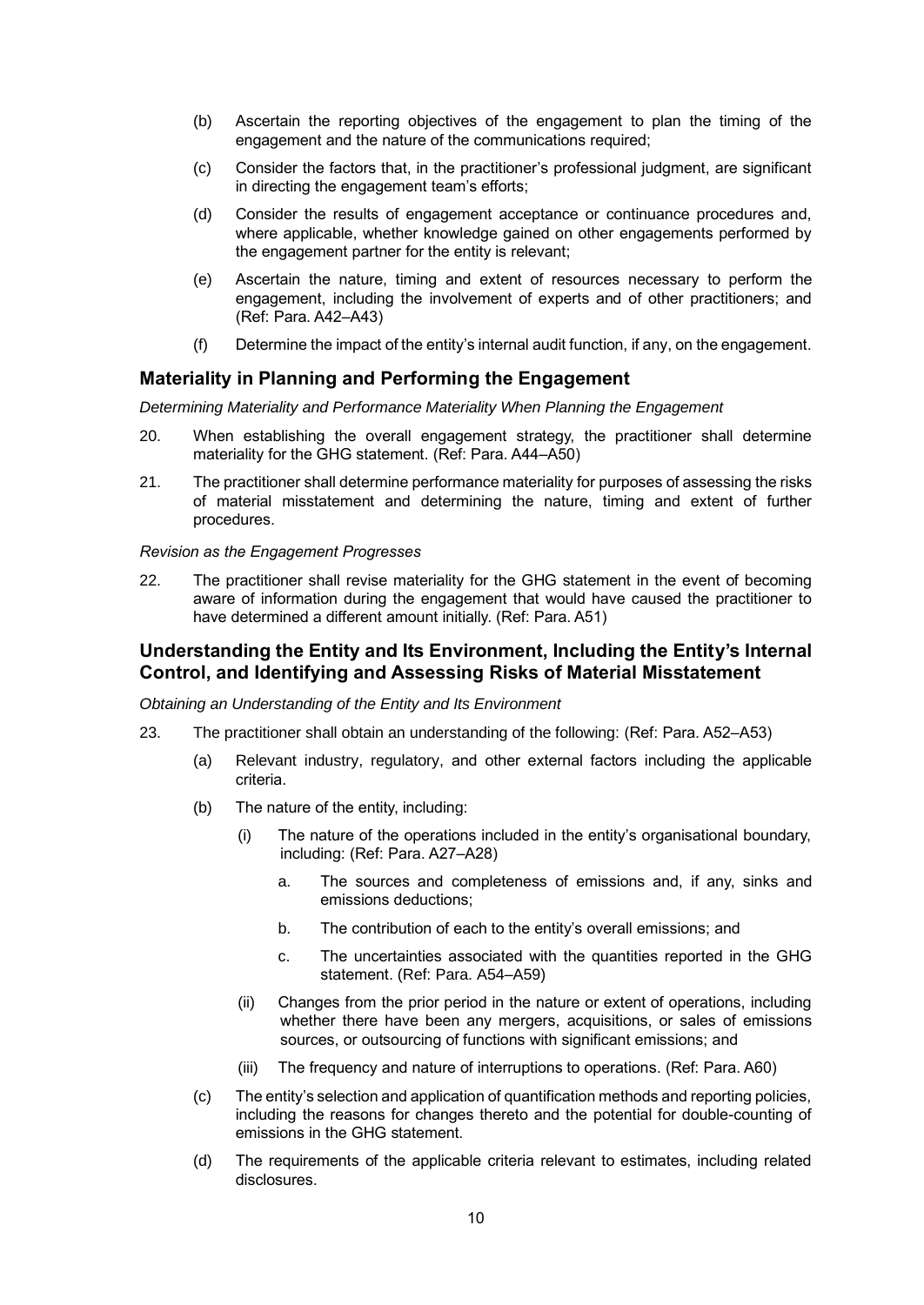- (e) The entity's climate change objective and strategy, if any, and associated economic, regulatory, physical and reputational risks. (Ref: Para. A61)
- (f) The oversight of, and responsibility for, emissions information within the entity.
- (g) Whether the entity has an internal audit function and, if so, its activities and main findings with respect to emissions.

*Procedures to Obtain an Understanding and to Identify and Assess Risks of Material Misstatement*

- 24. The procedures to obtain an understanding of the entity and its environment and to identify and assess risks of material misstatement shall include the following: (Ref: Para. A52*–*A53, A62)
	- (a) Inquiries of those within the entity who, in the practitioner's judgment, have information that is likely to assist in identifying and assessing risks of material misstatement due to fraud or error.
	- (b) Analytical procedures. (Ref: Para. A63–A65)
	- (c) Observation and inspection. (Ref: Para. A66–A68)

*Obtaining an Understanding of the Entity's Internal Control*

|            | <b>Limited Assurance</b>                                                                                                                                                                                                                                                                                                                                                                                                     | <b>Reasonable Assurance</b> |                       |                                                                                                                                                                                                                                                                                                                                                                                                                                                                                                                                                        |
|------------|------------------------------------------------------------------------------------------------------------------------------------------------------------------------------------------------------------------------------------------------------------------------------------------------------------------------------------------------------------------------------------------------------------------------------|-----------------------------|-----------------------|--------------------------------------------------------------------------------------------------------------------------------------------------------------------------------------------------------------------------------------------------------------------------------------------------------------------------------------------------------------------------------------------------------------------------------------------------------------------------------------------------------------------------------------------------------|
| (a)<br>(b) | 25L. For internal control relevant to emissions<br>quantification and reporting, as the basis<br>for identifying and assessing the risks of<br>material misstatement, the practitioner<br>shall obtain an understanding, through<br>inquiries, about: (Ref: Para. A52-A53,<br>A69-A70)<br>The control environment;<br>The information system, including<br>the related business processes,<br>and communication of emissions | 25R. The                    | (a)<br>(b)            | practitioner<br>shall<br>obtain<br>an<br>understanding<br>of<br>the<br>following<br>components of the entity's internal control<br>relevant to emissions quantification and<br>reporting as the basis for identifying and<br>assessing risks of material misstatement:<br>(Ref: Para. A52-A53, A70)<br>The control environment;<br>The information system, including<br>the related business processes, and<br>communication<br>emissions<br>οf                                                                                                        |
| (c)        | reporting roles and responsibilities<br>and significant matters relating to<br>emissions reporting; and<br>The results of the entity's risk<br>assessment process.                                                                                                                                                                                                                                                           |                             | (c)                   | reporting roles and responsibilities<br>and significant matters relating to<br>emissions reporting;<br>entity's<br>The<br>risk<br>assessment<br>process;                                                                                                                                                                                                                                                                                                                                                                                               |
|            |                                                                                                                                                                                                                                                                                                                                                                                                                              |                             | (d)                   | Control activities relevant to the<br>being<br>those<br>the<br>engagement,<br>practitioner judges it necessary to<br>understand in order to assess the<br>risks of material misstatement at<br>the assertion level and design<br>further procedures responsive to<br>risks. An assurance<br>assessed<br>engagement does not require an<br>understanding of all the control<br>activities related to each significant<br>type of emission and disclosure in<br>the GHG statement or to every<br>assertion relevant to them; and<br>(Ref: Para. A71-A72) |
|            |                                                                                                                                                                                                                                                                                                                                                                                                                              |                             | (e)                   | Monitoring of controls.                                                                                                                                                                                                                                                                                                                                                                                                                                                                                                                                |
|            |                                                                                                                                                                                                                                                                                                                                                                                                                              |                             | 26R. When<br>required | obtaining<br>the<br>understanding<br>25R.<br>the<br>by<br>paragraph                                                                                                                                                                                                                                                                                                                                                                                                                                                                                    |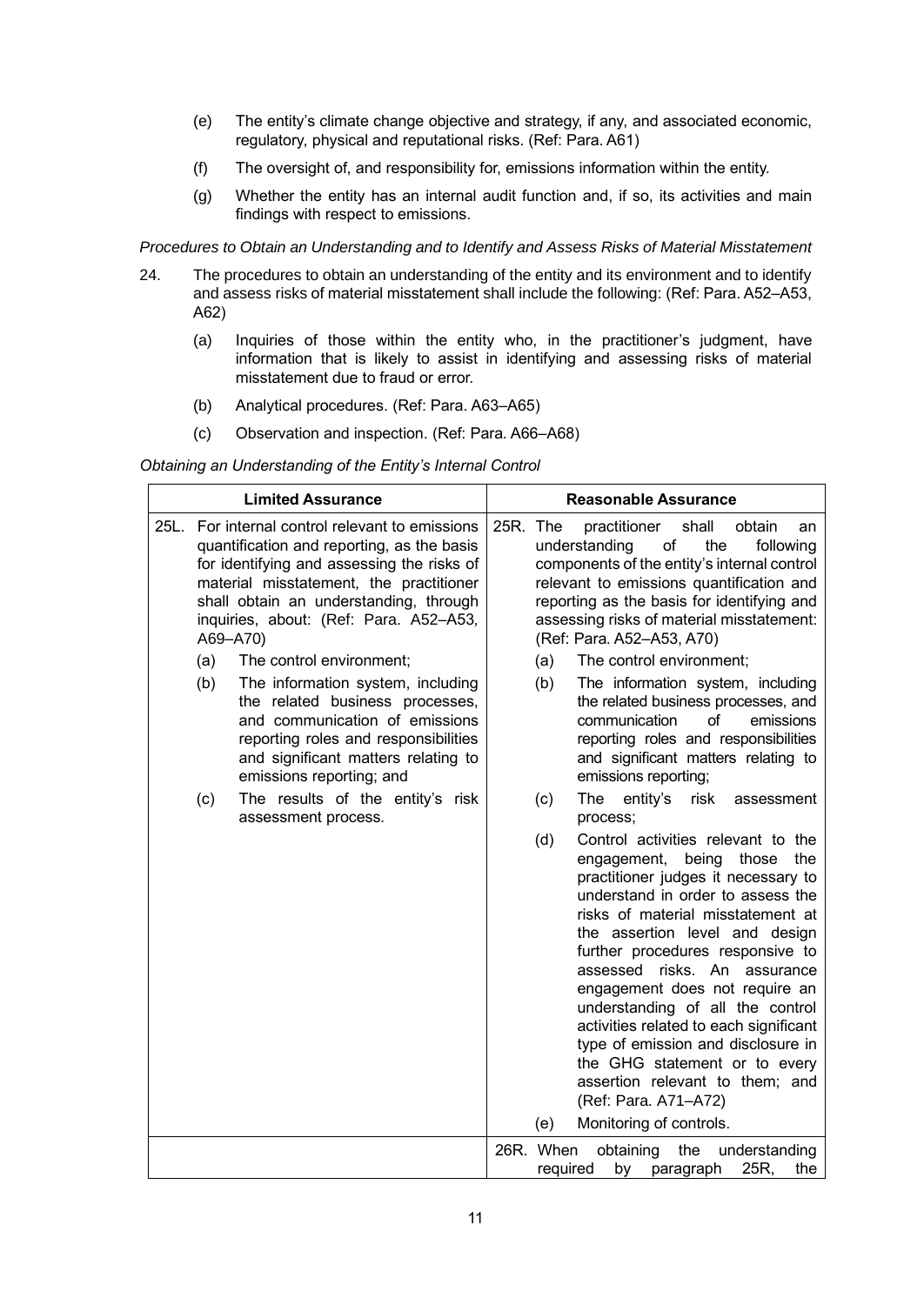| <b>Limited Assurance</b> | <b>Reasonable Assurance</b>                                                                                                                                                                                                                          |
|--------------------------|------------------------------------------------------------------------------------------------------------------------------------------------------------------------------------------------------------------------------------------------------|
|                          | practitioner shall evaluate the design of<br>controls and determine whether they<br>have been implemented by performing<br>procedures in addition to inquiry of the<br>entity's personnel responsible for the<br>GHG statement. (Ref: Para. A52-A53) |

*Other Procedures to Obtain an Understanding and to Identify and Assess Risks of Material Misstatement* 

- 27. If the engagement partner has performed other engagements for the entity, the engagement partner shall consider whether information obtained is relevant to identifying and assessing risks of material misstatement. (Ref: Para. A73)
- 28. The practitioner shall make inquiries of management, and others within the entity as appropriate, to determine whether they have knowledge of any actual, suspected or alleged fraud or non-compliance with law or regulation affecting the GHG statement. (Ref: Para. A84*–*A86)
- 29. The engagement partner and other key members of the engagement team, and any key practitioner's external experts, shall discuss the susceptibility of the entity's GHG statement to material misstatement whether due to fraud or error, and the application of the applicable criteria to the entity's facts and circumstances. The engagement partner shall determine which matters are to be communicated to members of the engagement team, and to any practitioner's external experts not involved in the discussion.
- 30. The practitioner shall evaluate whether the entity's quantification methods and reporting policies, including the determination of the entity's organisational boundary, are appropriate for its operations, and are consistent with the applicable criteria and quantification and reporting policies used in the relevant industry and in prior periods.

Performing Procedures on Location at the Entity's Facilities

31. The practitioner shall determine whether it is necessary in the circumstances of the engagement to perform procedures on location at significant facilities. (Ref: Para. A15–A16, A74–A77)

Internal Audit

- 32. Where the entity has an internal audit function that is relevant to the engagement, the practitioner shall: (Ref: Para. A78)
	- (a) Determine whether, and to what extent, to use specific work of the internal audit function; and
	- (b) If using the specific work of the internal audit function, determine whether that work is adequate for the purposes of the engagement.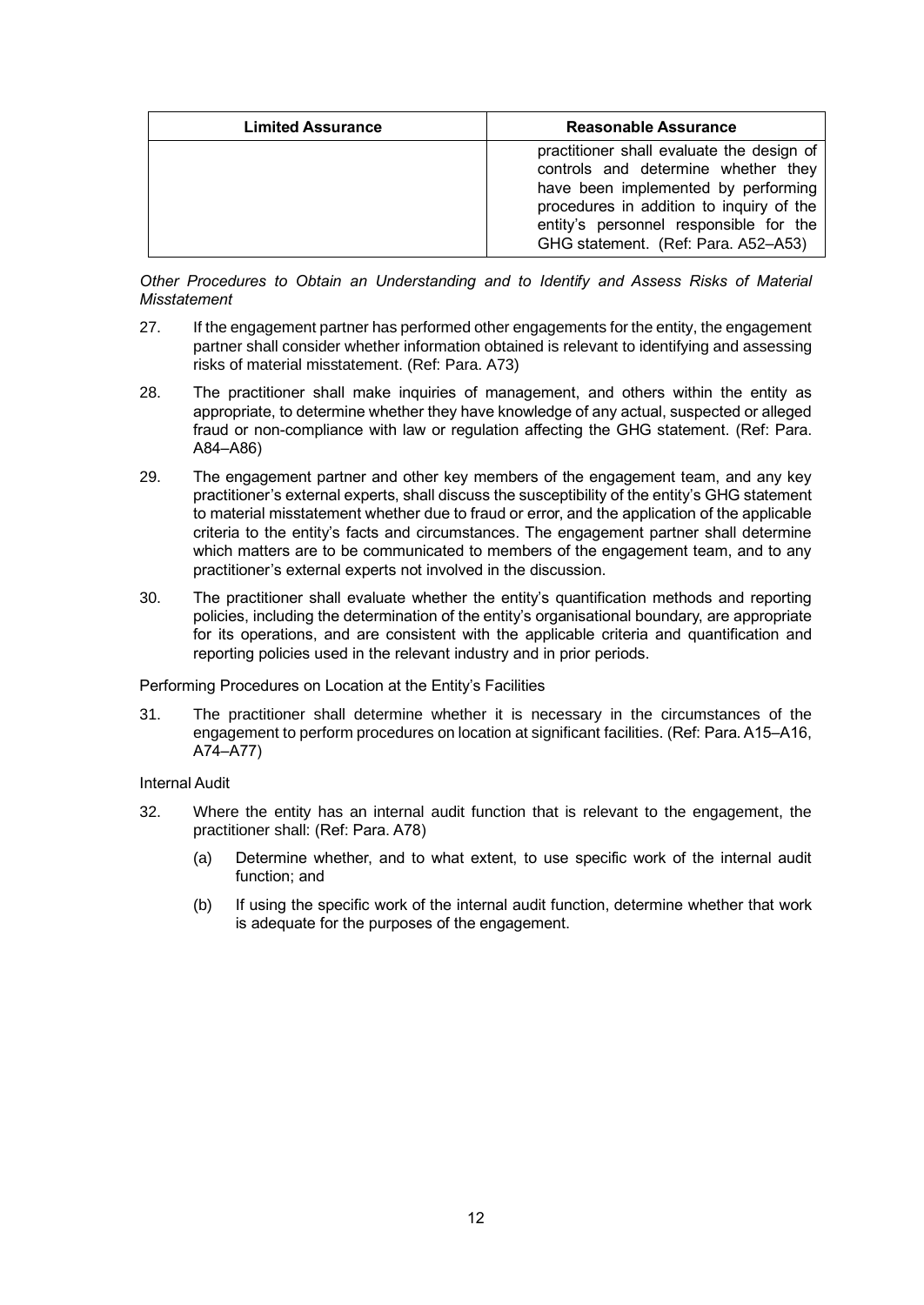|      |            | <b>Limited Assurance</b>                                                                                                                                                                                                                                                                                                                                    | Reasonable Assurance |            |                                                                                                                                                                                                                                                                                                                                          |
|------|------------|-------------------------------------------------------------------------------------------------------------------------------------------------------------------------------------------------------------------------------------------------------------------------------------------------------------------------------------------------------------|----------------------|------------|------------------------------------------------------------------------------------------------------------------------------------------------------------------------------------------------------------------------------------------------------------------------------------------------------------------------------------------|
| 33L. |            | The practitioner shall identify and<br>assess risks of material misstatement:                                                                                                                                                                                                                                                                               |                      |            | 33R. The practitioner shall identify and<br>assess risks of material misstatement:                                                                                                                                                                                                                                                       |
|      | (a)        | At the GHG statement level; and<br>(Ref: Para. A79-A80)                                                                                                                                                                                                                                                                                                     |                      | (a)        | At the GHG statement level; and<br>(Ref: Para. A79-A80)                                                                                                                                                                                                                                                                                  |
|      | (b)        | For material types of emissions<br>disclosures, (Ref: Para.<br>and<br>A81)                                                                                                                                                                                                                                                                                  |                      | (b)        | At the assertion level for material<br>of<br>emissions<br>and<br>types<br>disclosures, (Ref: Para. A81-                                                                                                                                                                                                                                  |
|      | (c)<br>(d) | as the basis for designing<br>and<br>performing procedures whose nature,<br>timing and extent:<br>Are responsive to assessed risks<br>of material misstatement; and<br>Allow the practitioner to obtain<br>limited assurance about whether<br>the GHG statement is prepared,<br>in all material respects, in<br>accordance with the applicable<br>criteria. |                      | (c)<br>(d) | A82)<br>as the basis for designing<br>and<br>performing procedures whose nature,<br>timing and extent: (Ref: Para. A83)<br>Are responsive to assessed risks<br>of material misstatement; and<br>Allow the practitioner to obtain<br>reasonable assurance<br>about<br>whether the GHG statement is<br>all<br>in.<br>material<br>prepared, |
|      |            |                                                                                                                                                                                                                                                                                                                                                             |                      |            | respects, in accordance with the<br>applicable criteria.                                                                                                                                                                                                                                                                                 |

*Identifying and Assessing Risks of Material Misstatement*

Causes of Risks of Material Misstatement

- 34. When performing the procedures required by paragraphs 33L or 33R, the practitioner shall consider at least the following factors: (Ref: Para. A84–A89)
	- (a) The likelihood of intentional misstatement in the GHG statement; (Ref: Para. A84– A86)
	- (b) The likelihood of non-compliance with the provisions of those laws and regulations generally recognised to have a direct effect on the content of the GHG statement; (Ref: Para. A87)
	- (c) The likelihood of omission of a potentially significant emission; (Ref: Para. A88(a))
	- (d) Significant economic or regulatory changes; (Ref: Para. A88(b))
	- (e) The nature of operations; (Ref: Para. A88(c))
	- (f) The nature of quantification methods; (Ref: Para. A88(d))
	- (g) The degree of complexity in determining the organisational boundary and whether related parties are involved; (Ref: Para. A27–A28)
	- (h) Whether there are significant emissions that are outside the normal course of business for the entity, or that otherwise appear to be unusual; (Ref: Para. A88(e))
	- (i) The degree of subjectivity in the quantification of emissions; (Ref: Para. A88(e))
	- (j) Whether Scope 3 emissions are included in the GHG statement; and (Ref: Para. A88(f))
	- (k) How the entity makes significant estimates and the data on which they are based. (Ref: Para. A88(g))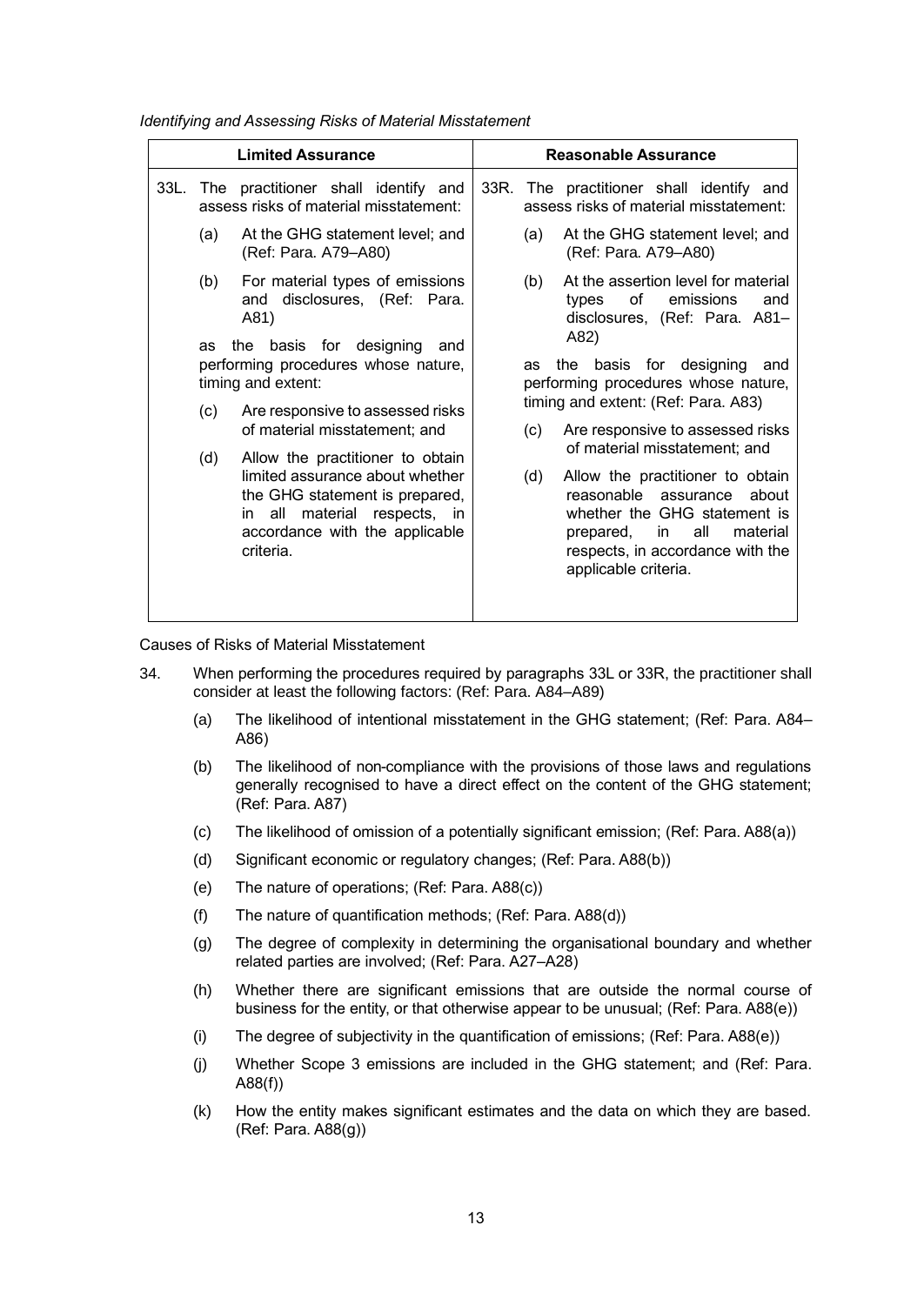# **Overall Responses to Assessed Risks of Material Misstatement and Further Procedures**

- 35. The practitioner shall design and implement overall responses to address the assessed risks of material misstatement at the GHG statement level. (Ref: Para. A90–A93)
- 36. The practitioner shall design and perform further procedures whose nature, timing and extent are responsive to the assessed risks of material misstatement, having regard to the level of assurance, reasonable or limited, as appropriate. (Ref: Para. A90)

|      |            | <b>Limited Assurance</b>                                                                                                                                                                                          |      |      | <b>Reasonable Assurance</b>                                                                                                                                                                                           |
|------|------------|-------------------------------------------------------------------------------------------------------------------------------------------------------------------------------------------------------------------|------|------|-----------------------------------------------------------------------------------------------------------------------------------------------------------------------------------------------------------------------|
| 37L. | A94)       | In designing and performing the further<br>procedures in accordance with paragraph<br>36, the practitioner shall: (Ref: Para. A90,                                                                                | 37R. | A94) | In designing and performing the further<br>procedures in accordance with paragraph<br>36, the practitioner shall: (Ref: Para. A90,                                                                                    |
|      | (a)<br>(b) | Consider the reasons for the<br>assessment given to the risks of<br>material misstatement for material<br>of<br>types<br>emissions<br>and<br>disclosures; and (Ref: Para. A95)<br>Obtain more persuasive evidence |      | (a)  | Consider the reasons for the<br>assessment given to the risks of<br>material<br>misstatement<br>the<br>at<br>assertion level for material types of<br>emissions<br>disclosures,<br>and<br>including: (Ref: Para. A95) |
|      |            | higher the<br>practitioner's<br>the<br>assessment of risk. (Ref: Para.<br>A97)                                                                                                                                    |      |      | The likelihood of material<br>(i)<br>misstatement due to the<br>particular characteristics of<br>the relevant type of emission<br>or disclosure (that is, the<br>inherent risk); and                                  |
|      |            |                                                                                                                                                                                                                   |      |      | the<br>(ii)<br>Whether<br>practitioner<br>rely<br>intends to<br>on<br>the<br>operating effectiveness of<br>controls in determining the<br>nature, timing and extent of<br>other procedures; and (Ref:<br>Para. A96)   |
|      |            |                                                                                                                                                                                                                   |      | (b)  | Obtain more persuasive evidence<br>higher<br>the<br>practitioner's<br>the<br>assessment of risk. (Ref: Para. A97)                                                                                                     |
|      |            |                                                                                                                                                                                                                   |      |      | <b>Tests of Controls</b>                                                                                                                                                                                              |
|      |            |                                                                                                                                                                                                                   |      |      | 38R. The practitioner shall design and perform<br>tests of controls to obtain sufficient<br>appropriate evidence as to the operating<br>effectiveness of relevant controls if: (Ref:<br>Para. A90(a))                 |
|      |            |                                                                                                                                                                                                                   |      | (a)  | The practitioner intends to rely on<br>the operating effectiveness of<br>controls in determining the nature,<br>and<br>extent of other<br>timing<br>procedures; or (Ref: Para. A96)                                   |
|      |            |                                                                                                                                                                                                                   |      | (b)  | Procedures other than tests of<br>controls cannot alone provide<br>sufficient appropriate evidence at<br>the assertion level. (Ref: Para.<br>A98)                                                                     |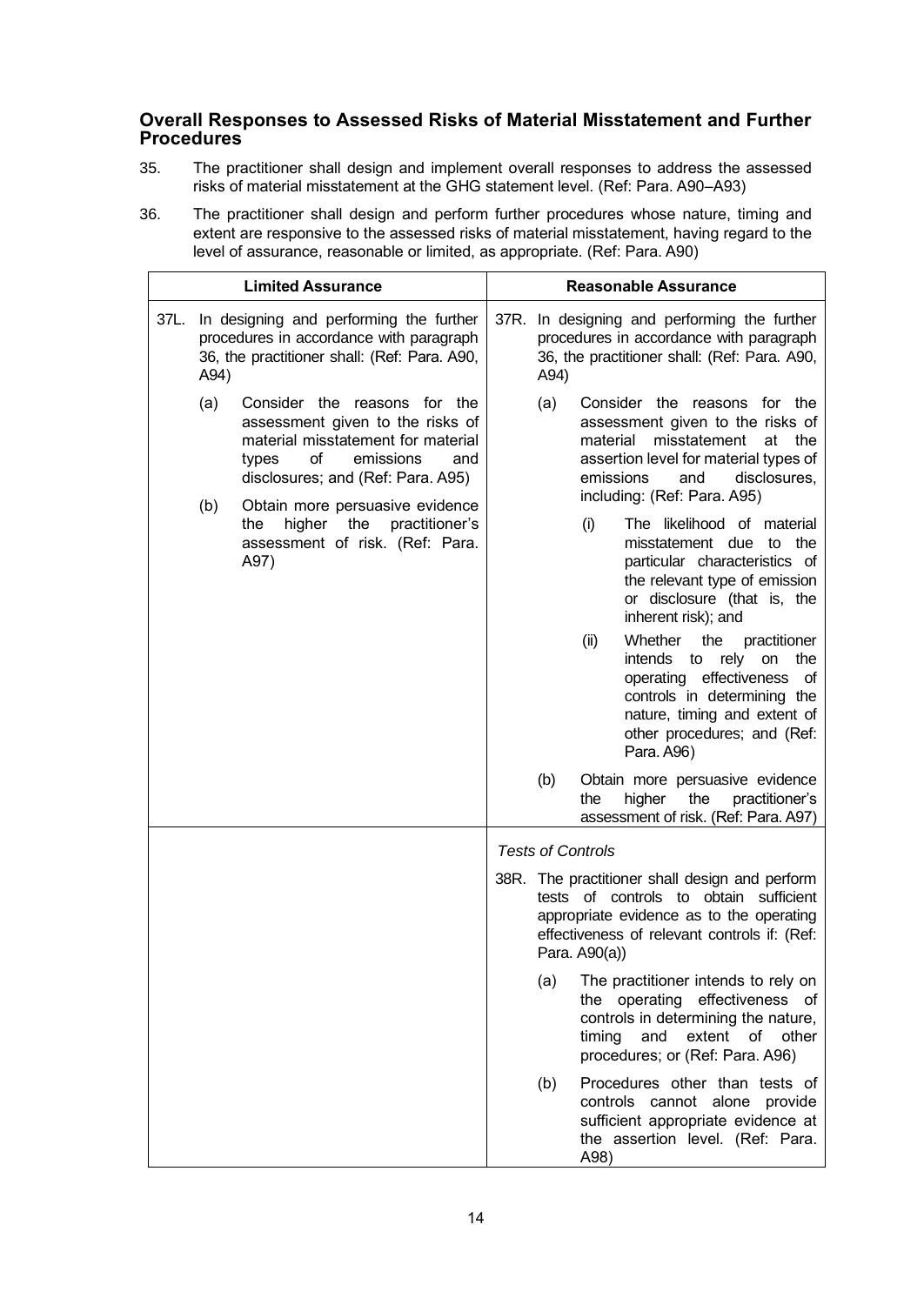| <b>Limited Assurance</b> | <b>Reasonable Assurance</b>                                                                                                                                                                                                                                                                |
|--------------------------|--------------------------------------------------------------------------------------------------------------------------------------------------------------------------------------------------------------------------------------------------------------------------------------------|
|                          | 39R. If deviations from controls upon which the<br>practitioner intends to rely are detected,<br>the practitioner shall make specific<br>inquiries to understand these matters<br>and their potential consequences, and<br>shall determine whether: (Ref: Para. A90)                       |
|                          | The tests of controls that have<br>(a)<br>performed provide<br>been<br>an<br>appropriate basis for reliance on<br>the controls;                                                                                                                                                            |
|                          | Additional tests of controls are<br>(b)<br>necessary; or                                                                                                                                                                                                                                   |
|                          | The potential risks of material<br>(c)<br>misstatement<br>need<br>be<br>to<br>addressed using other procedures.                                                                                                                                                                            |
|                          | Procedures Other than Tests of Controls                                                                                                                                                                                                                                                    |
|                          | 40R. Irrespective of the assessed risks of<br>material misstatement, the practitioner<br>shall design and perform tests of details or<br>analytical procedures in addition to tests of<br>controls, if any, for each material type of<br>emission and disclosure. (Ref: Para. A90,<br>A94) |
|                          | 41R. The practitioner shall consider whether<br>external confirmation procedures are to<br>be performed. (Ref: Para.A90, A99)                                                                                                                                                              |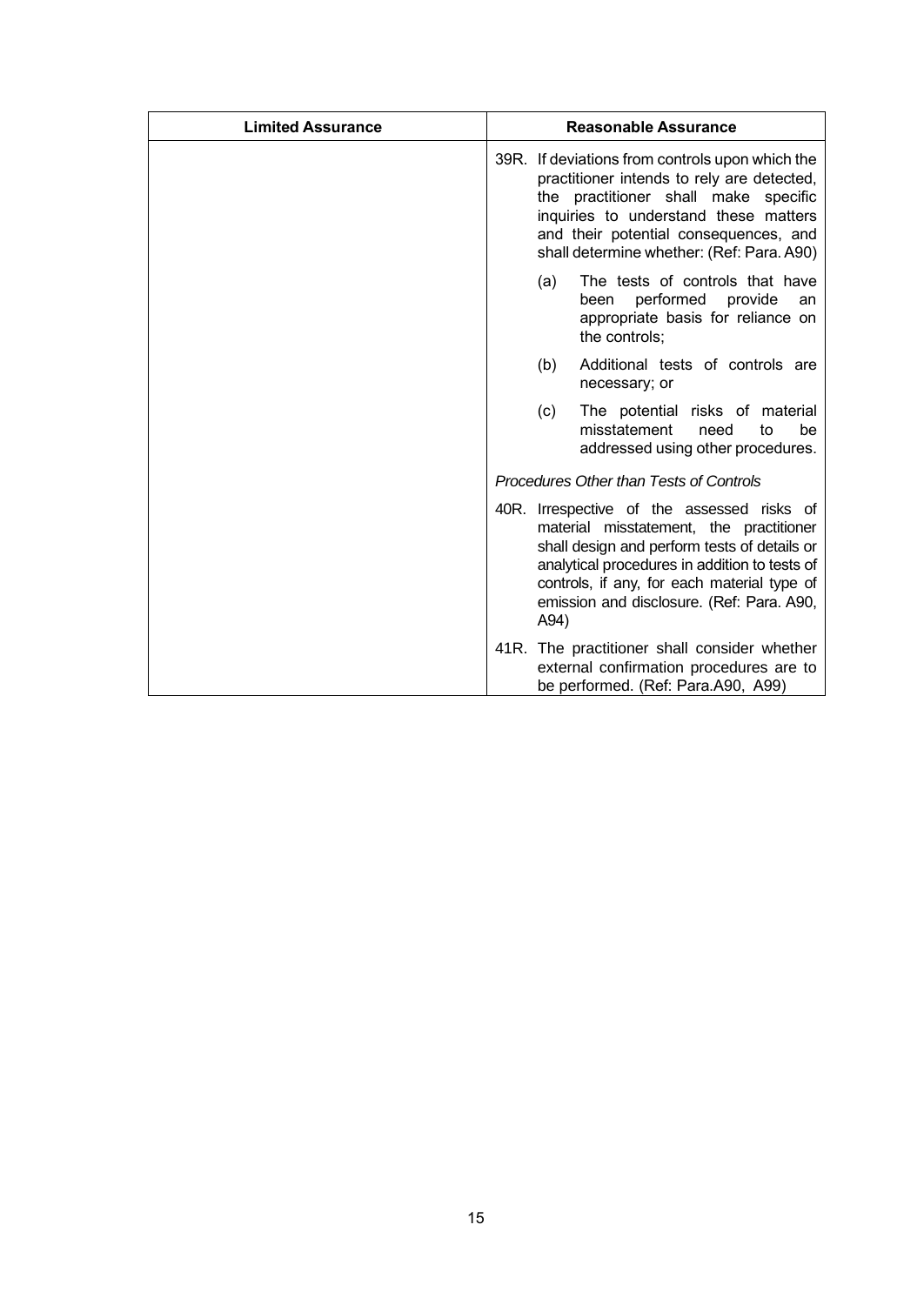|         |                                                                                                     |                                  | <b>Limited Assurance</b>                                                                                                                                                                                                                                                                                                                                                                                            | <b>Reasonable Assurance</b>                                                                         |     |                                                                                                                                                                                                                                                                                                                                                                                              |
|---------|-----------------------------------------------------------------------------------------------------|----------------------------------|---------------------------------------------------------------------------------------------------------------------------------------------------------------------------------------------------------------------------------------------------------------------------------------------------------------------------------------------------------------------------------------------------------------------|-----------------------------------------------------------------------------------------------------|-----|----------------------------------------------------------------------------------------------------------------------------------------------------------------------------------------------------------------------------------------------------------------------------------------------------------------------------------------------------------------------------------------------|
|         | Analytical Procedures Performed in<br>Response to Assessed Risks of Material<br><b>Misstatement</b> |                                  |                                                                                                                                                                                                                                                                                                                                                                                                                     | Analytical Procedures Performed in<br>Response to Assessed Risks of Material<br><b>Misstatement</b> |     |                                                                                                                                                                                                                                                                                                                                                                                              |
| 42L.    |                                                                                                     |                                  | If designing and performing analytical<br>procedures, the practitioner shall: (Ref:<br>Para. A90(c), A100-A102)                                                                                                                                                                                                                                                                                                     |                                                                                                     |     | 42R. If designing and performing analytical<br>procedures, the practitioner shall: (Ref:<br>Para. A90(c), A100-A102)                                                                                                                                                                                                                                                                         |
|         | (a)                                                                                                 |                                  | Determine<br>the<br>suitability<br>of<br>particular analytical procedures,<br>taking account of the assessed<br>risks of material misstatement and<br>tests of details, if any;                                                                                                                                                                                                                                     |                                                                                                     | (a) | Determine<br>the<br>suitability<br>of<br>particular analytical procedures for<br>given assertions, taking account of<br>the assessed risks of material<br>misstatement and tests of details,<br>if any, for these assertions;                                                                                                                                                                |
|         | (b)                                                                                                 | which<br>account                 | Evaluate the reliability of data from<br>the<br>practitioner's<br>expectation of recorded quantities<br>or ratios is developed, taking<br>of<br>the<br>source,<br>comparability, and nature and<br>relevance of information available,<br>and controls over preparation; and                                                                                                                                        |                                                                                                     | (b) | Evaluate the reliability of data from<br>the<br>which<br>practitioner's<br>expectation of recorded quantities<br>or ratios is developed, taking<br>of<br>the<br>account<br>source,<br>comparability,<br>and nature and<br>relevance of information available,<br>and controls over preparation; and                                                                                          |
| 43L. If | (c)                                                                                                 | Develop<br>ratios.<br>analytical | expectation with<br>an<br>respect to recorded quantities or<br>procedures<br>identify                                                                                                                                                                                                                                                                                                                               |                                                                                                     | (c) | expectation<br>Develop<br>an<br>οf<br>recorded quantities or ratios which<br>is sufficiently precise to identify<br>possible material misstatements.                                                                                                                                                                                                                                         |
|         |                                                                                                     | inconsistent                     | fluctuations or relationships that are<br>with<br>other<br>relevant<br>information or that differ significantly from<br>expected quantities or ratios, the<br>practitioner shall make inquiries of the<br>entity about such differences. The<br>practitioner shall consider the responses<br>to these inquiries to determine whether<br>other procedures are necessary in the<br>circumstances. (Ref: Para. A90(c)) | 43R. If                                                                                             | (a) | analytical<br>procedures<br>identify<br>fluctuations or relationships that are<br>with<br>other<br>inconsistent<br>relevant<br>information or that differ significantly from<br>expected quantities or ratios,<br>the<br>practitioner<br>shall<br>investigate<br>such<br>differences by: (Ref: Para. A90(c))<br>Inquiring of the entity and obtaining<br>additional evidence relevant to the |
|         |                                                                                                     |                                  |                                                                                                                                                                                                                                                                                                                                                                                                                     |                                                                                                     | (b) | entity's responses; and<br>Performing other procedures as                                                                                                                                                                                                                                                                                                                                    |
|         |                                                                                                     |                                  |                                                                                                                                                                                                                                                                                                                                                                                                                     |                                                                                                     |     | necessary in the circumstances.                                                                                                                                                                                                                                                                                                                                                              |
|         |                                                                                                     |                                  | <b>Procedures Regarding Estimates</b>                                                                                                                                                                                                                                                                                                                                                                               |                                                                                                     |     | <b>Procedures Regarding Estimates</b>                                                                                                                                                                                                                                                                                                                                                        |
| 44L.    |                                                                                                     |                                  | Based on the assessed risks of material<br>misstatement, the practitioner shall: (Ref:<br>Para. A103-A104)                                                                                                                                                                                                                                                                                                          |                                                                                                     |     | 44R. Based on the assessed risks of material<br>misstatement,<br>the<br>practitioner<br>shall<br>evaluate whether: (Ref: Para. A103)                                                                                                                                                                                                                                                         |
|         | (a)                                                                                                 |                                  | Evaluate whether:                                                                                                                                                                                                                                                                                                                                                                                                   |                                                                                                     | (a) | entity<br>has<br><b>The</b><br>appropriately                                                                                                                                                                                                                                                                                                                                                 |
|         |                                                                                                     | (i)                              | The entity has appropriately<br>applied the requirements of<br>the applicable criteria relevant                                                                                                                                                                                                                                                                                                                     |                                                                                                     |     | applied the requirements of the<br>applicable criteria<br>relevant to<br>estimates; and                                                                                                                                                                                                                                                                                                      |
|         |                                                                                                     | (ii)                             | to estimates; and<br>The methods for<br>making<br>estimates are appropriate and<br>been<br>have<br>applied<br>consistently,<br>whether<br>and                                                                                                                                                                                                                                                                       |                                                                                                     | (b) | The methods for making estimates<br>are appropriate and have been<br>applied consistently, and whether<br>changes, if any, in<br>reported<br>estimates or in the method for                                                                                                                                                                                                                  |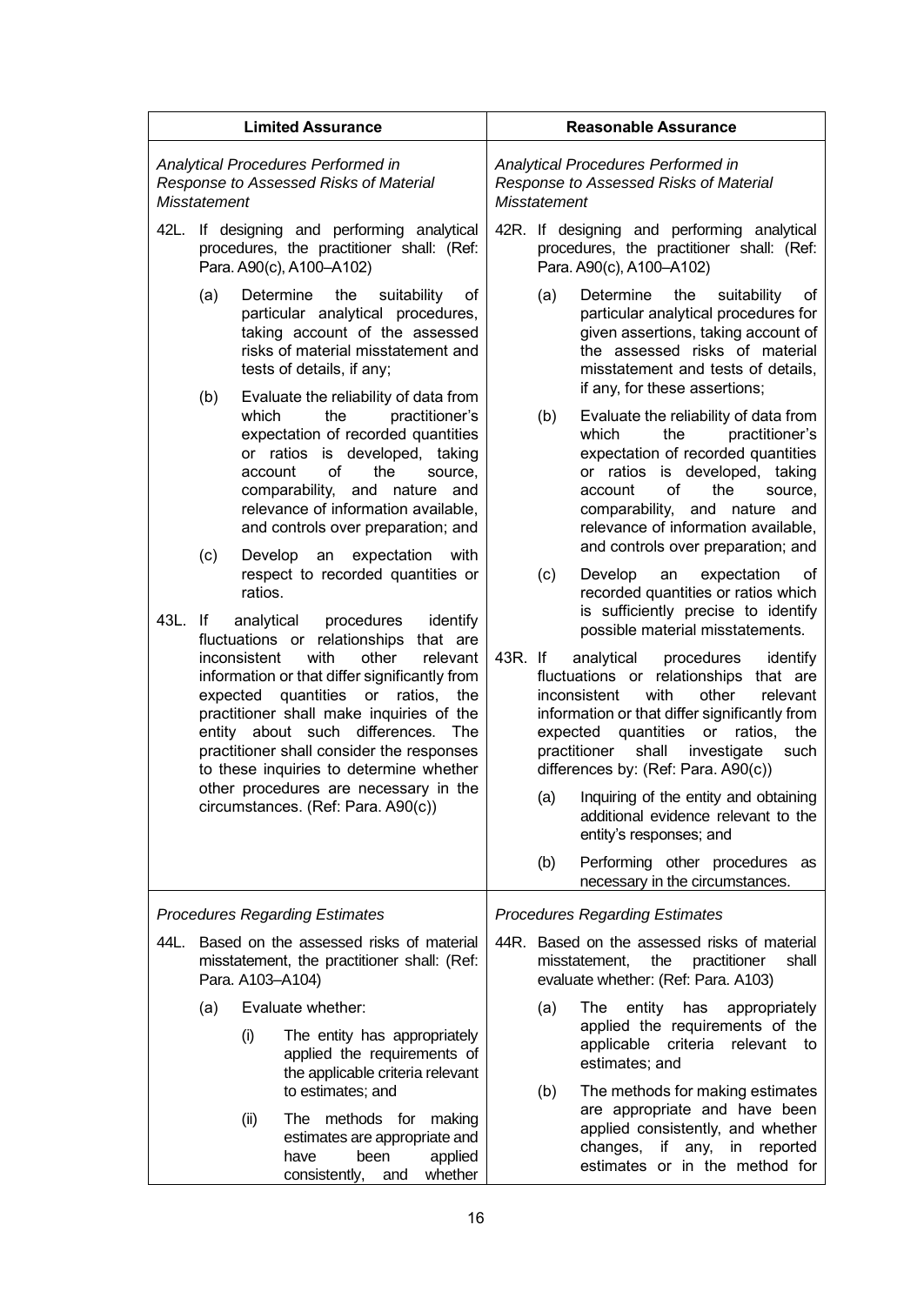| <b>Limited Assurance</b>                                                                                                               | Reasonable Assurance                                                                                                                                                                                                                                                                                                                                                                                                           |
|----------------------------------------------------------------------------------------------------------------------------------------|--------------------------------------------------------------------------------------------------------------------------------------------------------------------------------------------------------------------------------------------------------------------------------------------------------------------------------------------------------------------------------------------------------------------------------|
| changes, if any, in reported<br>estimates or in the method for<br>making them from the prior                                           | making them from the prior period<br>appropriate<br>in<br>the<br>are<br>circumstances.                                                                                                                                                                                                                                                                                                                                         |
| period are appropriate in the<br>circumstances; and<br>(b)<br>Consider whether other procedures<br>are necessary in the circumstances. | 45R. In responding to an assessed risk of<br>material misstatement, the practitioner<br>shall undertake one or more of the<br>following, taking account of the nature of<br>estimates: (Ref: Para. A103)                                                                                                                                                                                                                       |
|                                                                                                                                        | Test how the entity made the<br>(a)<br>estimate and the data on which it is<br>based. In doing so, the practitioner<br>shall evaluate whether:                                                                                                                                                                                                                                                                                 |
|                                                                                                                                        | (i)<br>The method of quantification<br>used is appropriate in the<br>circumstances; and                                                                                                                                                                                                                                                                                                                                        |
|                                                                                                                                        | The assumptions used by the<br>(ii)<br>entity are reasonable.                                                                                                                                                                                                                                                                                                                                                                  |
|                                                                                                                                        | Test the operating effectiveness of<br>(b)<br>the controls over how the entity<br>made the estimate, together with<br>other appropriate procedures.                                                                                                                                                                                                                                                                            |
|                                                                                                                                        | (c)<br>Develop a point estimate or a<br>range to evaluate the entity's<br>estimate. For this purpose:                                                                                                                                                                                                                                                                                                                          |
|                                                                                                                                        | (i)<br>the<br>practitioner<br>lf.<br>uses<br>assumptions or methods that<br>differ from the entity's, the<br>practitioner shall obtain an<br>understanding of the entity's<br>assumptions or<br>methods<br>sufficient to establish that the<br>practitioner's point estimate<br>or range takes into account<br>relevant variables and to<br>significant<br>evaluate<br>any<br>differences from the entity's<br>point estimate. |
|                                                                                                                                        | (ii)<br>If the practitioner concludes<br>that it is appropriate to use a<br>range, the practitioner shall<br>narrow the range, based on<br>evidence available, until all<br>outcomes within the range<br>are considered reasonable.                                                                                                                                                                                            |

*Sampling*

<sup>46.</sup> If sampling is used, the practitioner shall, when designing the sample, consider the purpose of the procedure and the characteristics of the population from which the sample will be drawn. (Ref: Para. A90(b), A105)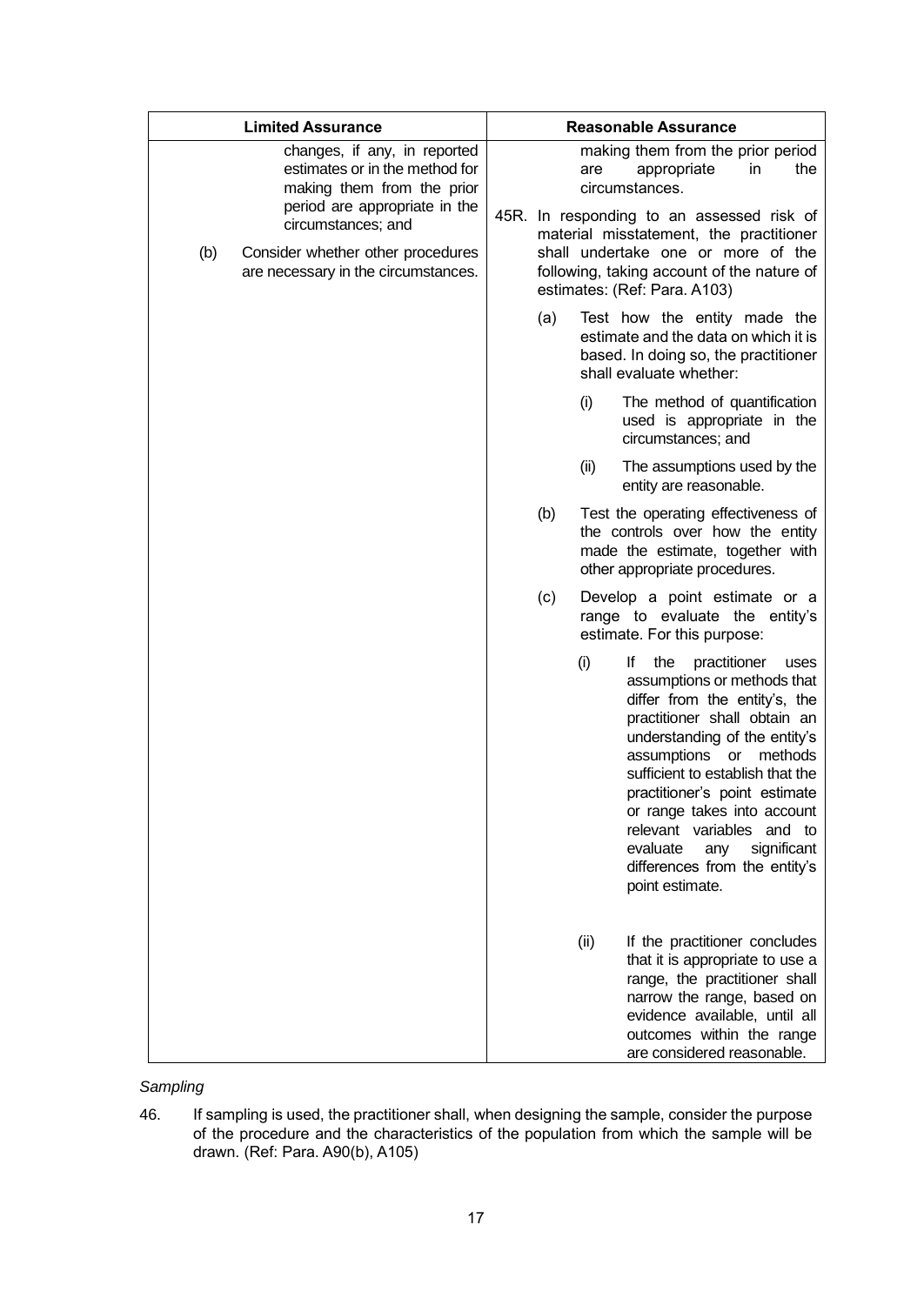*Fraud, Law and Regulation*

47. The practitioner shall respond appropriately to fraud or suspected fraud and noncompliance or suspected non-compliance with law or regulation identified during the engagement. (Ref: Para. A106–A107)

|                    | <b>Limited Assurance</b>                                                                                                                                                                                                                                                                                                                                                                                                                                                                                                                                                                                                                                   | <b>Reasonable Assurance</b>                                                                                                                                                                                                                                                                                                                                                                                                                                                                                                                                          |               |
|--------------------|------------------------------------------------------------------------------------------------------------------------------------------------------------------------------------------------------------------------------------------------------------------------------------------------------------------------------------------------------------------------------------------------------------------------------------------------------------------------------------------------------------------------------------------------------------------------------------------------------------------------------------------------------------|----------------------------------------------------------------------------------------------------------------------------------------------------------------------------------------------------------------------------------------------------------------------------------------------------------------------------------------------------------------------------------------------------------------------------------------------------------------------------------------------------------------------------------------------------------------------|---------------|
|                    | Procedures Regarding the GHG<br><b>Statement Aggregation Process</b>                                                                                                                                                                                                                                                                                                                                                                                                                                                                                                                                                                                       | Procedures Regarding the GHG<br><b>Statement Aggregation Process</b>                                                                                                                                                                                                                                                                                                                                                                                                                                                                                                 |               |
| 48L.<br>The        | practitioner's procedures<br>shall<br>include the following procedures related<br>to the GHG statement aggregation<br>process: (Ref: Para. A108)                                                                                                                                                                                                                                                                                                                                                                                                                                                                                                           | 48R. The<br>practitioner's<br>procedures<br>shall<br>include the following procedures related<br>to the GHG statement aggregation<br>process: (Ref: Para. A108)                                                                                                                                                                                                                                                                                                                                                                                                      |               |
| (a)                | Agreeing or reconciling the GHG<br>statement with the underlying<br>records; and                                                                                                                                                                                                                                                                                                                                                                                                                                                                                                                                                                           | Agreeing or reconciling the GHG<br>(a)<br>statement with the underlying<br>records; and                                                                                                                                                                                                                                                                                                                                                                                                                                                                              |               |
| (b)                | Obtaining, through inquiry of the<br>understanding<br>entity,<br>an<br>οf<br>adjustments<br>material<br>made<br>during the course of preparing the<br>GHG statement and considering<br>whether other procedures are<br>necessary in the circumstances.                                                                                                                                                                                                                                                                                                                                                                                                     | (b)<br>Examining material adjustments<br>made<br>during<br>preparing the GHG statement.                                                                                                                                                                                                                                                                                                                                                                                                                                                                              | the course of |
|                    | <b>Limited Assurance</b>                                                                                                                                                                                                                                                                                                                                                                                                                                                                                                                                                                                                                                   | <b>Reasonable Assurance</b>                                                                                                                                                                                                                                                                                                                                                                                                                                                                                                                                          |               |
|                    |                                                                                                                                                                                                                                                                                                                                                                                                                                                                                                                                                                                                                                                            |                                                                                                                                                                                                                                                                                                                                                                                                                                                                                                                                                                      |               |
| 49L.<br>(a)<br>(b) | Determining Whether Additional<br>Procedures Are Necessary in a Limited<br>Assurance Engagement<br>If the practitioner becomes aware of a<br>matter(s) that causes the practitioner to<br>believe the GHG statement may be<br>materially misstated, the practitioner<br>shall design and perform additional<br>procedures to obtain further evidence<br>until the practitioner is able to: (Ref:<br>Para. A109-A110)<br>Conclude that the matter(s) is not<br>likely to cause the GHG statement<br>to be materially misstated; or<br>Determine<br>that<br>the<br>matter(s)<br>causes the GHG statement to be<br>materially misstated. (Ref: Para.<br>A111) | Revision of Risk Assessment in a<br>Reasonable Assurance Engagement<br>49R. The practitioner's assessment of the<br>risks of material misstatement at the<br>assertion level may change during the<br>course of the engagement as additional<br>evidence is obtained. In circumstances<br>where the practitioner obtains evidence<br>which is inconsistent with the evidence<br>on which the practitioner originally<br>based the assessment, the practitioner<br>shall revise the assessment and modify<br>the planned procedures accordingly.<br>(Ref: Para. A109) |               |

*Accumulation of Identified Misstatements*

50. The practitioner shall accumulate misstatements identified during the engagement, other than those that are clearly trivial. (Ref: Para. A112)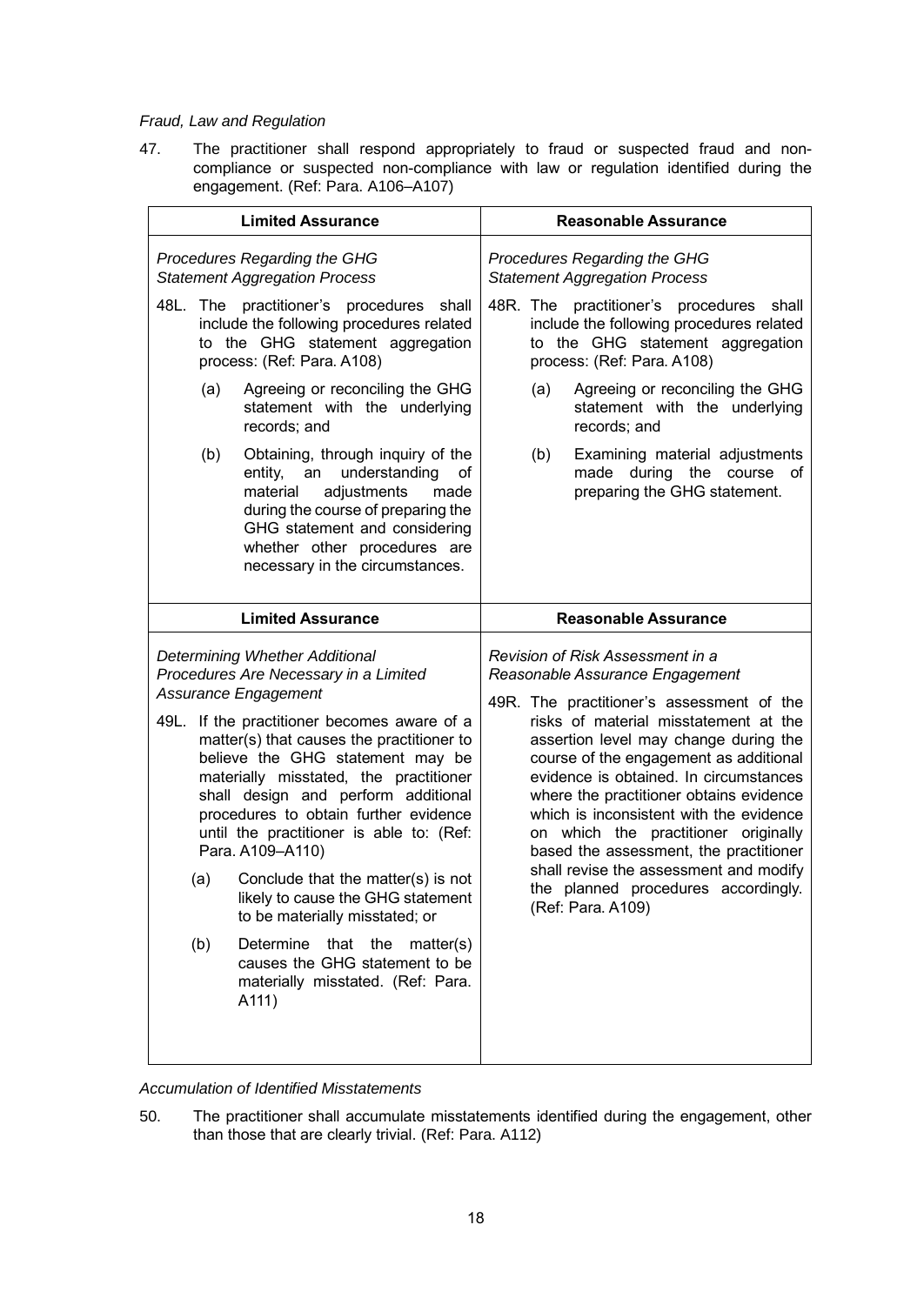*Consideration of Identified Misstatements as the Engagement Progresses*

- 51. The practitioner shall determine whether the overall engagement strategy and engagement plan need to be revised if:
	- (a) The nature of identified misstatements and the circumstances of their occurrence indicate that other misstatements may exist that, when aggregated with misstatements accumulated during the engagement, could be material; or
	- (b) The aggregate of misstatements accumulated during the engagement approaches materiality determined in accordance with paragraphs 20–22 of this SSAE.
- 52. If, at the practitioner's request, the entity has examined a type of emission or disclosure and corrected misstatements that were detected, the practitioner shall perform procedures with respect to the work performed by the entity to determine whether material misstatements remain.

#### *Communication and Correction of Misstatements*

- 53. The practitioner shall communicate on a timely basis all misstatements accumulated during the engagement with the appropriate level within the entity and shall request the entity to correct those misstatements.
- 54. If the entity refuses to correct some or all of the misstatements communicated by the practitioner, the practitioner shall obtain an understanding of the entity's reasons for not making the corrections and shall take that understanding into account when forming the practitioner's conclusion.

#### *Evaluating the Effect of Uncorrected Misstatements*

- 55. Prior to evaluating the effect of uncorrected misstatements, the practitioner shall reassess materiality determined in accordance with paragraphs 20–22 of this SSAE to confirm whether it remains appropriate in the context of the entity's actual emissions.
- 56. The practitioner shall determine whether uncorrected misstatements are material, individually or in the aggregate. In making this determination, the practitioner shall consider the size and nature of the misstatements, and the particular circumstances of their occurrence, in relation to particular types of emissions or disclosures and the GHG statement (see paragraph 72).

## **Using the Work of Another Practitioner**

- 57. When the practitioner intends to use the work of another practitioner, the practitioner shall:
	- (a) Communicate clearly with the other practitioners about the scope and timing of the work and findings of the other practitioner; and (Ref: Para. A113–A114)
	- (b) Evaluate the sufficiency and appropriateness of evidence obtained and the process for including related information in the GHG statement. (Ref: Para. A115)

### **Written Representations**

- 58. The practitioner shall request written representations from a person(s) within the entity with appropriate responsibilities for, and knowledge of, the matters concerned: (Ref: Para. A116)
	- (a) That they have fulfilled their responsibility for the preparation of the GHG statement, including comparative information where appropriate, in accordance with the applicable criteria, as set out in the terms of the engagement;
	- (b) That they have provided the practitioner with all relevant information and access as agreed in the terms of the engagement and reflected all relevant matters in the GHG statement;
	- (c) Whether they believe the effects of uncorrected misstatements are immaterial, individually and in the aggregate, to the GHG statement. A summary of such items shall be included in, or attached to, the written representation;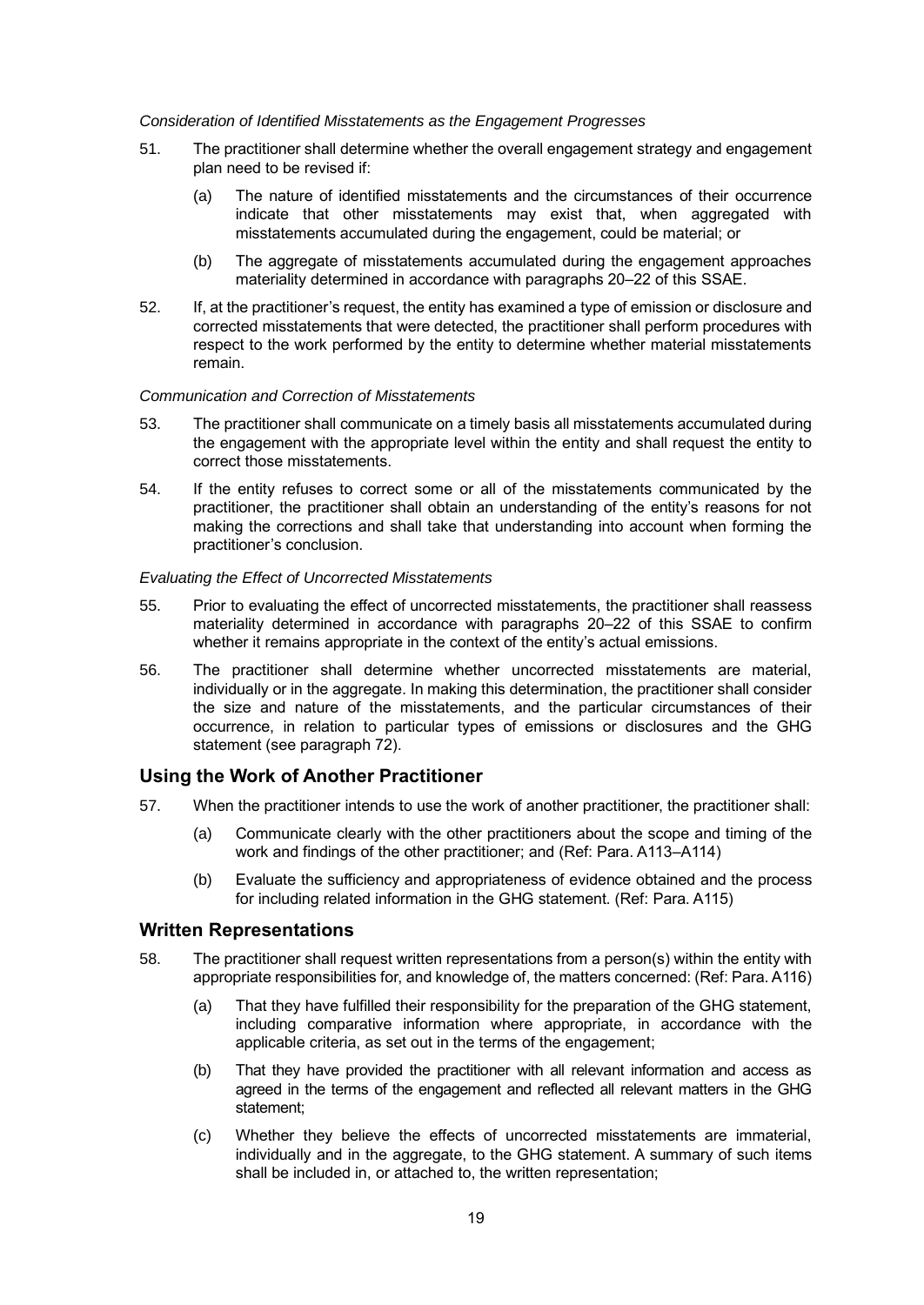- (d) Whether they believe that significant assumptions used in making estimates are reasonable;
- (e) That they have communicated to the practitioner all deficiencies in internal control relevant to the engagement that are not clearly trivial of which they are aware; and
- (f) Whether they have disclosed to the practitioner their knowledge of actual, suspected or alleged fraud or non-compliance with law or regulation where the fraud or noncompliance could have a material effect on the GHG statement.
- 59. The date of the written representations shall be as near as practicable to, but not after, the date of the assurance report.
- 60. The practitioner shall disclaim a conclusion on the GHG statement or withdraw from the engagement, where withdrawal is possible under applicable law or regulation, if:
	- (a) The practitioner concludes that there is sufficient doubt about the integrity of the person(s) providing the written representations required by paragraphs 58(a) and (b) that written representations in these regards are not reliable; or
	- (b) The entity does not provide the written representations required by paragraphs 58(a) and (b).

## **Subsequent Events**

- 61. The practitioner shall: (Ref: Para. A117)
	- (a) Consider whether events occurring between the date of the GHG statement and the date of the assurance report require adjustment of, or disclosure in, the GHG statement, and evaluate the sufficiency and appropriateness of evidence obtained about whether such events are appropriately reflected in that GHG statement in accordance with the applicable criteria; and
	- (b) Respond appropriately to facts that become known to the practitioner after the date of the assurance report, that, had they been known to the practitioner at that date, may have caused the practitioner to amend the assurance report.

#### **Comparative Information**

- 62. When comparative information is presented with the current emissions information and some or all of that comparative information is covered by the practitioner's conclusion, the practitioner's procedures with respect to the comparative information shall include evaluating whether: (Ref: Para. A118–A121)
	- (a) The comparative information agrees with the amounts and other disclosures presented in the prior period or, when appropriate, has been properly restated and that restatement has been adequately disclosed; and (Ref Para. A121)
	- (b) The quantification policies reflected in the comparative information are consistent with those applied in the current period or, if there have been changes, whether they have been properly applied and adequately disclosed.
- 63. Irrespective of whether the practitioner's conclusion covers the comparative information, if the practitioner becomes aware that there may be a material misstatement in the comparative information presented the practitioner shall:
	- (a) Discuss the matter with those person(s) within the entity with appropriate responsibilities for, and knowledge of, the matters concerned and perform procedures appropriate in the circumstances; and (Ref: Para. A122–A123)
	- (b) Consider the effect on the assurance report. If the comparative information presented contains a material misstatement, and the comparative information has not been restated: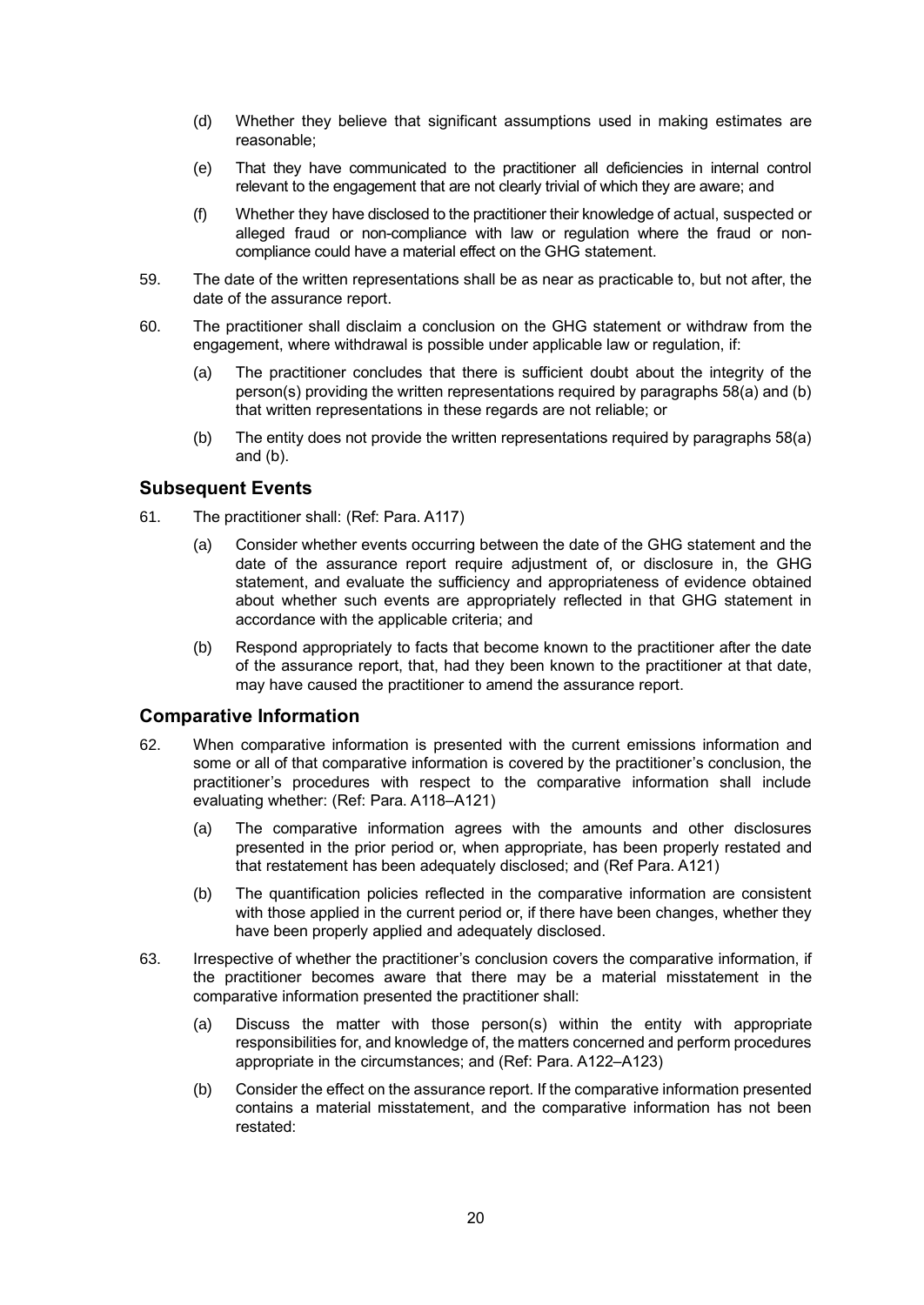- (i) Where the practitioner's conclusion covers the comparative information, the practitioner shall express a qualified conclusion or an adverse conclusion in the assurance report; or
- (ii) Where the practitioner's conclusion does not cover the comparative information, the practitioner shall include an Other Matter paragraph in the assurance report describing the circumstances affecting the comparative information.

# **Other Information**

- 64. The practitioner shall read other information included in documents containing the GHG statement and the assurance report thereon to identify material inconsistencies, if any, with the GHG statement or the assurance report and, if on reading that other information, the practitioner: (Ref: Para. A139)
	- (a) Identifies a material inconsistency between that other information and the GHG statement or the assurance report; or
	- (b) Becomes aware of a material misstatement of fact in that other information that is unrelated to matters appearing in the GHG statement or the assurance report,

the practitioner shall discuss the matter with the entity and take further action as appropriate. (Ref: Para. A124*–*A126)

## **Documentation**

- 65. In documenting the nature, timing and extent of procedures performed, the practitioner shall record: (Ref: Para. A127)
	- (a) The identifying characteristics of the specific items or matters tested;
	- (b) Who performed the engagement work and the date such work was completed; and
	- (c) Who reviewed the engagement work performed and the date and extent of such review.
- 66. The practitioner shall document discussions of significant matters with the entity and others, including the nature of the significant matters discussed, and when and with whom the discussions took place. (Ref: Para. A127)

## *Quality Control*

- 67. The practitioner shall include in the engagement documentation:
	- (a) Issues identified with respect to compliance with relevant ethical requirements and how they were resolved;
	- (b) Conclusions on compliance with independence requirements that apply to the engagement, and any relevant discussions with the firm that support these conclusions;
	- (c) Conclusions reached regarding the acceptance and continuance of client relationships and assurance engagements; and
	- (d) The nature and scope of, and conclusions resulting from, consultations undertaken during the course of the engagement.

#### *Matters Arising after the Date of the Assurance Report*

- 68. If, in exceptional circumstances, the practitioner performs new or additional procedures or draws new conclusions after the date of the assurance report, the practitioner shall document: (Ref: Para. A128)
	- (a) The circumstances encountered;
	- (b) The new or additional procedures performed, evidence obtained, and conclusions reached, and their effect on the assurance report; and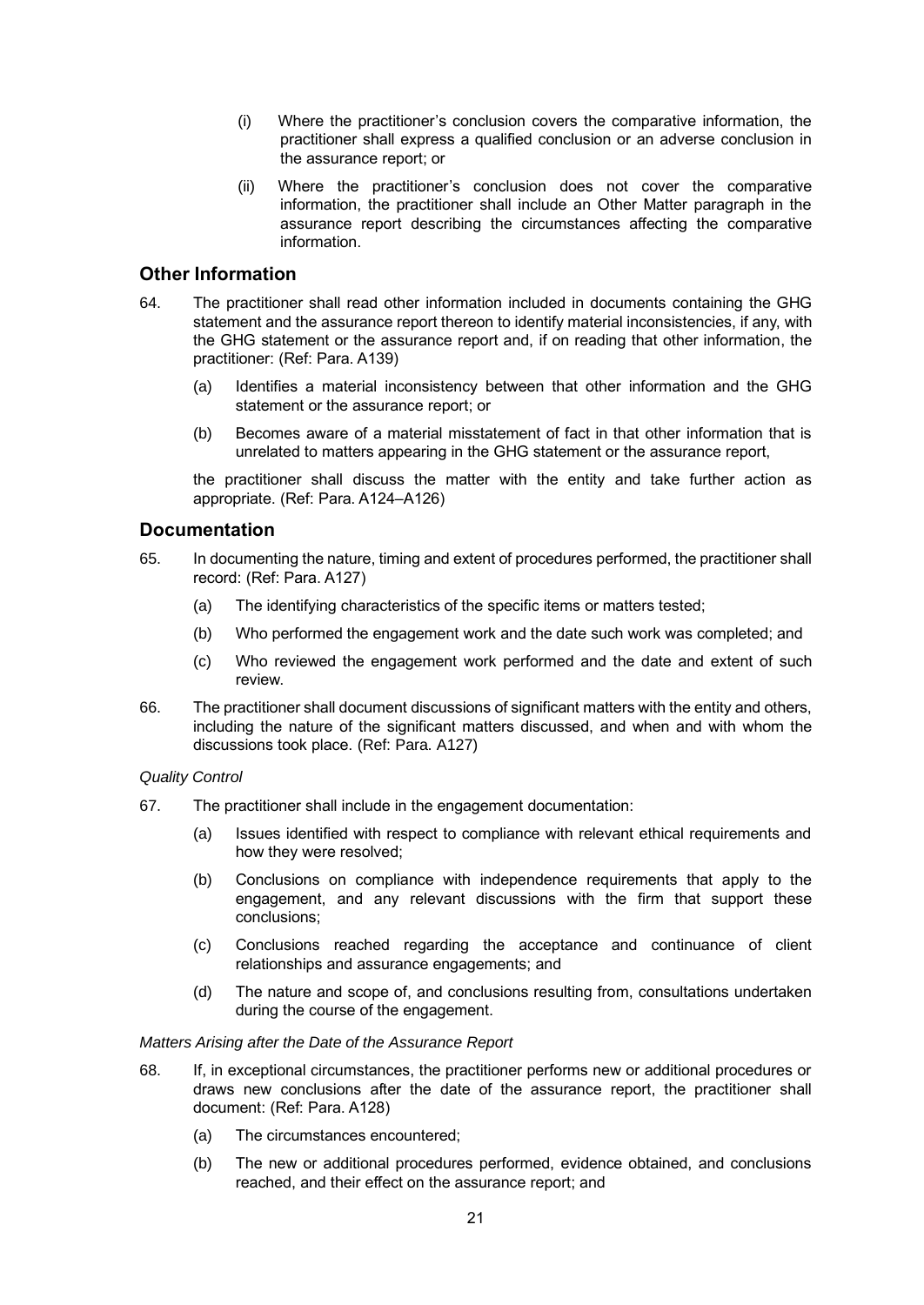(c) When and by whom the resulting changes to engagement documentation were made and reviewed.

## *Assembly of the Final Engagement File*

- 69. The practitioner shall assemble the engagement documentation in an engagement file and complete the administrative process of assembling the final engagement file on a timely basis after the date of the assurance report. After the assembly of the final engagement file has been completed, the practitioner shall not delete or discard engagement documentation of any nature before the end of its retention period. (Ref: Para. A129)
- 70. In circumstances other than those envisaged in paragraph 68 where the practitioner finds it necessary to modify existing engagement documentation or add new engagement documentation after the assembly of the final engagement file has been completed, the practitioner shall, regardless of the nature of the modifications or additions, document:
	- (a) The specific reasons for making them; and
	- (b) When and by whom they were made and reviewed.

# **Engagement Quality Control Review**

- 71. For those engagements, if any, for which a quality control review is required by law or regulation or for which the firm has determined that an engagement quality control review is required, the engagement quality control reviewer shall perform an objective evaluation of the significant judgments made by the engagement team, and the conclusions reached in formulating the assurance report. This evaluation shall involve: (Ref: Para. A130)
	- (a) Discussion of significant matters with the engagement partner, including the engagement team's professional competencies with respect to the quantification and reporting of emissions and assurance;
	- (b) Review of the GHG statement and the proposed assurance report;
	- (c) Review of selected engagement documentation relating to the significant judgments the engagement team made and the conclusions it reached; and
	- (d) Evaluation of the conclusions reached in formulating the assurance report and consideration of whether the proposed assurance report is appropriate.

# **Forming the Assurance Conclusion**

72. The practitioner shall form a conclusion about whether the practitioner has obtained reasonable or limited assurance, as appropriate, about the GHG statement. That conclusion shall take into account the requirements of paragraphs 56 and 73–75 of this SSAE.

| <b>Limited Assurance</b>                                                                                                                                                                                                                                            | <b>Reasonable Assurance</b>                                                                                                                                |
|---------------------------------------------------------------------------------------------------------------------------------------------------------------------------------------------------------------------------------------------------------------------|------------------------------------------------------------------------------------------------------------------------------------------------------------|
| 73L. The practitioner shall evaluate whether<br>anything has come to the practitioner's<br>attention that causes the practitioner to<br>believe that the GHG statement is not<br>prepared, in all material respects, in<br>accordance with the applicable criteria. | 73R. The practitioner shall evaluate whether<br>the GHG statement is prepared, in all<br>material respects, in accordance with the<br>applicable criteria. |

74. This evaluation shall include consideration of the qualitative aspects of the entity's quantification methods and reporting practices, including indicators of possible bias in judgments and decisions in the making of estimates and in preparing the GHG statement,  $13$ and whether, in view of the applicable criteria:

<sup>&</sup>lt;sup>13</sup> Indicators of possible bias do not themselves constitute misstatements for the purposes of drawing conclusions on the reasonableness of individual estimates.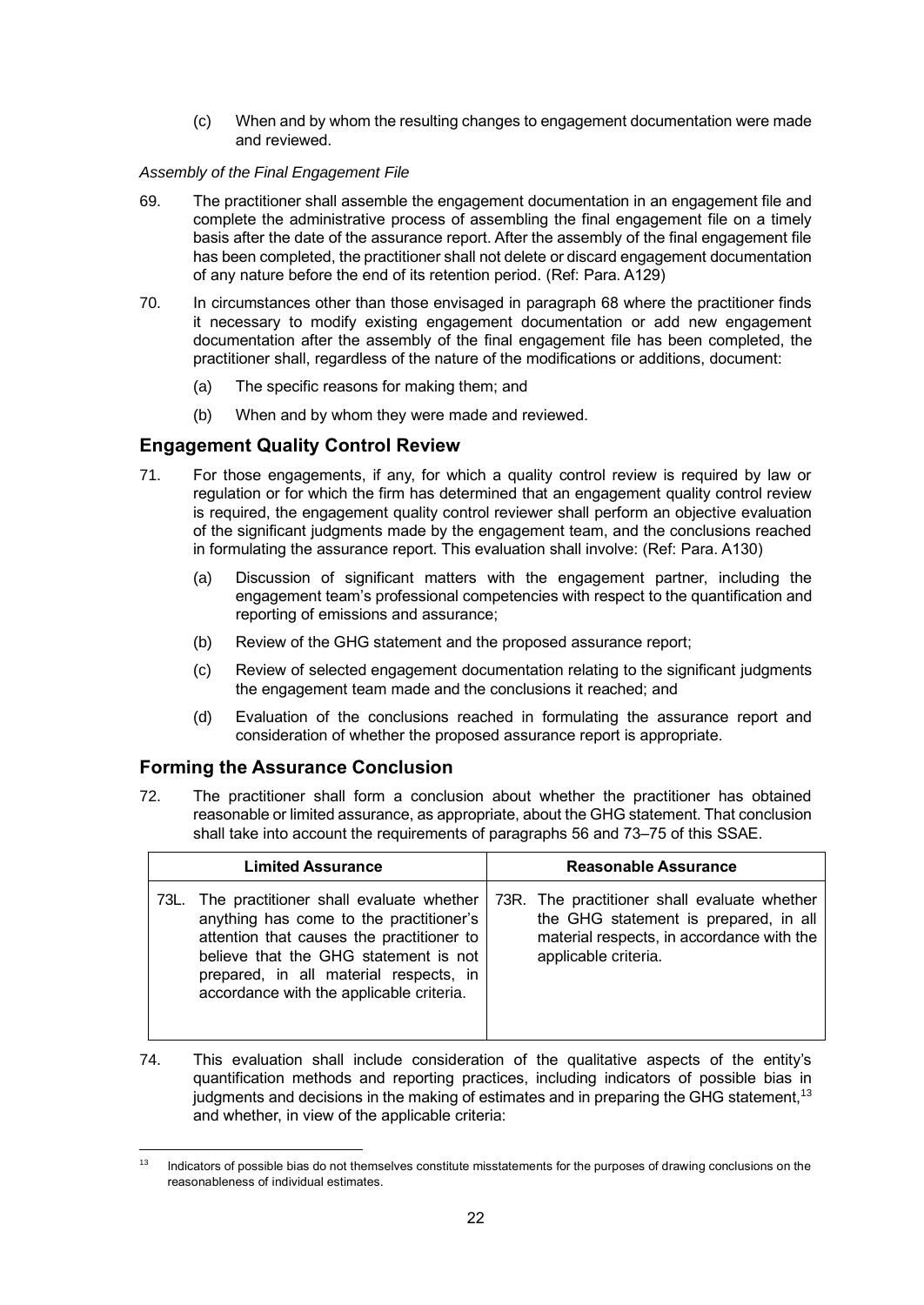- (a) The quantification methods and reporting policies selected and applied are consistent with the applicable criteria and are appropriate;
- (b) Estimates made in preparing the GHG statement are reasonable;
- (c) The information presented in the GHG statement is relevant, reliable, complete, comparable and understandable;
- (d) The GHG statement provides adequate disclosure of the applicable criteria, and other matters, including uncertainties, such that intended users can understand the significant judgments made in its preparation; and (Ref: Para. A29, A131–A133)
- (e) The terminology used in the GHG statement is appropriate.
- 75. The evaluation required by paragraph 73 shall also include consideration of:
	- (a) The overall presentation, structure and content of the GHG statement; and
	- (b) When appropriate in the context of the criteria, the wording of the assurance conclusion, or other engagement circumstances, whether the GHG statement represents the underlying emissions in a manner that achieves fair presentation.

## **Assurance Report Content**

- 76. The assurance report shall include, at the minimum, the following basic elements: (Ref: Para. A134)
	- (a) A title that clearly indicates the report is an independent assurance report.
	- (b) An addressee.
	- (c) An identification or description of the level of assurance, either reasonable or limited, obtained by the practitioner.
	- (d) Identification of the GHG statement, including the period(s) it covers, and, if any information in that statement is not covered by the practitioner's conclusion, clear identification of the information subject to assurance as well as the excluded information, together with a statement that the practitioner has not performed any procedures with respect to the excluded information and, therefore, that no conclusion on it is expressed. (Ref: Para. A120, A135)
	- (e) A description of the entity's responsibilities. (Ref: Para. A35)
	- (f) A statement that GHG quantification is subject to inherent uncertainty. (Ref: Para. A54–A59)
	- (g) If the GHG statement includes emissions deductions that are covered by the practitioner's conclusion, identification of those emissions deductions, and a statement of the practitioner's responsibility with respect to them. (Ref: Para. A136– A139)
	- (h) Identification of the applicable criteria;
		- (i) Identification of how those criteria can be accessed;
		- (ii) If those criteria are available only to specific intended users, or are relevant only to a specific purpose, a statement alerting readers to this fact and that, as a result, the GHG statement may not be suitable for another purpose. The statement shall also restrict the use of the assurance report to those intended users or that purpose; and (Ref: Para. A140–A141)
		- (iii) If established criteria need to be supplemented by disclosures in the explanatory notes to the GHG statement for those criteria to be suitable, identification of the relevant note(s). (Ref: Para. A131)
	- (i) A statement that the firm of which the practitioner is a member applies SSQC 1, or other professional requirements, or requirements in law or regulation, that are at least as demanding as SSQC 1.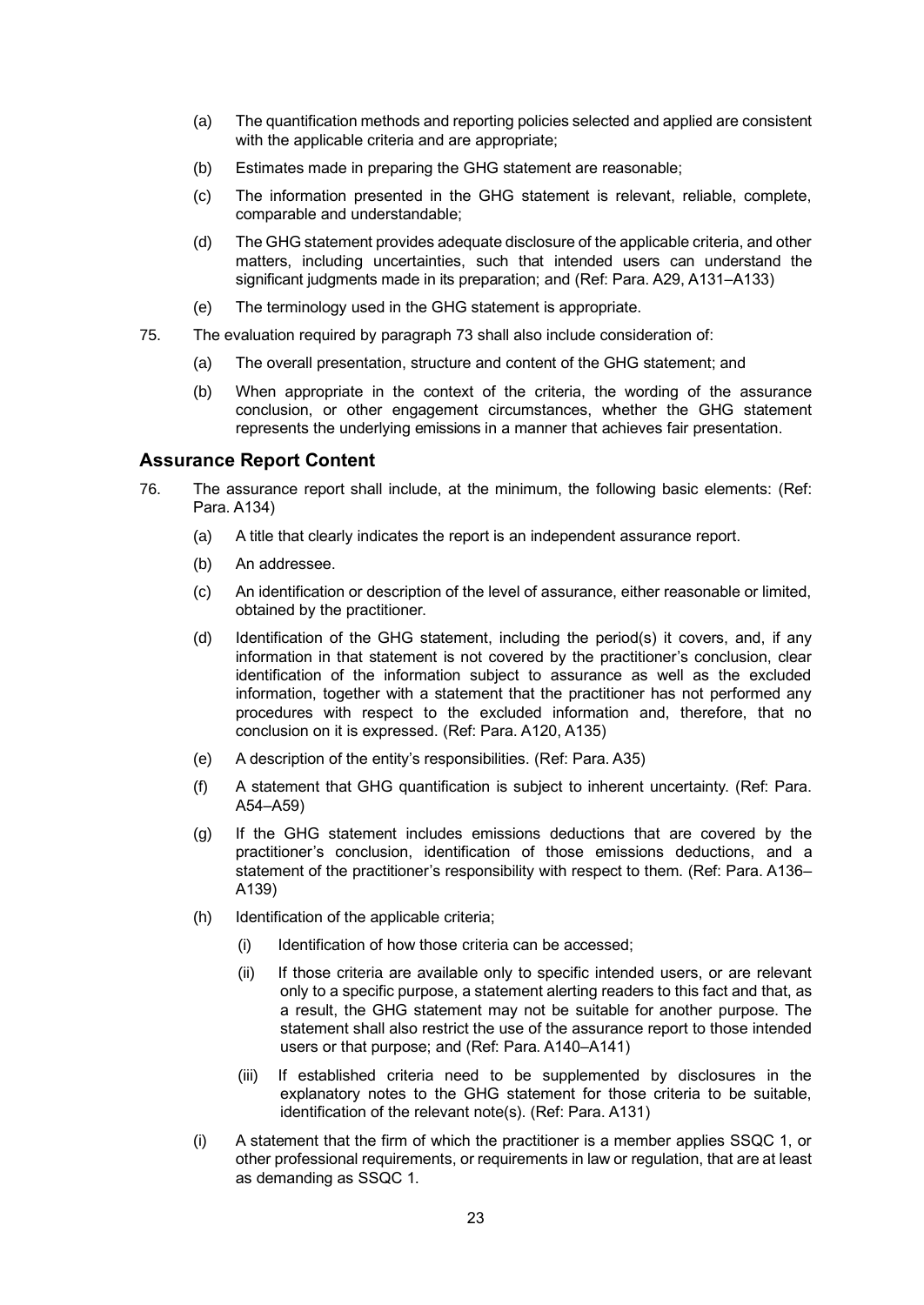- (j) A statement that the practitioner complies with the independence and other ethical requirements of the ACRA Code, or other professional requirements, or requirements imposed by law or regulation, that are at least as demanding as the provisions of the ACRA Code related to assurance engagements.
- (k) A description of the practitioner's responsibility, including:
	- (i) A statement that the engagement was performed in accordance with SSAE 3410, *Assurance Engagements on Greenhouse Gas Statements*; and
	- (ii) An informative summary of the work performed as the basis for the practitioner's conclusion. In the case of a limited assurance engagement, an appreciation of the nature, timing, and extent of procedures performed is essential to understanding the practitioner's conclusion. In a limited assurance engagement, the summary of the work performed shall state that:
		- The procedures performed in a limited assurance engagement vary in nature and timing from, and are less in extent than for, a reasonable assurance engagement; and
		- Consequently, the level of assurance obtained in a limited assurance engagement is substantially lower than the assurance that would have been obtained had a reasonable assurance engagement been performed. (Ref: Para. A142*–*A144)
- (l) The practitioner's conclusion:
	- (i) In a reasonable assurance engagement, the conclusion shall be expressed in a positive form; or
	- (ii) In a limited assurance engagement, the conclusion shall be expressed in a form that conveys whether, based on the procedures performed and evidence obtained, a matter(s) has come to the practitioner's attention to cause the practitioner to believe that the GHG statement is not prepared, in all material respects, in accordance with the applicable criteria.
	- (iii) When the practitioner expresses a modified conclusion, the assurance report shall contain:
		- a. A section that provides a description of the matter(s) giving rise to the modification; and
		- b. A section that contains the practitioner's modified conclusion.
- (m) The practitioner's signature. (Ref: Para. A145)
- (n) The date of the assurance report. The assurance report shall be dated no earlier than the date on which the practitioner has obtained the evidence on which the practitioner's conclusion is based, including evidence that those with the recognised authority have asserted that they have taken responsibility for the GHG statement.
- (o) The location in the jurisdiction where the practitioner practices.

## *Emphasis of Matter Paragraphs and Other Matter Paragraphs*

- 77. If the practitioner considers it necessary to: (Ref: Para. A146–A152)
	- (a) Draw intended users' attention to a matter presented or disclosed in the GHG statement that, in the practitioner's judgment, is of such importance that it is fundamental to intended users' understanding of the GHG statement (an Emphasis of Matter paragraph); or
	- (b) Communicate a matter other than those that are presented or disclosed in the GHG statement that, in the practitioner's judgment, is relevant to intended users' understanding of the engagement, the practitioner's responsibilities or the assurance report (an Other Matter paragraph),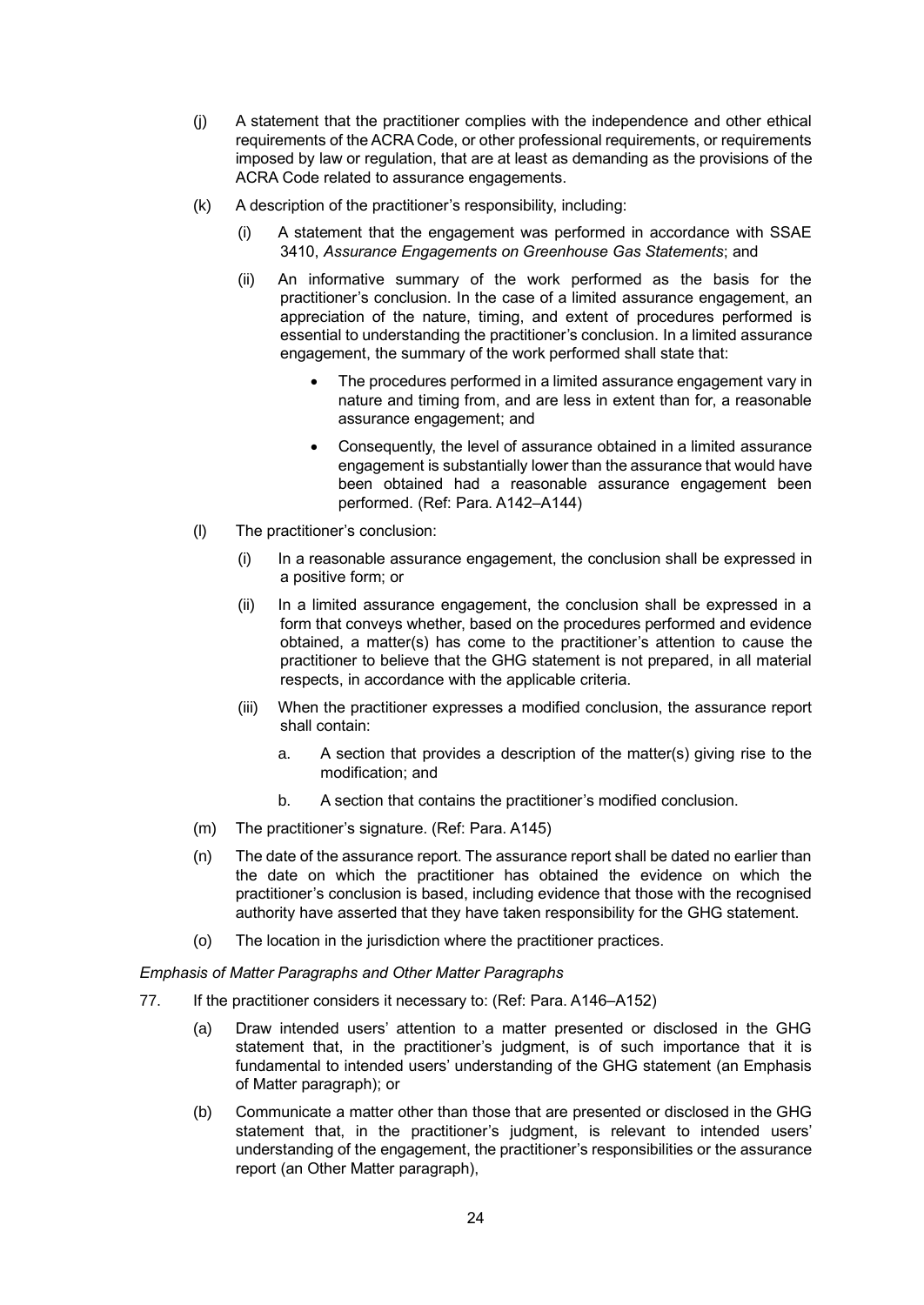and this is not prohibited by law or regulation, the practitioner shall do so in a paragraph in the assurance report, with an appropriate heading, that clearly indicates the practitioner's conclusion is not modified in respect of the matter.

# **Other Communication Requirements**

- 78. The practitioner shall communicate, unless prohibited by law or regulation, with those person(s) with oversight responsibilities for the GHG statement the following matters that come to the practitioner's attention during the course of the engagement, and shall determine whether there is a responsibility to report them to another party within or outside the entity:
	- (a) Deficiencies in internal control that, in the practitioner's professional judgment, are of sufficient importance to merit attention;
	- (b) Identified or suspected fraud; and
	- (c) Matters involving identified or suspected non-compliance with laws and regulations, other than when the matters are clearly trivial. (Ref: Para. A87)

\*\*\*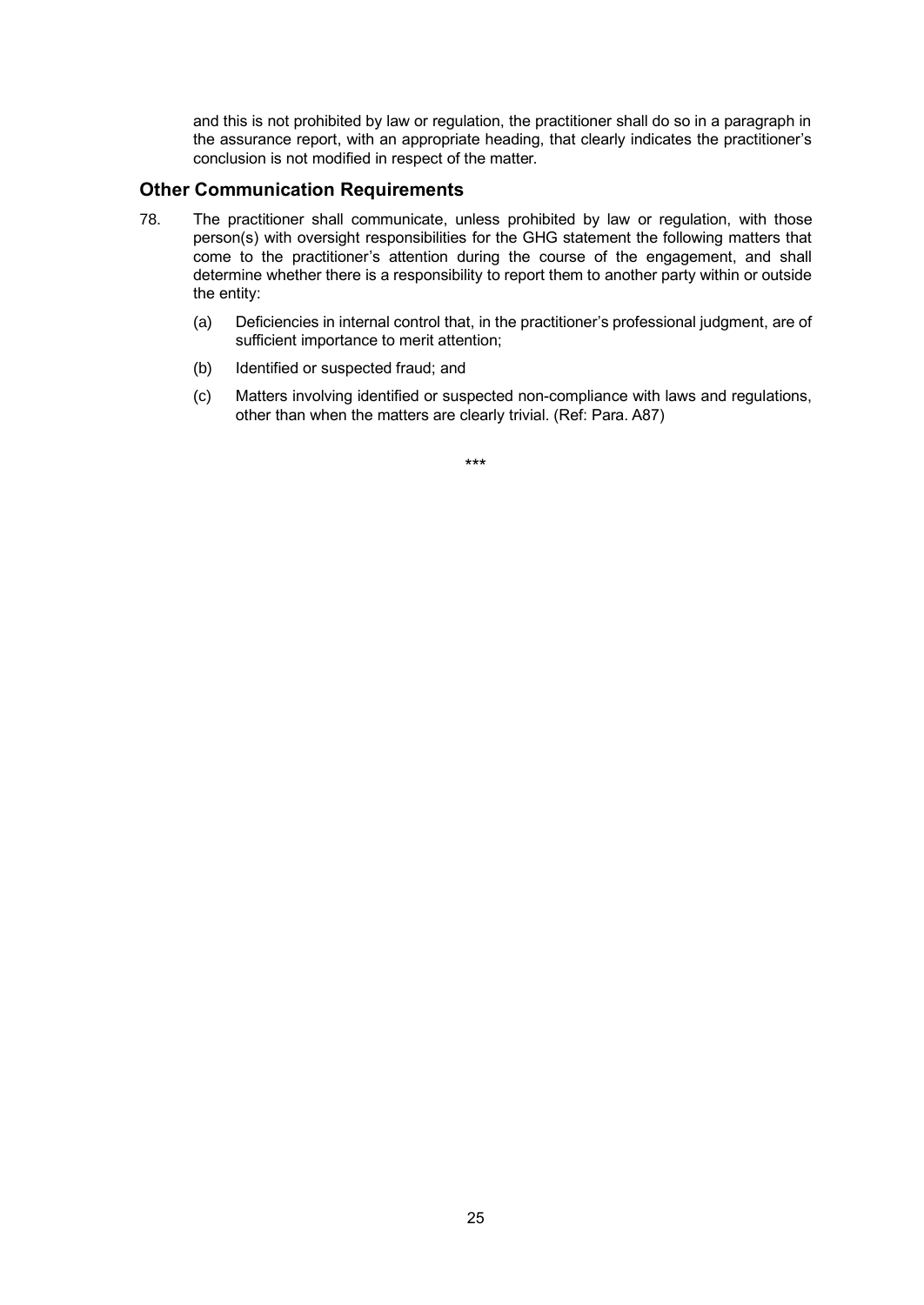# **Application and Other Explanatory Material**

# **Introduction**

*Assurance Engagements Covering Information in Addition to the GHG Statement (Ref: Para. 3)* 

- A1. In some cases, the practitioner may perform an assurance engagement on a report that includes GHG information, but that GHG information does not comprise a GHG statement as defined in paragraph 14(m). In such cases, this SSAE may provide guidance for such an engagement.
- A2. Where a GHG statement is a relatively minor part of the overall information that is covered by the practitioner's conclusion, the extent to which this SSAE is relevant is a matter for the practitioner's professional judgment in the circumstances of the engagement.

### *Key Performance Indicators Based on GHG Data* (Ref: Para. 4(b))

A3. An example of a key performance indicator based on GHG data is the weighted average of emissions per kilometer of vehicles manufactured by an entity during a period, which is required to be calculated and disclosed by law or regulation in some jurisdictions.

#### *Procedures for Reasonable Assurance and Limited Assurance Engagements* (Ref: Para. 8)

A4. Some procedures that are required only for reasonable assurance engagements may nonetheless be appropriate in some limited assurance engagements. For example, although obtaining an understanding of control activities is not required for limited assurance engagements, in some cases, such as when information is recorded, processed, or reported only in electronic form, the practitioner may nonetheless decide that testing controls, and therefore obtaining an understanding of relevant control activities, is necessary for a limited assurance engagement (see also paragraph A90).

#### *Independence* (Ref: Para. 10, 15)

- A5. The ACRA Code sets out *Independence Standards*, established by the application of the conceptual framework to threats to independence in relation to these engagements. Compliance with the fundamental principles may potentially be threatened by a broad range of circumstances. Many threats fall into the following categories:
	- Self-interest, for example, undue dependence on total fees from the entity.
	- Self-review, for example, performing another service for the entity that directly affects the GHG statement, such as involvement in the quantification of the entity's emissions.
	- Advocacy, for example, acting as an advocate on behalf of the entity with respect to the interpretation of the applicable criteria.
	- Familiarity, for example, a member of the engagement team having a long association, or close or immediate family relationship, with an employee of the entity who is in a position to exert direct and significant influence over the preparation of the GHG statement.
	- Intimidation, for example, being pressured to reduce inappropriately the extent of work performed in order to lower fees, or being threatened with withdrawal of the practitioner's registration by a registering authority that is associated with the entity's industry group.
	- A6. In cases when identified threats are not at an acceptable level, the ACRA Code requires that the threats be addressed by eliminating the circumstances that create the threats, applying safeguards to reduce threats to an acceptable level, or withdrawing from the engagement, where withdrawal is possible under applicable law or regulation.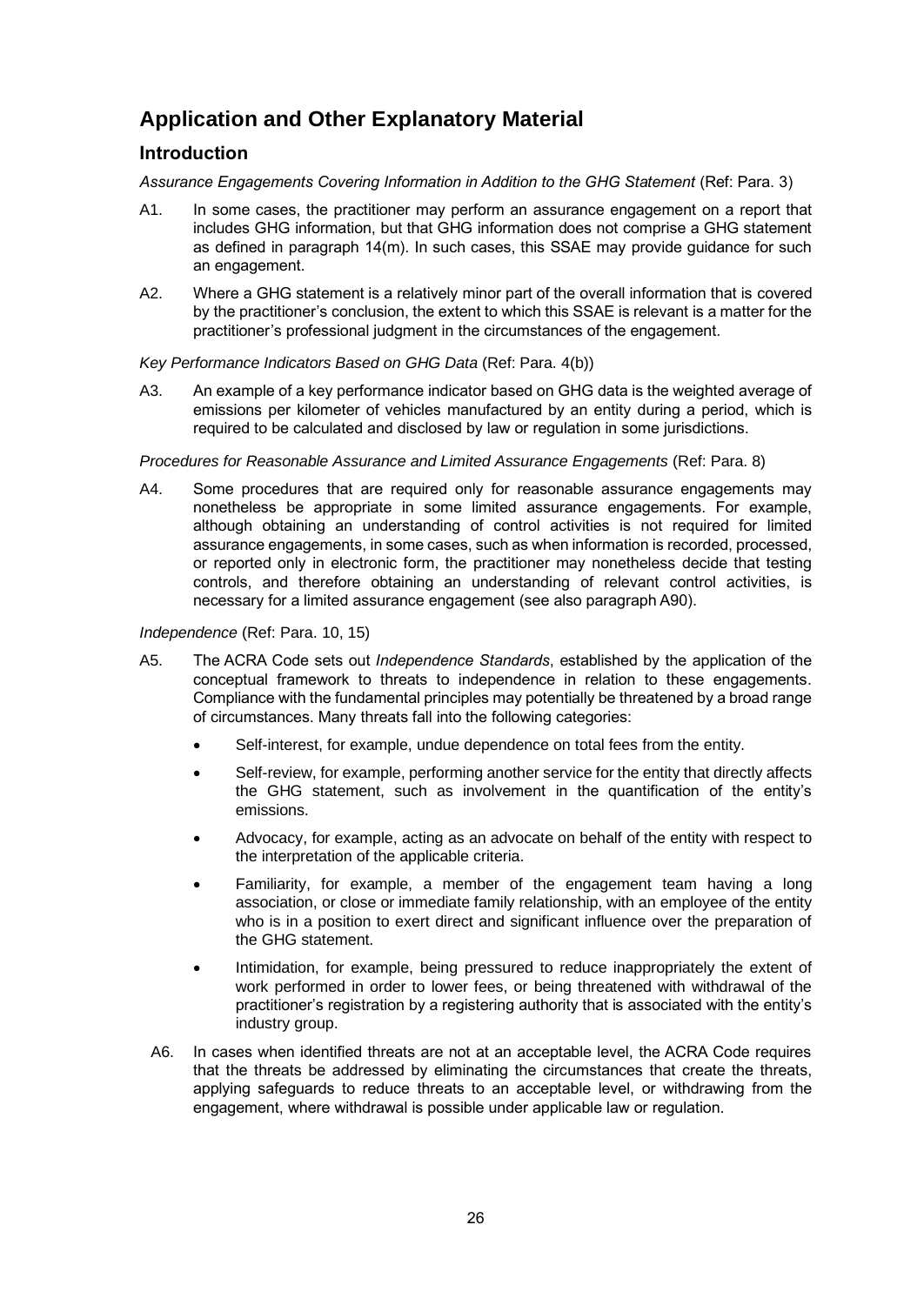*Local Law or Regulation and the Provisions of an Emissions Trading Scheme* (Ref: Para. 11)

A7. Local law or regulation or the provisions of an emissions trading scheme may: include requirements in addition to the requirements of this SSAE; require that specific procedures be undertaken on all engagements; or require that procedures be undertaken in a particular way. For example, local law or regulation or the provisions of an emissions trading scheme may require the practitioner to report in a format that is not in compliance with this SSAE. When the law or regulation prescribes the layout or wording of the assurance report in a form or in terms that are significantly different from this SSAE, and the practitioner concludes that additional explanation in the assurance report cannot mitigate possible misunderstanding, the practitioner may consider including a statement in the report that the engagement is not conducted in accordance with this SSAE.

# **Definitions**

*Emissions* (Ref: Para. 14(f), Appendix 1)

- A8. Scope 1 emissions may include stationary combustion (from fuel burned in the entity's stationary equipment, such as boilers, incinerators, engines, and flares), mobile combustion (from fuel burned in the entity's transport devices, such as trucks, trains, airplanes and boats), process emissions (from physical or chemical processes, such as cement manufacturing, petrochemical processing, and aluminum smelting), and fugitive emissions (intentional and unintentional releases, such as equipment leaks from joints and seals and emissions from wastewater treatment, pits, and cooling towers).
- A9. Almost all entities purchase energy in a form such as electricity, heat or steam; therefore, almost all entities have Scope 2 emissions. Scope 2 emissions are indirect because the emissions associated with, for example, electricity that the entity purchases occur at the power station, which is outside the entity's organisational boundary.
- A10. Scope 3 emissions may include emissions associated with, for example: employee business travel; outsourced activities; consumption of fossil fuel or electricity required to use the entity's products; extraction and production of materials purchased as inputs to the entity's processes; and transportation of purchased fuels. Scope 3 emissions are further discussed in paragraphs A31–A34.

## *Emissions Deductions (Ref: Para. 14(g), 17(a)(iii), Appendix 1)*

- A11. In some cases, emissions deductions include jurisdiction-specific credits and allowances for which there is no established link between the quantity of emissions allowed by the criteria to be deducted, and any lowering of emissions that may occur as a result of money paid or other action taken by the entity in order for it to claim the emissions deduction.
- A12. Where an entity's GHG statement includes emissions deductions that are within the scope of the engagement, the requirements of this SSAE apply in relation to emissions deductions as appropriate (see also paragraphs A136-A139).

## *Purchased Offset (Ref: Para. 14(q), Appendix 1)*

A13. When the entity purchases an offset from another entity, that other entity may spend the money it receives from the sale on emissions reduction projects (such as replacing energy generation using fossil fuels with renewable energy sources, or implementing energy efficiency measures), or on removing emissions from the atmosphere (for example, by planting and maintaining trees that would otherwise not have been planted or maintained), or the money may be compensation for not undertaking an action that would otherwise be undertaken (such as deforestation or forest degradation). In some jurisdictions, offsets can only be purchased if the emissions reduction or removal enhancement has already occurred.

## *Removal (Ref: Para. 14(s), Appendix 1)*

A14. Removal may be achieved by storing GHGs in geological sinks (for example, underground) or biological sinks (for example, trees). Where the GHG statement includes the removal of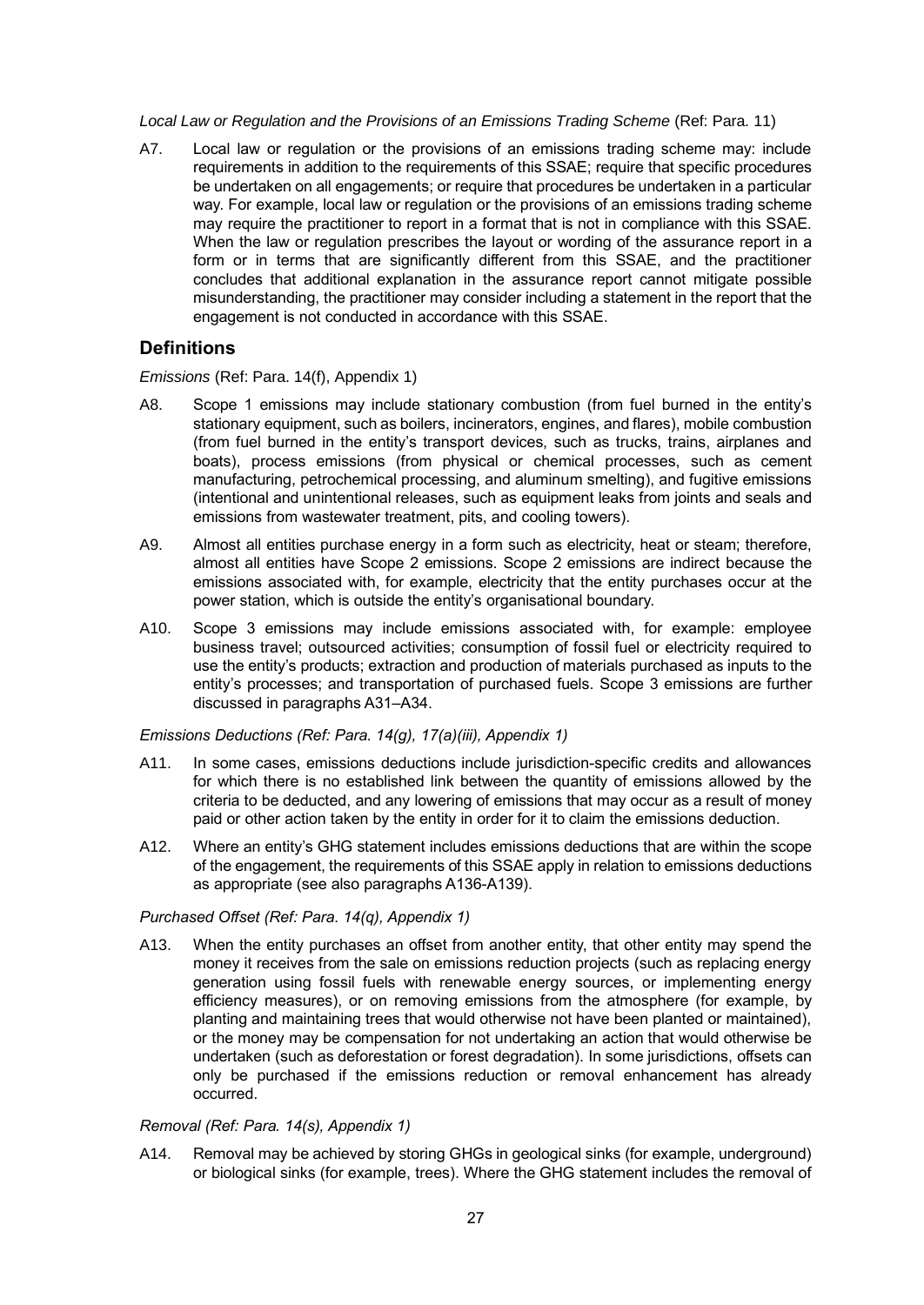GHGs that the entity would have otherwise emitted to the atmosphere, they are commonly reported in the GHG statement on a gross basis, that is, both the source and the sink are quantified in the GHG statement. Where removals are covered by the practitioner's conclusion, the requirements of this SSAE apply in relation to those removals as appropriate.

### *Significant Facility (Ref: Para. 14(t), 31)*

- A15. As the individual contribution of a facility to the aggregate emissions reported in the GHG statement increases, the risks of material misstatement to the GHG statement ordinarily increase. The practitioner may apply a percentage to a chosen benchmark as an aid to identify facilities that are of individual significance due to the size of their emissions relative to the aggregate emissions included in the GHG statement. Identifying a benchmark and determining a percentage to be applied to it involve the exercise of professional judgment. For example, the practitioner may consider that facilities exceeding 15% of total production volume are significant facilities. A higher or lower percentage may, however, be determined to be appropriate in the circumstances in the practitioner's professional judgment. This may be the case when, for example: there is a small number of facilities, none of which is less than 15% of total production volume, but in the practitioner's professional judgment not all the facilities are significant; or when there are a number of facilities that are marginally below 15% of total production volume which in the practitioner's professional judgment are significant.
- A16. The practitioner may also identify a facility as significant due to its specific nature or circumstances which give rise to particular risks of material misstatement. For example, a facility could be using different data gathering processes or quantification techniques from other facilities, require the use of particularly complex or specialised calculations, or involve particularly complex or specialised chemical or physical processes.

# **SSAE 3000 (Revised) (Ref: Para. 9, 15)**

A17. SSAE 3000 (Revised) includes requirements that apply to assurance engagements (other than audits or reviews of historical financial information), including engagements in accordance with this SSAE. In some cases, this SSAE may include additional requirements or application material in relation to those topics.

# **Acceptance and Continuance of the Engagement**

*Competency* (Ref: Para. 16(b))

- A18. GHG competencies may include:
	- General understanding of climate science, including the scientific processes that relate GHGs to climate change.
	- Understanding who the intended users of the information in the entity's GHG statement are, and how they are likely to use that information (see paragraph A47).
	- Understanding emissions trading schemes and related market mechanisms, when relevant.
	- Knowledge of applicable laws and regulations, if any, that affect how the entity should report its emissions, and may also, for example, impose a limit on the entity's emissions.
	- GHG quantification and measurement methodologies, including the associated scientific and estimation uncertainties, and alternative methodologies available.
	- Knowledge of the applicable criteria, including, for example:
		- Identifying appropriate emissions factors.
		- Identifying those aspects of the criteria that call for significant or sensitive estimates to be made, or for the application of considerable judgment.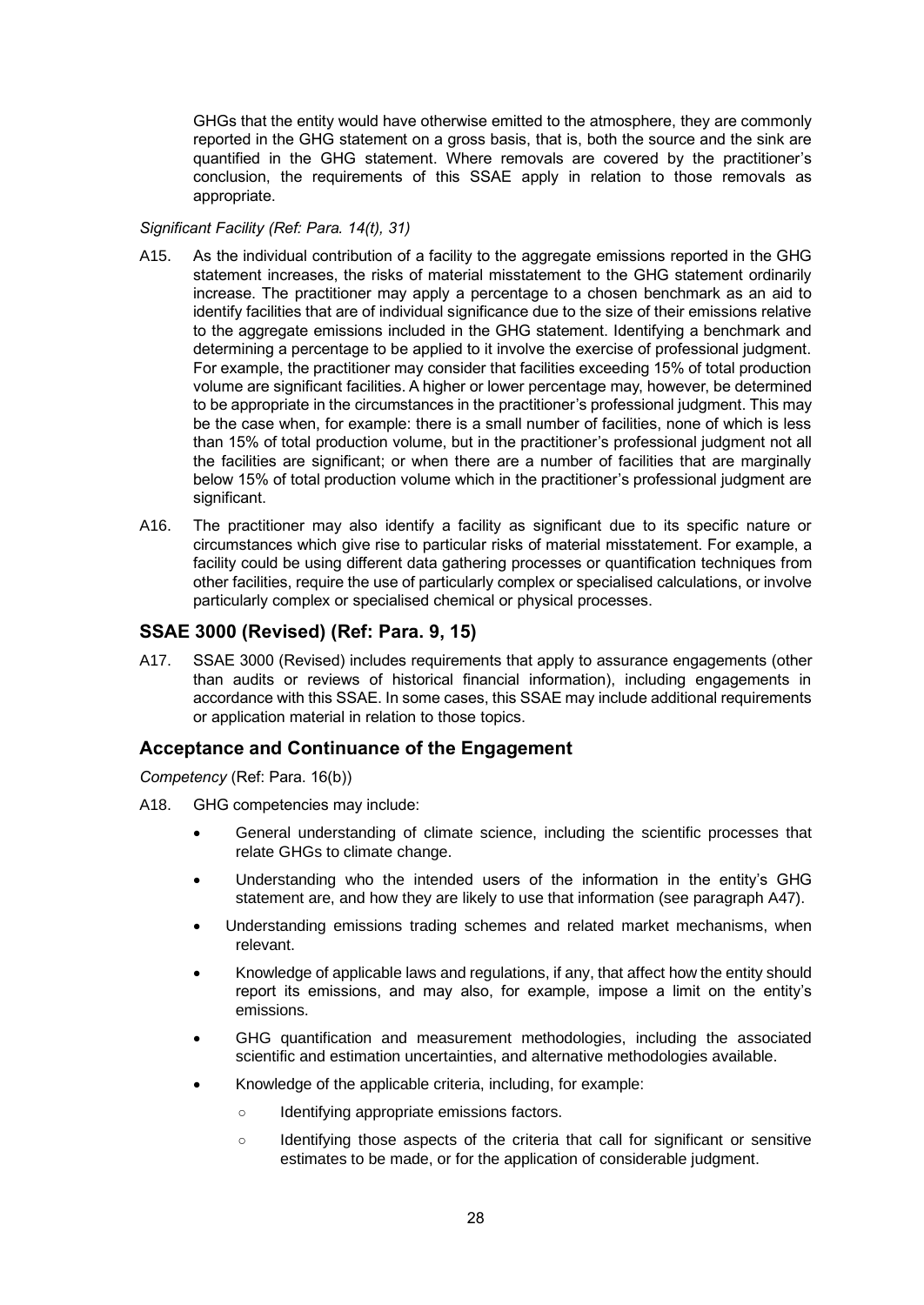- Methods used for determining organisational boundaries, i.e., the entities whose emissions are to be included in the GHG statement.
- Which emissions deductions are permitted to be included in the entity's GHG statement.
- A19. The complexity of assurance engagements with respect to a GHG statement varies. In some cases, the engagement may be relatively straightforward, for instance, when an entity has no Scope 1 emissions and is reporting only Scope 2 emissions using an emissions factor specified in regulation, applied to electricity consumption at a single location. In this case, the engagement may focus largely on the system used to record and process electricity consumption figures identified on invoices, and arithmetical application of the specified emissions factor. When, however, the engagement is relatively complex, it is likely to require specialist competence in the quantification and reporting of emissions. Particular areas of expertise that may be relevant in such cases include:

Information systems expertise

• Understanding how emissions information is generated, including how data is initiated, recorded, processed, corrected as necessary, collated and reported in a GHG statement.

Scientific and engineering expertise

- Mapping the flow of materials through a production process, and the accompanying processes that create emissions, including identifying the relevant points at which source data is gathered. This may be particularly important in considering whether the entity's identification of emissions sources is complete.
- Analysing chemical and physical relationships between inputs, processes and outputs, and relationships between emissions and other variables. The capacity to understand and analyse these relationships will often be important in designing analytical procedures.
- Identifying the effect of uncertainty on the GHG statement.
- Knowledge of the quality control policies and procedures implemented at testing laboratories, whether internal or external.
- Experience with specific industries and related emissions creation and removal processes. Procedures for Scope 1 emissions quantification vary greatly depending on the industries and processes involved, for example, the nature of electrolytic processes in aluminum production; combustion processes in the production of electricity using fossil fuels; and chemical processes in cement production are all different.
- The operation of physical sensors and other quantification methods, and the selection of appropriate emissions factors.

## *Scope of the GHG Statement and the Engagement* (Ref: Para. 17(a))

- A20. Examples of circumstances where the reasons for excluding known emissions sources from the GHG statement, or excluding disclosed emissions sources from the engagement, may not be reasonable in the circumstances include where:
	- The entity has significant Scope 1 emissions but only includes Scope 2 emissions in the GHG statement.
	- The entity is a part of a larger legal entity that has significant emissions that are not being reported on because of the way the organisational boundary has been determined when this is likely to mislead intended users.
	- The emissions that the practitioner is reporting on are only a small proportion of the total emissions included in the GHG statement.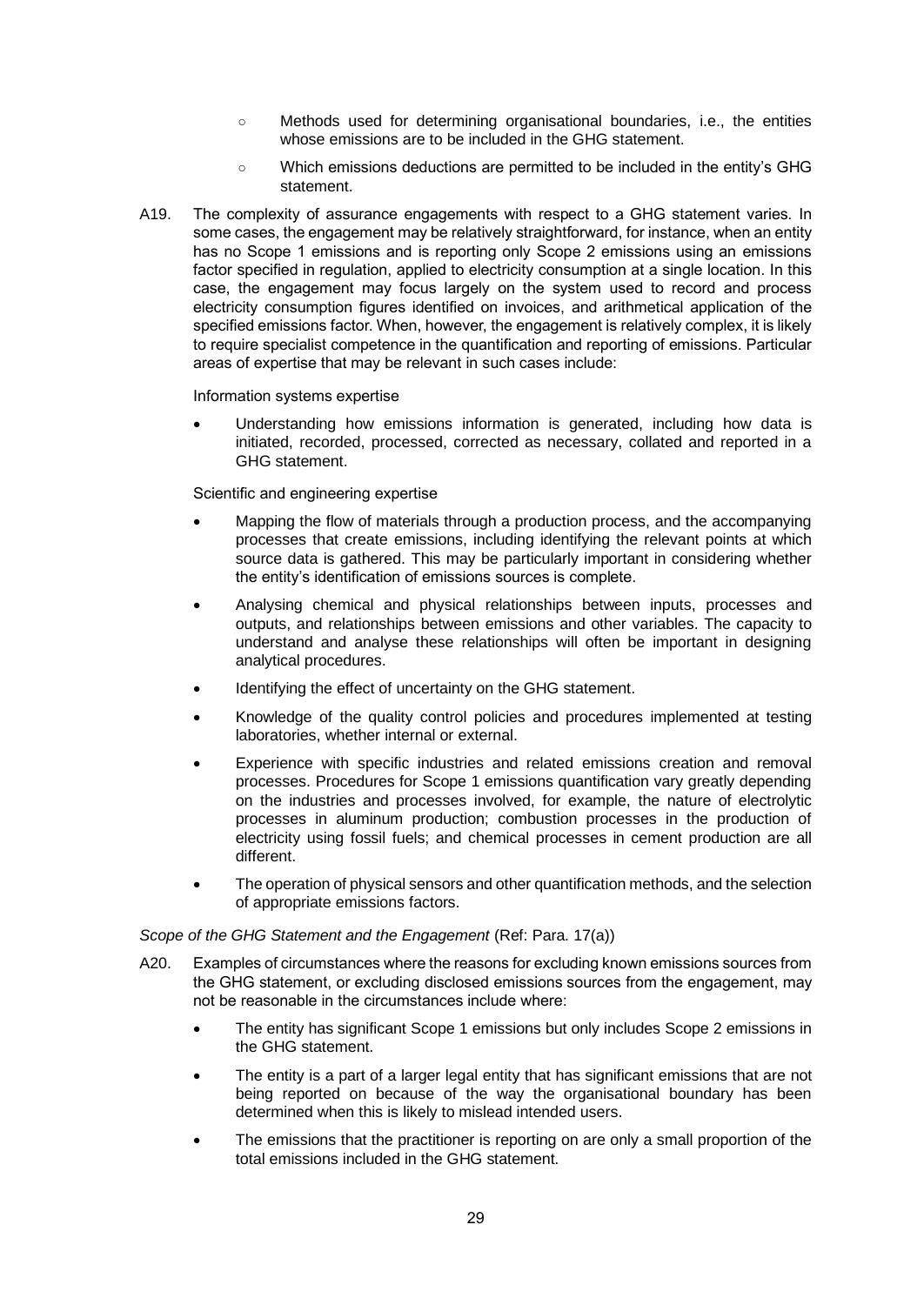#### *Determining the Appropriateness of the Subject Matter (Ref: Para. 15)*

- A21. SSAE 3000 (Revised) requires the practitioner to determine whether the underlying subject matter is appropriate.<sup>14</sup> In the case of a GHG statement, the entity's emissions (and removals and emissions deductions if applicable) are the underlying subject matter of the engagement. That underlying subject matter will be appropriate if, among other things, the entity's emissions are capable of consistent quantification using suitable criteria.<sup>15</sup>
- A22. GHG sources may be quantified by:
	- (a) Direct measurement (or direct monitoring) of GHG concentration and flow rates using continuous emissions monitoring or periodic sampling; or
	- (b) Measuring a surrogate activity, such as fuel consumption, and calculating emissions using, for example, mass balance equations,<sup>16</sup> entity-specific emissions factors, or average emissions factors for a region, source, industry or process.

### *Determining the Suitability of the Criteria*

Specifically Developed and Established Criteria (Ref: Para. 17(b))

- A23. Suitable criteria exhibit the following characteristics: relevance, completeness, reliability, neutrality, and understandability. Criteria may be "specifically developed" or they may be "established," for example, embodied in laws or regulations, or issued by authorised or recognised bodies of experts that follow a transparent due process.<sup>17</sup> Although criteria established by a regulator can be presumed to be relevant when that regulator is the intended user, some established criteria may be developed for a special purpose and be unsuitable for application in other circumstances. For example, criteria developed by a regulator that include emissions factors for a particular region may render misleading information if used for emissions in another region; or criteria that are designed to report only on particular regulatory aspects of emissions may be unsuitable for reporting to intended users other than the regulator that established the criteria.
- A24. Specifically developed criteria may be appropriate when, for example, the entity has very specialised machinery or is aggregating emissions information from different jurisdictions where the established criteria used in those jurisdictions differ. Special care may be necessary when assessing the neutrality and other characteristics of specifically developed criteria, particularly if they are not substantially based on established criteria generally used in the entity's industry or region, or are inconsistent with such criteria.
- A25. The criteria may comprise established criteria supplemented by disclosures, in the explanatory notes to the GHG statement, of specific boundaries, methods, assumptions, emissions factors, etc. In some cases, established criteria may not be suitable, even when supplemented by disclosures in the explanatory notes to the GHG statement, for example, when they do not encompass the matters noted in paragraph 17(b).
- A26. It should be noted that the suitability of the criteria is not affected by the level of assurance, that is, if they are not suitable for a reasonable assurance engagement, they are also not suitable for a limited assurance engagement, and vice versa.

## *Operations Included in the Entity's Organisational Boundary* (Ref: Para. 17(b)(i), 23(b)(i), 34(g))

A27. Determining which operations owned or controlled by the entity to include in the entity's GHG statement is known as determining the entity's organisational boundary. In some cases, law or regulation define the boundaries of the entity for reporting GHG emissions for regulatory purposes. In other cases, the applicable criteria may allow a choice between

<sup>14</sup> SSAE 3000 (Revised), paragraph 24(b)(i)

<sup>15</sup> SSAE 3000 (Revised), paragraphs 24(b)(ii)

<sup>&</sup>lt;sup>16</sup> That is, equating the amount of a substance entering and exiting a defined boundary, for example, the amount of carbon in a hydrocarbon-based fuel entering a combustion device equals the amount of carbon exiting the device in the form of carbon dioxide.

<sup>17</sup> SSAE 3000 (Revised), paragraphs A45-A48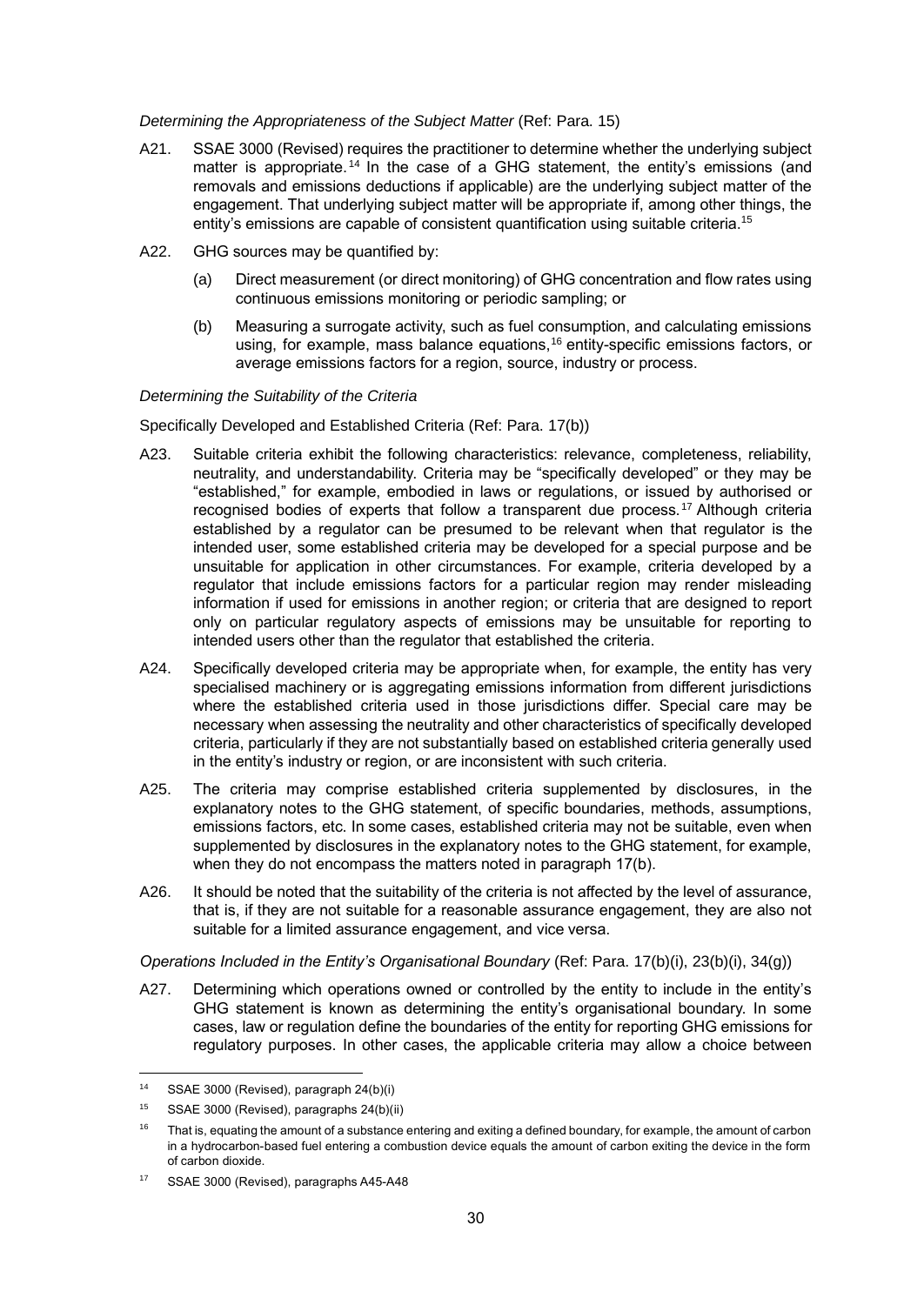different methods for determining the entity's organisational boundary, for example, the criteria may allow a choice between an approach that aligns the entity's GHG statement with its financial statements and another approach that treats, for example, joint ventures or associates differently. Determining the entity's organisational boundary may require the analysis of complex organisational structures such as joint ventures, partnerships, and trusts, and complex or unusual contractual relationships. For example, a facility may be owned by one party, operated by another, and process materials solely for another party.

A28. Determining the entity's organisational boundary is different from what some criteria describe as determining the entity's "operational boundary." The operational boundary relates to which categories of Scope 1, 2 and 3 emissions will be included in the GHG statement, and is determined after setting the organisational boundary.

*Adequate Disclosures* (Ref: Para. 17(b)(iv), 74(d))

- A29. In regulatory disclosure regimes, disclosures specified in the relevant laws or regulations are adequate for reporting to the regulator. Disclosure in the GHG statement of such matters as the following may be necessary in voluntary reporting situations for intended users to understand the significant judgments made in preparing the GHG statement:
	- (a) Which operations are included in the entity's organisational boundary, and the method used for determining that boundary if the applicable criteria allow a choice between different methods (see paragraphs A27–A28);
	- (b) Significant quantification methods and reporting policies selected, including:
		- (i) The method used to determine which Scope 1 and Scope 2 emissions have been included in the GHG statement (see paragraph A30);
		- (ii) Any significant interpretations made in applying the applicable criteria in the entity's circumstances, including data sources and, when choices between different methods are allowed, or entity-specific methods are used, disclosure of the method used and the rationale for doing so; and
		- (iii) How the entity determines whether previously reported emissions should be restated.
	- (c) The categorisation of emissions in the GHG statement. As noted in paragraph A14, where the GHG statement includes the removal of GHGs that the entity would have otherwise emitted to the atmosphere, both emissions and removals are commonly reported in the GHG statement on a gross basis, that is, both the source and the sink are quantified in the GHG statement;
	- (d) A statement regarding the uncertainties relevant to the entity's quantification of its emissions, including: their causes; how they have been addressed; their effects on the GHG statement; and, where the GHG statement includes Scope 3 emissions, an explanation of: (see paragraphs A31–A34)
		- (i) The nature of Scope 3 emissions, including that it is not practicable for an entity to include all Scope 3 emissions in its GHG statement; and
		- (ii) The basis for selecting those Scope 3 emissions sources that have been included; and
	- (e) Changes, if any, in the matters mentioned in this paragraph or in other matters that materially affect the comparability of the GHG statement with a prior period(s) or base year.

## Scope 1 and Scope 2 Emissions

A30. Criteria commonly call for all material Scope 1, Scope 2, or both Scope 1 and Scope 2 emissions to be included in the GHG statement. Where some Scope 1 or Scope 2 emissions have been excluded, it is important that the explanatory notes to the GHG statement disclose the basis for determining which emissions are included and which are excluded,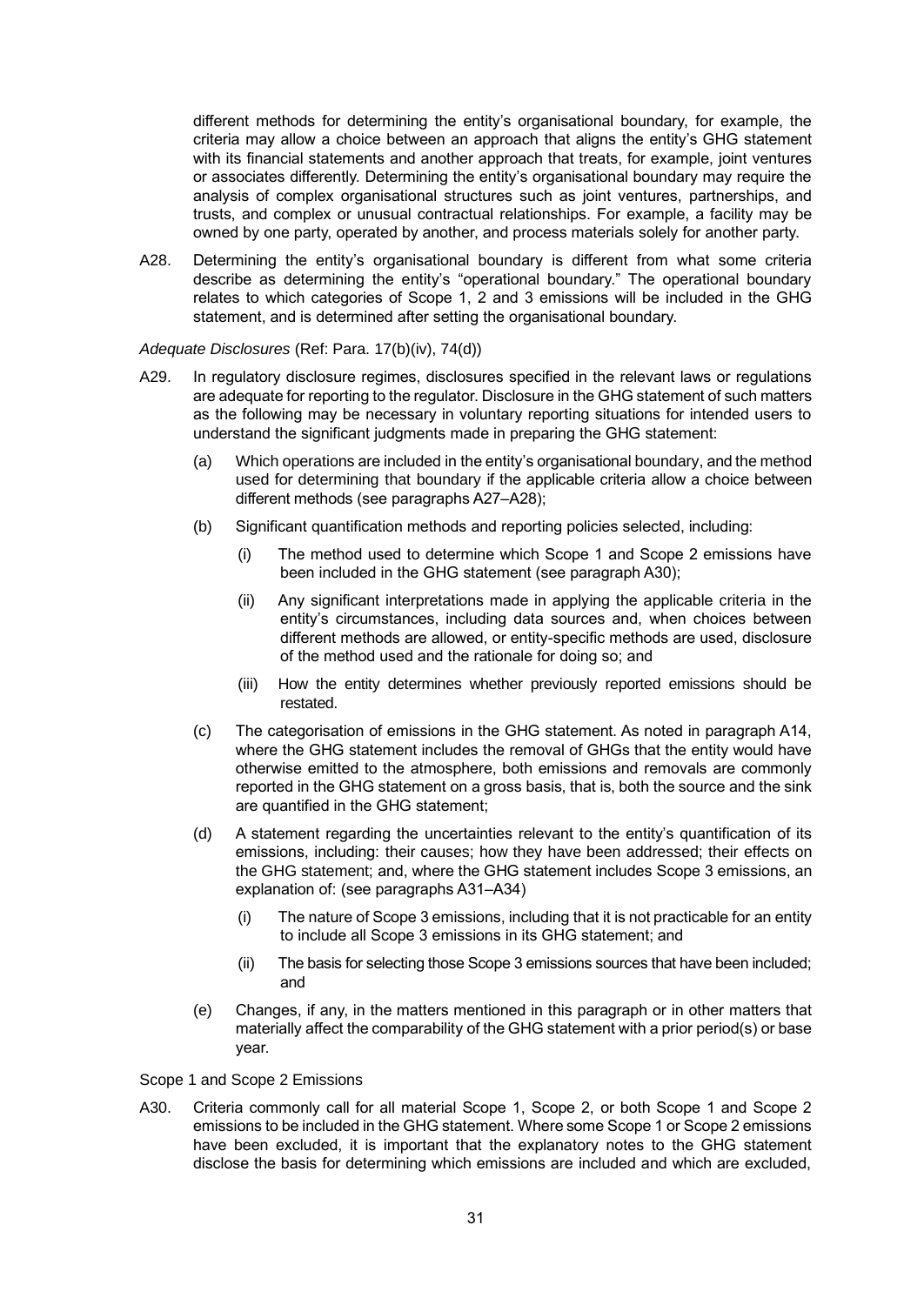particularly if those that are included are not likely to be the largest for which the entity is responsible.

Scope 3 Emissions

- A31. While some criteria require the reporting of specific Scope 3 emissions, more commonly the inclusion of Scope 3 emissions is optional because it would be impracticable for nearly any entity to attempt to quantify the full extent of its indirect emissions as this includes all sources both up and down the entity's supply chain. For some entities, reporting particular categories of Scope 3 emissions provides important information for intended users, for example, where an entity's Scope 3 emissions are considerably larger than its Scope 1 and Scope 2 emissions, as may be the case with many service sector entities. In these cases, the practitioner may consider it inappropriate to undertake an assurance engagement if significant Scope 3 emissions are not included in the GHG statement.
- A32. Where some Scope 3 emissions sources have been included in the GHG statement, it is important that the basis for selecting which sources to include is reasonable, particularly if those included are not likely to be the largest sources for which the entity is responsible.
- A33. In some cases, the source data used to quantify Scope 3 emissions may be maintained by the entity. For example, the entity may keep detailed records as the basis for quantifying emissions associated with employee air travel. In some other cases, the source data used to quantify Scope 3 emissions may be maintained in a well-controlled and accessible source outside the entity. Where this is not the case, however, it may be unlikely that the practitioner will be able to obtain sufficient appropriate evidence with respect to such Scope 3 emissions. In such cases, it may be appropriate to exclude those Scope 3 emissions sources from the engagement.
- A34. It may also be appropriate to exclude Scope 3 emissions from the engagement where the quantification methods in use are heavily dependent on estimation and lead to a high degree of uncertainty in reported emissions. For example, various quantification methods for estimating the emissions associated with air travel can give widely varying quantifications even when identical source data is used. If such Scope 3 emissions sources are included in the engagement, it is important that the quantification methods used are selected objectively and that they are fully described along with the uncertainties associated with their use.

## *The Entity's Responsibility for the Preparation of the GHG Statement* (Ref: Para. 17(c)(ii), 76(d))

A35. As noted in paragraph A70, for some engagements concerns about the condition and reliability of an entity's records may cause the practitioner to conclude that it is unlikely that sufficient appropriate evidence will be available to support an unmodified conclusion on the GHG statement. This may occur when the entity has little experience with the preparation of GHG statements. In such circumstances, it may be more appropriate for the quantification and reporting of emissions to be subject to an agreed-upon procedures engagement or a consulting engagement in preparation for an assurance engagement in a later period.

## *Who Developed the Criteria* (Ref: Para. 17(c)(iii))

A36. When the GHG statement has been prepared for a regulatory disclosure regime or emissions trading scheme where the applicable criteria and form of reporting are prescribed, it is likely to be apparent from the engagement circumstances that it is the regulator or body in charge of the scheme that developed the criteria. In voluntary reporting situations, however, it may not be clear who developed the criteria unless it is stated in the explanatory notes to the GHG statement.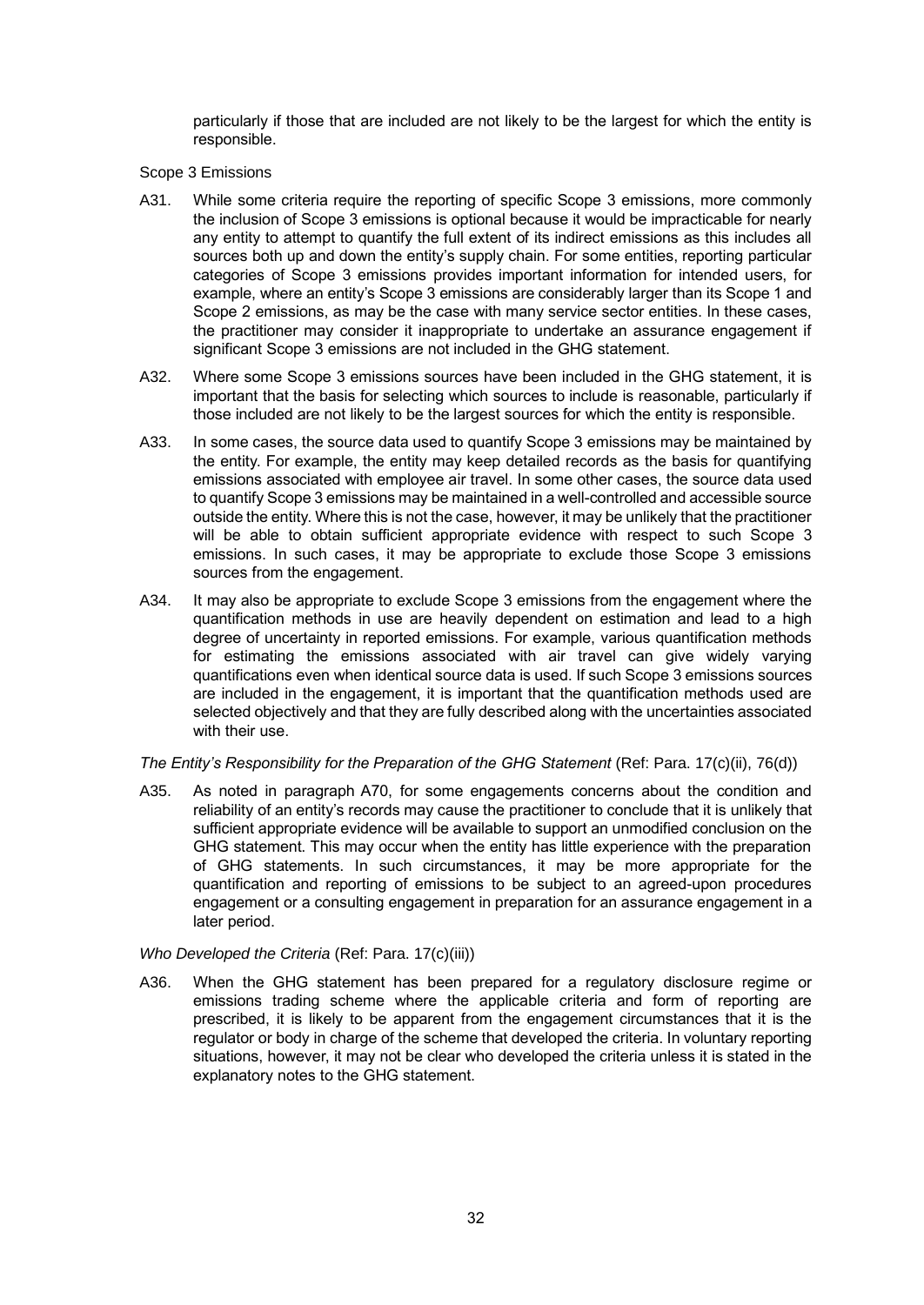*Changing the Terms of the Engagement* (Ref: Para. 15, 18)

A37. SSAE 3000 (Revised) requires that the practitioner not agree to a change in the terms of the engagement where there is no reasonable justification for doing so. <sup>18</sup> A request to change the scope of the engagement may not have a reasonable justification when, for example, the request is made to exclude certain emissions sources from the scope of the engagement because of the likelihood that the practitioner's conclusion would be modified.

# **Planning** (Ref: Para. 19)

- A38. When establishing the overall engagement strategy, it may be relevant to consider the emphasis given to different aspects of the design and implementation of the GHG information system. For example, in some cases the entity may have been particularly conscious of the need for adequate internal control to ensure the reliability of reported information, while in other cases the entity may have focused more on accurately determining the scientific, operational or technical characteristics of the information to be gathered.
- A39. Smaller engagements or more straightforward engagements (see paragraph A19) may be conducted by a very small engagement team. With a smaller team, coordination of, and communication between, team members is easier. Establishing the overall engagement strategy for a smaller engagement, or for a more straightforward engagement, need not be a complex or time-consuming exercise. For example, a brief memorandum, based on discussions with the entity, may serve as the documented engagement strategy if it covers the matters noted in paragraph 19.
- A40. The practitioner may decide to discuss elements of planning with the entity when determining the scope of the engagement or to facilitate the conduct and management of the engagement (for example, to coordinate some of the planned procedures with the work of the entity's personnel). Although these discussions often occur, the overall engagement strategy and the engagement plan remain the practitioner's responsibility. When discussing matters included in the overall engagement strategy or engagement plan, care is required in order not to compromise the effectiveness of the engagement. For example, discussing the nature and timing of detailed procedures with the entity may compromise the effectiveness of the engagement by making the procedures too predictable.
- A41. The performance of an assurance engagement is an iterative process. As the practitioner performs planned procedures, the evidence obtained may cause the practitioner to modify the nature, timing or extent of other planned procedures. In some cases, information may come to the practitioner's attention that differs significantly from that expected at an earlier stage of the engagement. For example, systematic errors discovered when performing procedures on location at selected facilities may indicate that it is necessary to visit additional facilities.

## *Planning to Use a Practitioner's Experts or Another Practitioner (Ref: Para. 19(e))*

- A42. The engagement may be performed by a multidisciplinary team that includes one or more experts, particularly on relatively complex engagements when specialist competence in the quantification and reporting of emissions is likely to be required (see paragraph A19). SSAE 3000 (Revised) contains a number of requirements with respect to using the work of an expert that may need to be considered at the planning stage when ascertaining the nature, timing and extent of resources necessary to perform the engagement.<sup>19</sup>
- A43. The work of another practitioner may be used in relation to, for example, a factory or other form of facility at a remote location; a subsidiary, division or branch in a foreign jurisdiction; or a joint venture or associate. Relevant considerations when the engagement team plans to request another practitioner to perform work on information to be included in the GHG statement may include:

<sup>18</sup> SSAE 3000 (Revised), paragraph 29

<sup>19</sup> SSAE 3000 (Revised), paragraphs 45(c), 52, 54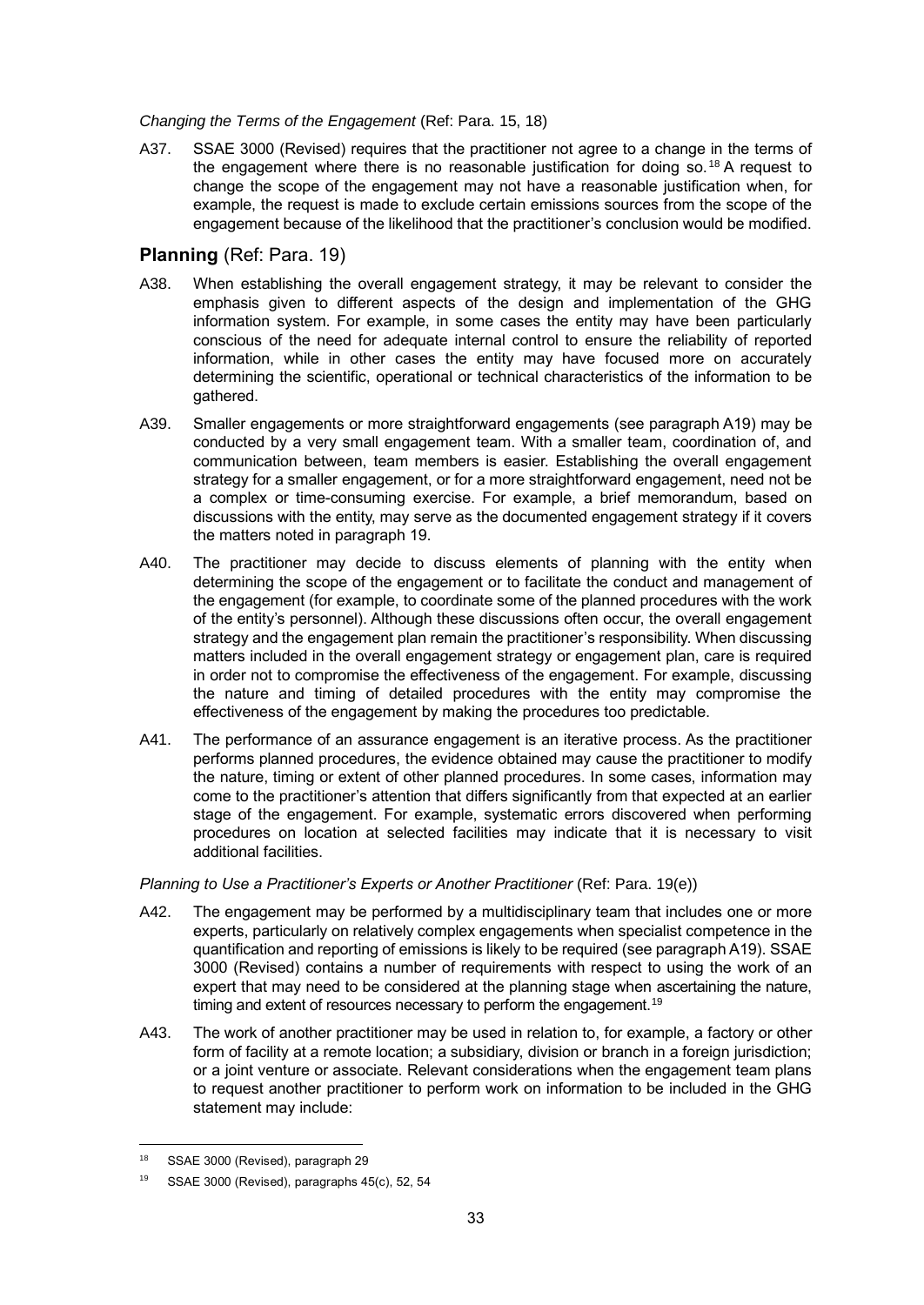- Whether the other practitioner understands and complies with the ethical requirements that are relevant to the engagement and, in particular, is independent.
- The other practitioner's professional competence.
- The extent of the engagement team's involvement in the work of the other practitioner.
- Whether the other practitioner operates in a regulatory environment that actively oversees that practitioner.

# **Materiality in Planning and Performing the Engagement**

*Determining Materiality When Planning the Engagement* (Ref: Para. 20–21)

- A44. The criteria may discuss the concept of materiality in the context of the preparation and presentation of the GHG statement. Although criteria may discuss materiality in different terms, the concept of materiality generally includes that:
	- Misstatements, including omissions, are considered to be material if they, individually or in the aggregate, could reasonably be expected to influence relevant decisions of users taken on the basis of the GHG statement;
	- Judgments about materiality are made in light of surrounding circumstances, and are affected by the size or nature of a misstatement, or a combination of both; and
	- Judgments about matters that are material to intended users of the GHG statement are based on a consideration of the common information needs of intended users as a group. Unless the engagement has been designed to meet the particular information needs of specific users, the possible effect of misstatements on specific users, whose information needs may vary widely, is not ordinarily considered.
- A45. Such a discussion, if present in the applicable criteria, provides a frame of reference to the practitioner in determining materiality for the engagement. If the applicable criteria do not include a discussion of the concept of materiality, the characteristics referred to above provide the practitioner with such a frame of reference.
- A46. The practitioner's determination of materiality is a matter of professional judgment, and is affected by the practitioner's perception of the common information needs of intended users as a group. In this context, it is reasonable for the practitioner to assume that intended users:
	- (a) Have a reasonable knowledge of GHG related activities, and a willingness to study the information in the GHG statement with reasonable diligence;
	- (b) Understand that the GHG statement is prepared and assured to levels of materiality, and have an understanding of any materiality concepts included in the applicable criteria;
	- (c) Understand that the quantification of emissions involves uncertainties (see paragraphs A54–A59); and
	- (d) Make reasonable decisions on the basis of the information in the GHG statement.
- A47. Intended users and their information needs may include, for example:
	- Investors and other stakeholders such as suppliers, customers, employees, and the broader community in the case of voluntary disclosures. Their information needs may relate to decisions to buy or sell equity in the entity; lend to, trade with, or be employed by the entity; or make representations to the entity or others, for example, politicians.
	- Market participants in the case of an emissions trading scheme, whose information needs may relate to decisions to trade negotiable instruments (such as permits, credits or allowances) created by the scheme, or impose fines or other penalties on the basis of excess emissions.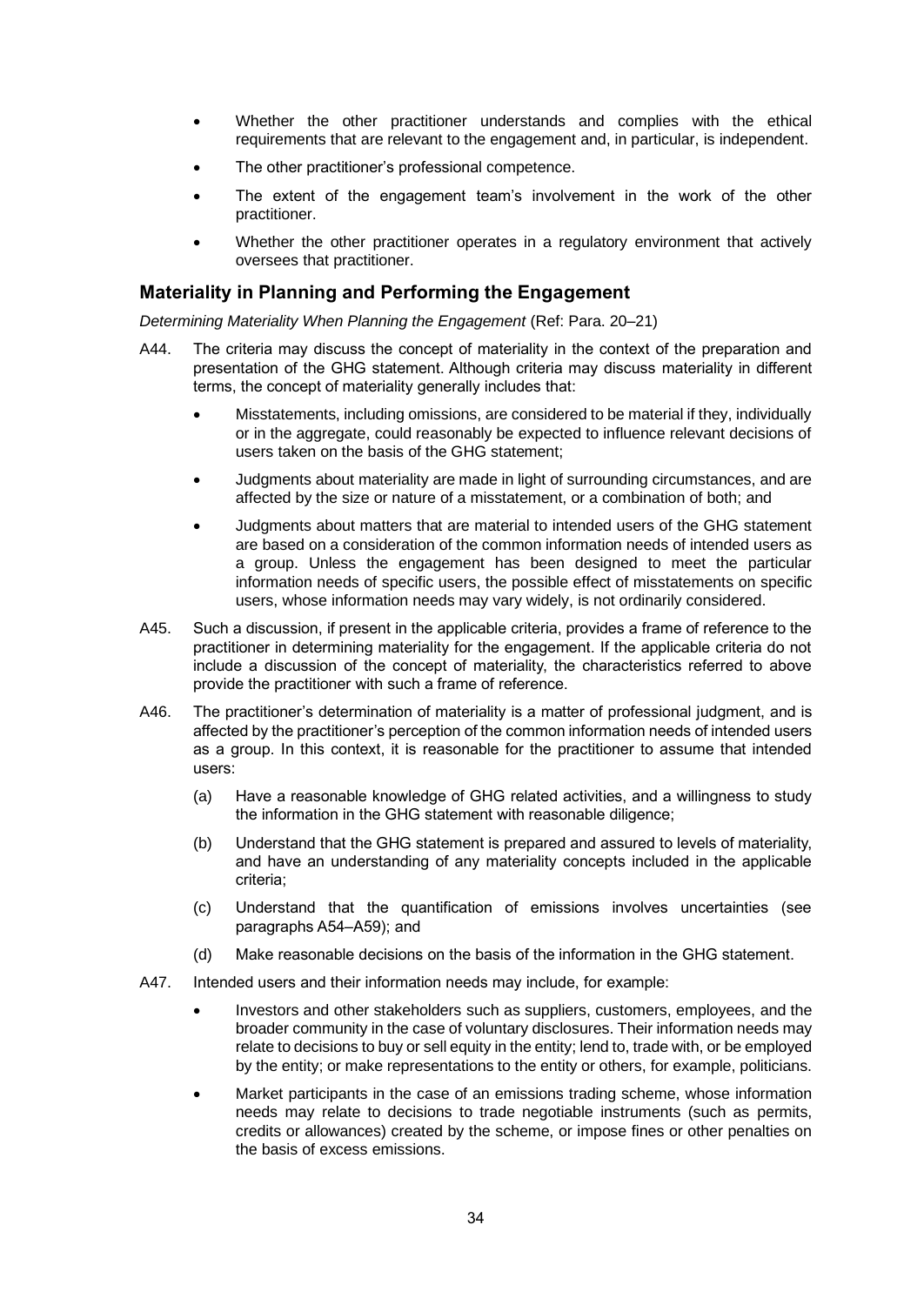- Regulators and policy makers in the case of a regulatory disclosure regime. Their information needs may relate to monitoring compliance with the disclosure regime, and a broad range of government policy decisions related to climate change mitigation and adaptation, usually based on aggregated information.
- Management and those charged with governance of the entity who use information about emissions for strategic and operational decisions, such as choosing between alternative technologies and investment and divestment decisions, perhaps in anticipation of a regulatory disclosure regime or entering an emissions trading scheme.

The practitioner may not be able to identify all those who will read the assurance report, particularly where there are a large number of people who have access to it. In such cases, particularly where possible users are likely to have a broad range of interests with respect to emissions, intended users may be limited to major stakeholders with significant and common interests. Intended users may be identified in different ways, for example, by agreement between the practitioner and the engaging party, or by laws or regulations.

- A48. Judgments about materiality are made in light of surrounding circumstances, and are affected by both quantitative and qualitative factors. It should be noted, however, that decisions regarding materiality are not affected by the level of assurance, that is, materiality for a reasonable assurance engagement is the same as for a limited assurance engagement.
- A49. A percentage is often applied to a chosen benchmark as a starting point in determining materiality. Factors that may affect the identification of an appropriate benchmark and percentage include:
	- The elements included in the GHG statement (for example, Scope 1, Scope 2 and Scope 3 emissions, emissions deductions, and removals). A benchmark that may be appropriate, depending on the circumstances, is gross reported emissions, that is, the aggregate of reported Scope 1, Scope 2 and Scope 3 emissions before subtracting any emissions deductions or removals. Materiality relates to the emissions covered by the practitioner's conclusion. Therefore, when the practitioner's conclusion does not cover the entire GHG statement, materiality is set in relation to only that portion of the GHG statement that is covered by the practitioner's conclusion as if it were the GHG statement.
	- The quantity of a particular type of emission or the nature of a particular disclosure. In some cases, there are particular types of emissions or disclosures for which misstatements of lesser or greater amounts than materiality for the GHG statement in its entirety are acceptable. For example, the practitioner may consider it appropriate to set a lower or greater materiality for emissions from a particular jurisdiction, or for a particular gas, scope or facility.
	- How the GHG statement presents relevant information, for example, whether it includes a comparison of emissions with a prior period(s), a base year, or a "cap," in which case determining materiality in relation to the comparative information may be a relevant consideration. Where a "cap" is relevant, materiality may be set in relation to the entity's allocation of the cap if it is lower than reported emissions.
	- The relative volatility of emissions. For example, if emissions vary significantly from period to period, it may be appropriate to set materiality relative to the lower end of the fluctuation range even if the current period is higher.
	- The requirements of the applicable criteria. In some cases, the applicable criteria may set a threshold for accuracy and may refer to this as materiality. For example, the criteria may state an expectation that emissions are measured using a stipulated percentage as the "materiality threshold." Where this is the case, the threshold set by the criteria provides a frame of reference to the practitioner in determining materiality for the engagement.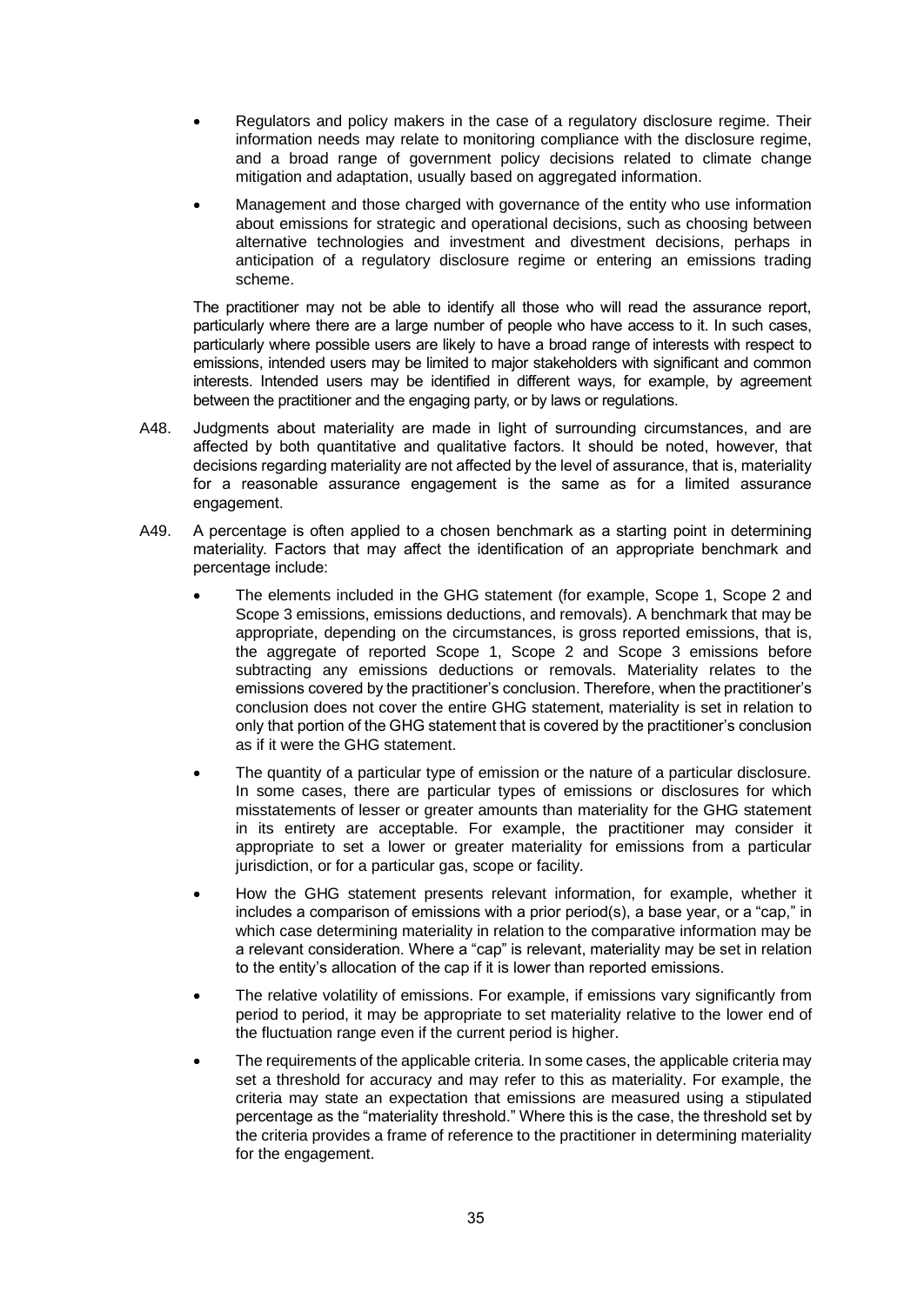- A50. Qualitative factors may include:
	- The sources of emissions.
	- The types of gases involved.
	- The context in which the information in the GHG statement will be used (for example, whether the information is for use in an emissions trading scheme, is for submission to a regulator, or is for inclusion in a widely distributed sustainability report); and the types of decisions that intended users are likely to make.
	- Whether there are one or more types of emissions or disclosures on which the attention of the intended users tends to be focused, for example, gases that, as well as contributing to climate change, are ozone depleting.
	- The nature of the entity, its climate change strategies and progress toward related objectives.
	- The industry and the economic and regulatory environment in which the entity operates.

## *Revision as the Engagement Progresses* (Ref: Para. 22)

A51. Materiality may need to be revised as a result of a change in circumstances during the engagement (for example, the disposal of a major part of the entity's business), new information, or a change in the practitioner's understanding of the entity and its operations as a result of performing procedures. For example, it may become apparent during the engagement that actual emissions are likely to be substantially different from those used initially to determine materiality. If during the engagement the practitioner concludes that a lower materiality for the GHG statement (and, if applicable, materiality level or levels for particular types of emissions or disclosures) than that initially determined is appropriate, it may be necessary to revise performance materiality, and the nature, timing and extent of the further procedures.

## **Understanding the Entity and Its Environment, Including the Entity's Internal Control, and Identifying and Assessing Risks of Material Misstatement** (Ref: Para. 23*–*26)

- A52. The practitioner uses professional judgment to determine the extent of the understanding and the nature, timing and extent of procedures to identify and assess risks of material misstatement that are required to obtain reasonable or limited assurance, as appropriate. The practitioner's primary consideration is whether the understanding that has been obtained and the identification and assessment of risks are sufficient to meet the objective stated in this SSAE. The depth of the understanding that is required by the practitioner is less than that possessed by management in managing the entity, and both the depth of the understanding and the nature, timing and extent of procedures to identify and assess risks of material misstatement are less for a limited assurance engagement than for a reasonable assurance engagement.
- A53. Obtaining an understanding and identifying and assessing risks of material misstatement is an iterative process. Procedures to obtain an understanding of the entity and its environment and to identify and assess risks of material misstatement by themselves do not provide sufficient appropriate evidence on which to base the assurance conclusion.

Uncertainty (Ref: Para: 23(b)(i)c, 76(e))

- A54. The GHG quantification process can rarely be 100% accurate due to:
	- (a) *Scientific uncertainty*: This arises because of incomplete scientific knowledge about the measurement of GHGs. For example, the rate of GHG sequestration in biological sinks, and the "global warming potential" values used to combine emissions of different gases and report them as carbon dioxide equivalents, are subject to incomplete scientific knowledge. The degree to which scientific uncertainty affects the quantification of reported emissions is beyond the control of the entity. However,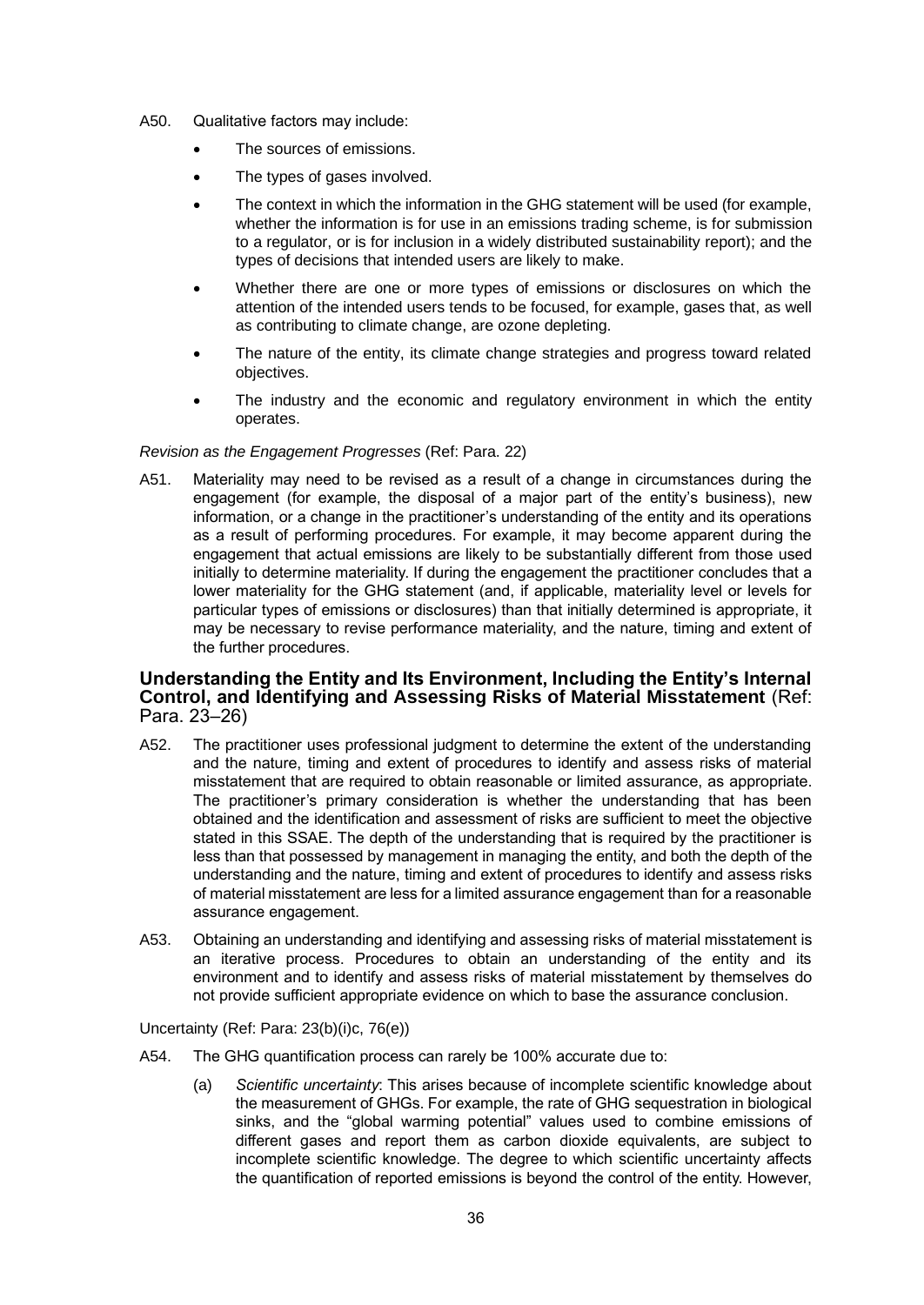the potential for scientific uncertainty to result in unreasonable variations in reported emissions can be negated by the use of criteria that stipulate particular scientific assumptions to be used in preparing the GHG statement, or particular factors that embody those assumptions; and

- (b) *Estimation (or measurement) uncertainty*: This results from the measurement and calculation processes used to quantify emissions within the bounds of existing scientific knowledge. Estimation uncertainty may relate to the data on which an estimate is based (for example, it may relate to uncertainty inherent in measurement instruments used), or the method, including where applicable the model, used in making the estimate (sometimes known as parameter and model uncertainty, respectively). The degree of estimation uncertainty is often controllable by the entity. Reducing the degree of estimation uncertainty may involve greater cost.
- A55. The fact that quantifying an entity's emissions is subject to uncertainty does not mean that an entity's emissions are inappropriate as a subject matter. For example, the applicable criteria may require Scope 2 emissions from electricity to be calculated by applying a prescribed emissions factor to the number of kilowatt hours consumed. The prescribed emissions factor will be based on assumptions and models that may not hold true in all circumstances. However, as long as the assumptions and models are reasonable in the circumstances and adequately disclosed, information in the GHG statement will ordinarily be capable of being subjected to an assurance engagement.
- A56. The situation in paragraph A55 can be contrasted with quantification in accordance with criteria that use models and assumptions based on an entity's individual circumstances. Using entity-specific models and assumptions will likely result in more accurate quantification than using, for example, average emissions factors for an industry; it will also likely introduce additional risks of material misstatement with respect to how the entityspecific models and assumptions were arrived at. As noted in paragraph A55, as long as the assumptions and models are reasonable in the circumstances and adequately disclosed, information in the GHG statement will ordinarily be capable of being subjected to an assurance engagement.
- A57. In some cases, however, the practitioner may decide that it is inappropriate to undertake an assurance engagement if the impact of uncertainty on information in the GHG statement is very high. This may be the case when, for example, a significant proportion of the entity's reported emissions are from fugitive sources (see paragraph A8) that are not monitored and estimation methods are not sufficiently sophisticated, or when a significant proportion of the entity's reported removals are attributable to biological sinks. It should be noted that decisions whether to undertake an assurance engagement in such circumstances are not affected by the level of assurance, that is, if it is not appropriate for a reasonable assurance engagement, it is also not appropriate for a limited assurance engagement, and vice versa.
- A58. A discussion in the explanatory notes to the GHG statement of the nature, causes, and effects of the uncertainties that affect the entity's GHG statement alerts intended users to the uncertainties associated with the quantification of emissions. This may be particularly important where the intended users did not determine the criteria to be used. For example, a GHG statement may be available to a broad range of users even though the criteria used were developed for a particular regulatory purpose.
- A59. Because uncertainty is a significant characteristic of all GHG statements, paragraph 76(e) requires it to be mentioned in the assurance report regardless of what, if any, disclosures are included in the explanatory notes to the GHG statement.<sup>20</sup>

<sup>&</sup>lt;sup>20</sup> See also SSAE 3000 (Revised), paragraph  $69(e)$ .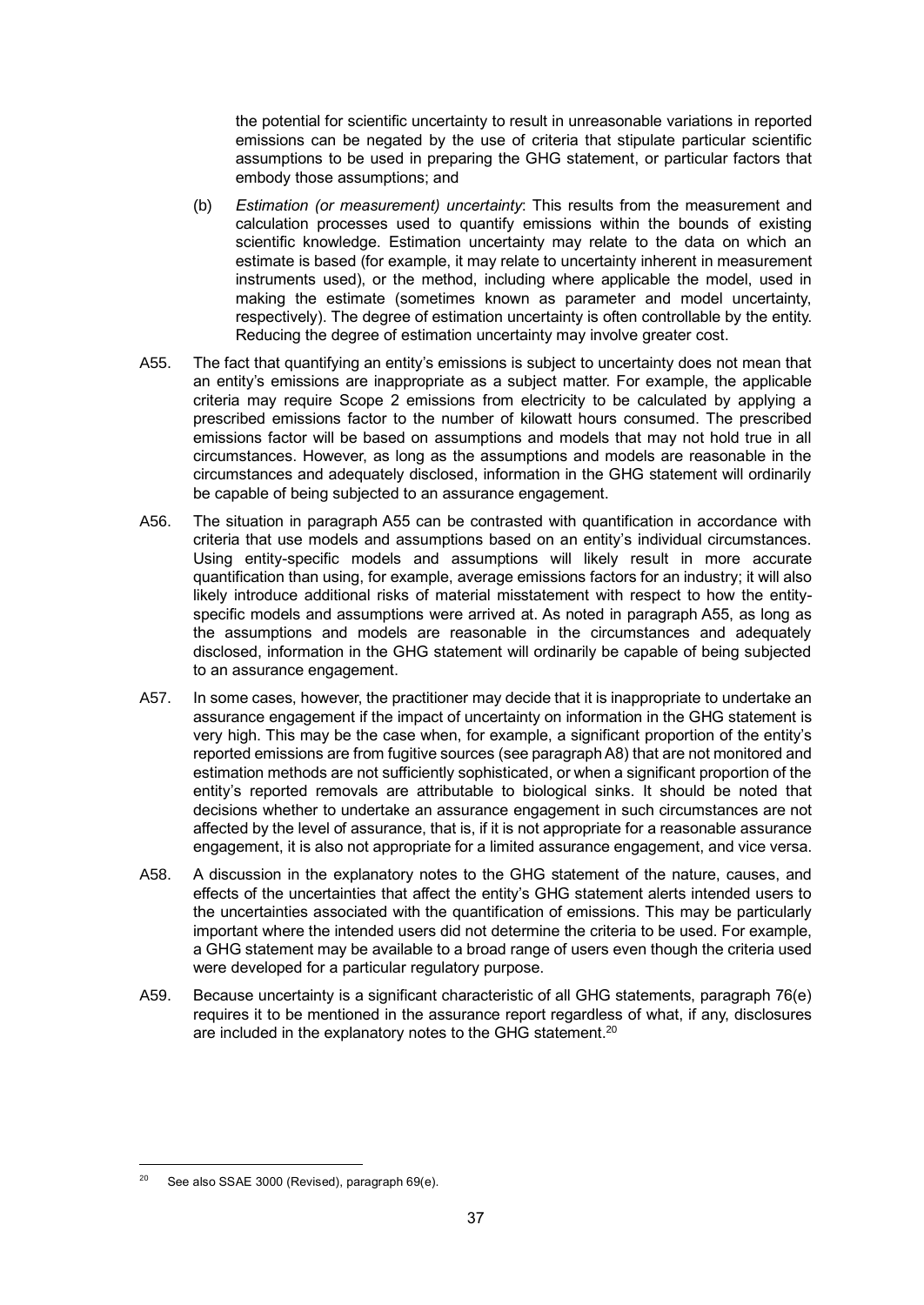#### *The Entity and Its Environment*

Interruptions to Operations (Ref: Para. 23(b)(iii))

A60. Interruptions may include incidents such as shut downs, which may occur unexpectedly, or may be planned, for example, as part of a maintenance schedule. In some cases, the nature of operations may be intermittent, for example, when a facility is only used at peak periods.

## Climate Change Objectives and Strategies (Ref: Para. 23(e))

A61. Consideration of the entity's climate change strategy, if any, and associated economic, regulatory, physical and reputational risks, may assist the practitioner to identify risks of material misstatement. For example, if the entity has made commitments to become carbon neutral, this may provide an incentive to understate emissions so the target will appear to be achieved within a declared timeframe. Conversely, if the entity is expecting to be subject to a regulated emissions trading scheme in the future, this may provide an incentive to overstate emissions in the meantime to increase the opportunity for it to receive a larger allowance at the outset of the scheme.

### *Procedures to Obtain an Understanding and to Identify and Assess Risks of Material Misstatement*  (Ref: Para. 24)

A62. Although the practitioner is required to perform all the procedures in paragraph 24 in the course of obtaining the required understanding of the entity, the practitioner is not required to perform all of them for each aspect of that understanding.

## *Analytical Procedures for Obtaining an Understanding of the Entity and Its Environment and Identifying and Assessing Risks of Material Misstatement* (Ref: Para. 24(b))

- A63. Analytical procedures performed to obtain an understanding of the entity and its environment and to identify and assess risks of material misstatement may identify aspects of the entity of which the practitioner was unaware and may assist in assessing the risks of material misstatement in order to provide a basis for designing and implementing responses to the assessed risks. Analytical procedures may include, for example, comparing GHG emissions from various facilities with production figures for those facilities.
- A64. Analytical procedures may help identify the existence of unusual events, and amounts, ratios, and trends that might indicate matters that have implications for the engagement. Unusual or unexpected relationships that are identified may assist the practitioner in identifying risks of material misstatement.
- A65. However, when such analytical procedures use data aggregated at a high level (which may be the situation with analytical procedures performed to obtain an understanding of the entity and its environment and to identify and assess risks of material misstatement), the results of those analytical procedures only provide a broad initial indication about whether a material misstatement may exist. Accordingly, in such cases, consideration of other evidence that has been gathered when identifying the risks of material misstatement together with the results of such analytical procedures may assist the practitioner in understanding and evaluating the results of the analytical procedures.

## *Observation and Inspection* (Ref: Para. 24(c))

- A66. Observation consists of looking at a process or procedure being performed by others, for example, the practitioner's observation of monitoring devices being calibrated by the entity's personnel, or of the performance of control activities. Observation provides evidence about the performance of a process or procedure, but is limited to the point in time at which the observation takes place, and by the fact that the act of being observed may affect how the process or procedure is performed.
- A67. Inspection involves:
	- (a) Examining records or documents, whether internal or external, in paper form, electronic form, or other media, for example, calibration records of a monitoring device. Inspection of records and documents provides evidence of varying degrees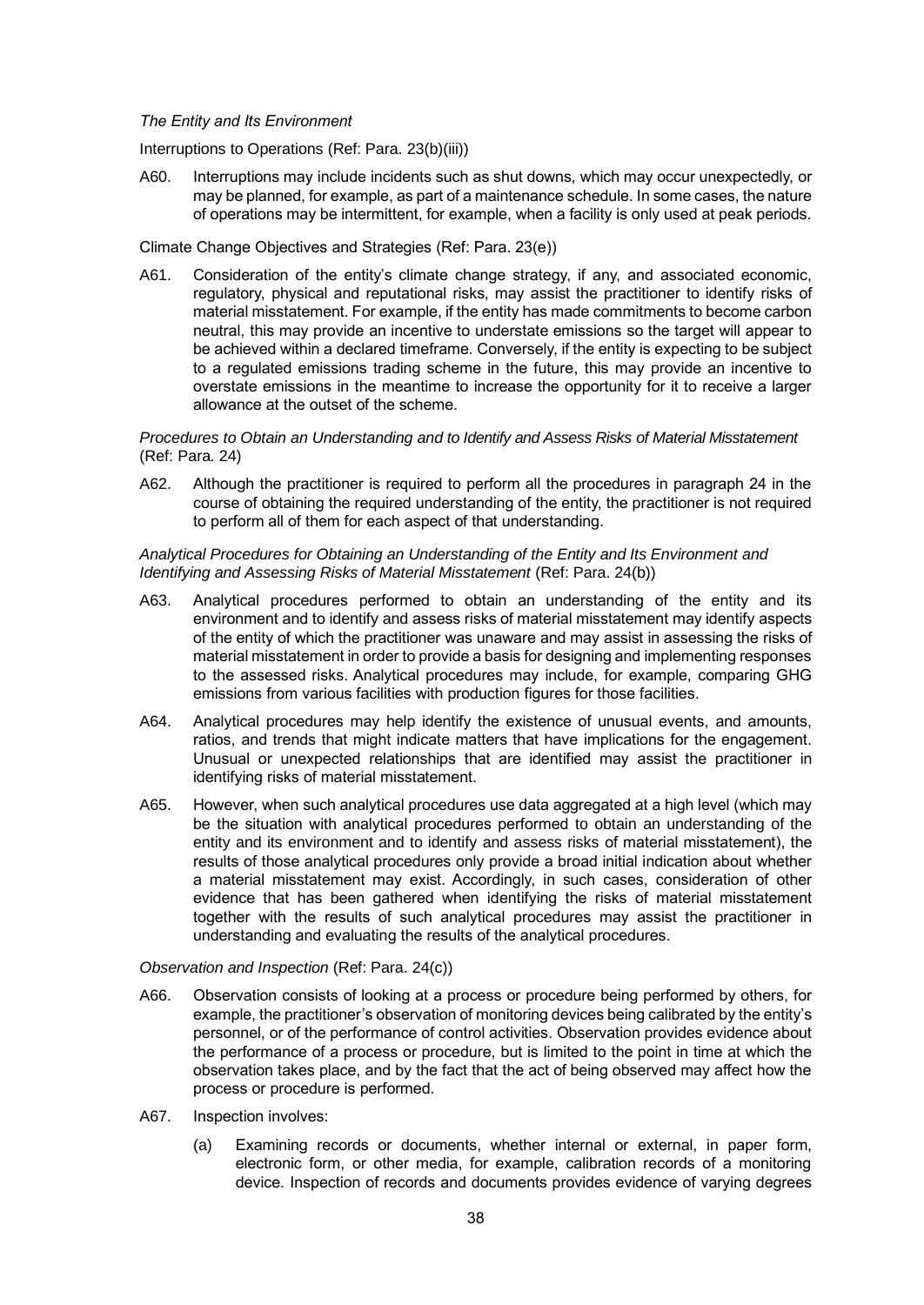of reliability, depending on their nature and source and, in the case of internal records and documents, on the effectiveness of the controls over their production; or

- (b) A physical examination of, for example, a calibrating device.
- A68. Observation and inspection may support inquiries of management and others, and may also provide information about the entity and its environment. Examples of such procedures include observation or inspection of the following:
	- The entity's operations. Observing processes and equipment, including monitoring equipment, at facilities may be particularly relevant where significant Scope 1 emissions are included in the GHG statement.
	- Documents (such as emissions mitigation plans and strategies), records (such as calibration records and results from testing laboratories), and manuals detailing information collection procedures and internal controls.
	- Reports prepared for management or those charged with governance, such as internal or external reports with respect to the entity's environmental management systems.
	- Reports prepared by management (such as quarterly management reports) and those charged with governance (such as minutes of board of directors' meetings).

### *Obtaining an Understanding of the Entity's Internal Control* (Ref: Para. 25L–26R)

- A69. In a limited assurance engagement, the practitioner is not required to obtain an understanding of all of the components of the entity's internal control relevant to emissions quantification and reporting as is required in a reasonable assurance engagement. In addition, the practitioner is not required to evaluate the design of controls and determine whether they have been implemented. Therefore, in a limited assurance engagement, while it may often be appropriate to inquire of the entity about control activities and monitoring of controls relevant to the quantification and reporting of emissions, it will often not be necessary to obtain a detailed understanding of these components of the entity's internal control.
- A70. The practitioner's understanding of relevant components of internal control may raise doubts about whether sufficient appropriate evidence is available for the practitioner to complete the engagement. For example (see also paragraphs A71–A72, A92–A93, and A96):
	- Concerns about the integrity of those preparing the GHG statement may be so serious as to cause the practitioner to conclude that the risk of management misrepresentation in the GHG statement is such that an engagement cannot be conducted.
	- Concerns about the condition and reliability of an entity's records may cause the practitioner to conclude that it is unlikely that sufficient appropriate evidence will be available to support an unmodified conclusion on the GHG statement.

#### *Control Activities Relevant to the Engagement* (Ref: Para. 25R(d))

- A71. The practitioner's judgment about whether particular control activities are relevant to the engagement may be affected by the level of sophistication, documentation and formality of the entity's information system, including the related business processes, relevant to reporting emissions. As reporting of emissions evolves, it can be expected that so too will the level of sophistication, documentation and formality of information systems and related control activities relevant to the quantification and reporting of emissions.
- A72. In the case of very small entities or immature information systems, particular control activities are likely to be more rudimentary, less well-documented, and may only exist informally. When this is the case, it is less likely the practitioner will judge it necessary to understand particular control activities in order to assess the risks of material misstatement and design further procedures responsive to assessed risks. In some regulated schemes,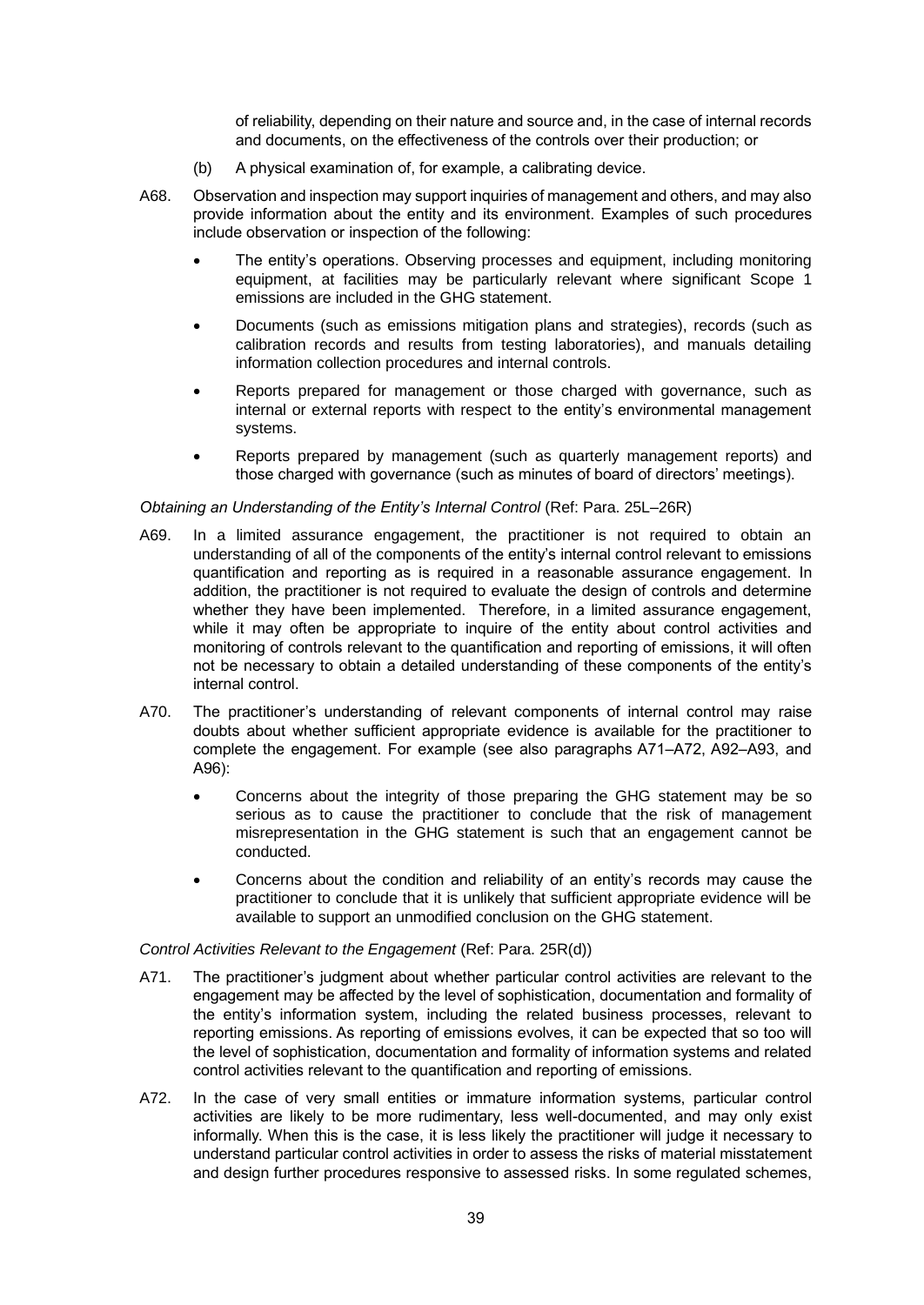on the other hand, the information system and control activities may be required to be formally documented and their design approved by the regulator. Even in some of these cases, however, not all relevant data flows and associated controls may be documented. For example, it may be more likely that control activities with respect to source data collection from continuous monitoring are sophisticated, well-documented, and more formal than control activities with respect to subsequent data processing and reporting (see also paragraphs A70, A92–A93, and A96).

### *Other Engagements Performed for the Entity* (Ref: Para. 27)

A73. Information obtained from other engagements performed for the entity may relate to, for example, aspects of the entity's control environment.

*Performing Procedures on Location at the Entity's Facilities* (Ref: Para. 31)

- A74. Performing observation and inspection, as well as other procedures, on location at a facility (often referred to as a "site visit") may be important in building on the understanding of the entity that the practitioner develops by performing procedures at head office. Because the practitioner's understanding of the entity and identification and assessment of risks of material misstatement can be expected to be more comprehensive for a reasonable assurance engagement than for a limited assurance engagement, the number of facilities at which procedures are performed on location in the case of a reasonable assurance engagement will ordinarily be greater than in the case of a limited assurance engagement.
- A75. Performing procedures on location at a facility (or having another practitioner perform such procedures on behalf of the practitioner) may be done as part of planning, when performing procedures to identify and assess risks of material misstatement, or when responding to assessed risks of material misstatement. Performing procedures at significant facilities is often particularly important for an engagement being undertaken for the first time when considering the completeness of Scope 1 sources and of sinks included in the GHG statement, and when establishing whether the entity's data collection and processing systems, and its estimation techniques, are appropriate relative to the underlying physical processes and related uncertainties.
- A76. As noted in paragraph A74, performing procedures on location at a facility may be important in building on the understanding of the entity that the practitioner develops by performing procedures at head office. For many reasonable assurance engagements, the practitioner will also judge it necessary to perform procedures on location at each significant facility to respond to assessed risks of material misstatement, particularly when the entity has significant facilities with Scope 1 emissions. For a limited assurance engagement where the entity has a number of significant facilities with Scope 1 emissions, a meaningful level of assurance may not be able to be obtained without the practitioner having performed procedures at a selection of significant facilities. Where the entity has significant facilities with Scope 1 emissions and the practitioner determines that effective and efficient procedures cannot be performed on location at the facility by the practitioner (or another practitioner on their behalf), alternative procedures may include one or more of the following:
	- Reviewing source documents, energy flow diagrams, and material flow diagrams.
	- Analysing questionnaire responses from facility management.
	- Inspecting satellite imagery of the facility.
- A77. To obtain adequate coverage of total emissions, particularly in a reasonable assurance engagement, the practitioner may decide that it is appropriate to perform procedures on location at a selection of facilities that are not significant facilities. Factors that may be relevant to such a decision include:
	- The nature of emissions at different facilities. For example, it is more likely that a practitioner may choose to visit a facility with Scope 1 emissions than a facility with only Scope 2 emissions. In the latter case, the examination of energy invoices at head office is more likely to be a primary source of evidence.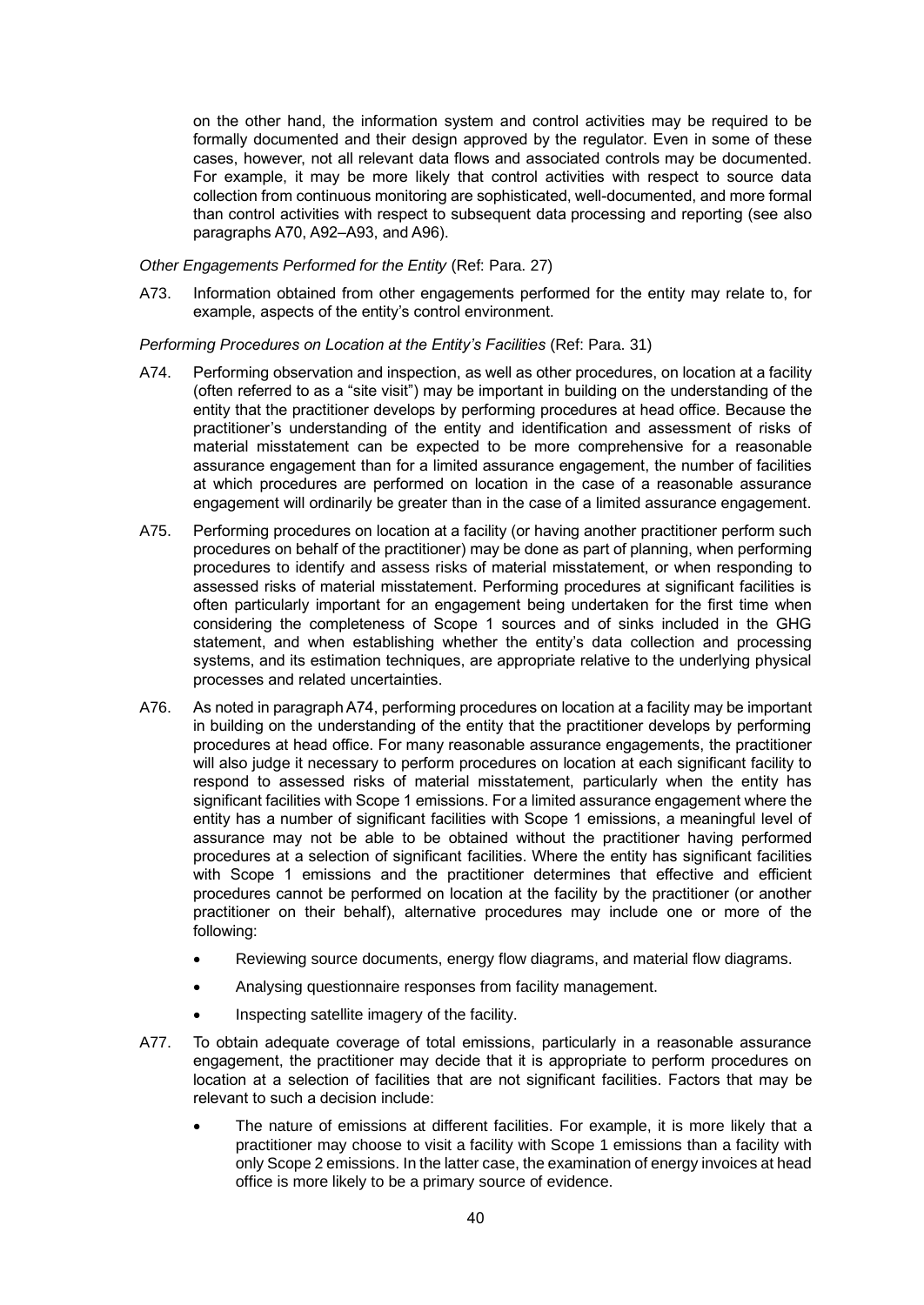- The number and size of facilities, and their contribution to overall emissions.
- Whether facilities use different processes, or processes using different technologies. Where this is the case, it may be appropriate to perform procedures on location at a selection of facilities using different processes or technologies.
- The methods used at different facilities to gather emissions information.
- The experience of relevant staff at different facilities.
- Varying the selection of facilities over time.

#### *Internal Audit* (Ref: Para. 32)

A78. The entity's internal audit function is likely to be relevant to the engagement if the nature of the internal audit function's responsibilities and activities are related to the quantification and reporting of emissions and the practitioner expects to use the work of the internal audit function to modify the nature or timing, or reduce the extent, of procedures to be performed.

## *Risks of Material Misstatement at the GHG Statement Level (Ref: Para. 33L(a)–33R(a))*

- A79. Risks of material misstatement at the GHG statement level refer to risks that relate pervasively to the GHG statement as a whole. Risks of this nature are not necessarily risks identifiable with a specific type of emission or disclosure level. Rather, they represent circumstances that may increase the risks of material misstatement more generally, for example, through management override of internal control. Risks of material misstatement at the GHG statement level may be especially relevant to the practitioner's consideration of the risks of material misstatement arising from fraud.
- A80. Risks at the GHG statement level may derive in particular from a deficient control environment. For example, deficiencies such as management's lack of competence may have a pervasive effect on the GHG statement and may require an overall response by the practitioner. Other risks of material misstatement at the GHG statement level may include, for example:
	- Inadequate, poorly controlled or poorly documented mechanisms for collecting data, quantifying emissions and preparing GHG statements.
	- Lack of staff competence in collecting data, quantifying emissions and preparing GHG statements.
	- Lack of management involvement in quantifying emissions and preparing GHG statements.
	- Failure to identify accurately all sources of GHGs.
	- Risk of fraud, for example, in connection with emissions trading markets.
	- Presenting information covering prior periods that is not prepared on a consistent basis, for example, because of changed boundaries or changes in measurement methodologies.
	- Misleading presentation of information in the GHG statement, for example, unduly highlighting particularly favorable data or trends.
	- Inconsistent quantification methods and reporting policies, including different methods for determining the organisational boundary, at different facilities.
	- Errors in unit conversion when consolidating information from facilities.
	- Inadequate disclosure of scientific uncertainties and key assumptions in relation to estimates.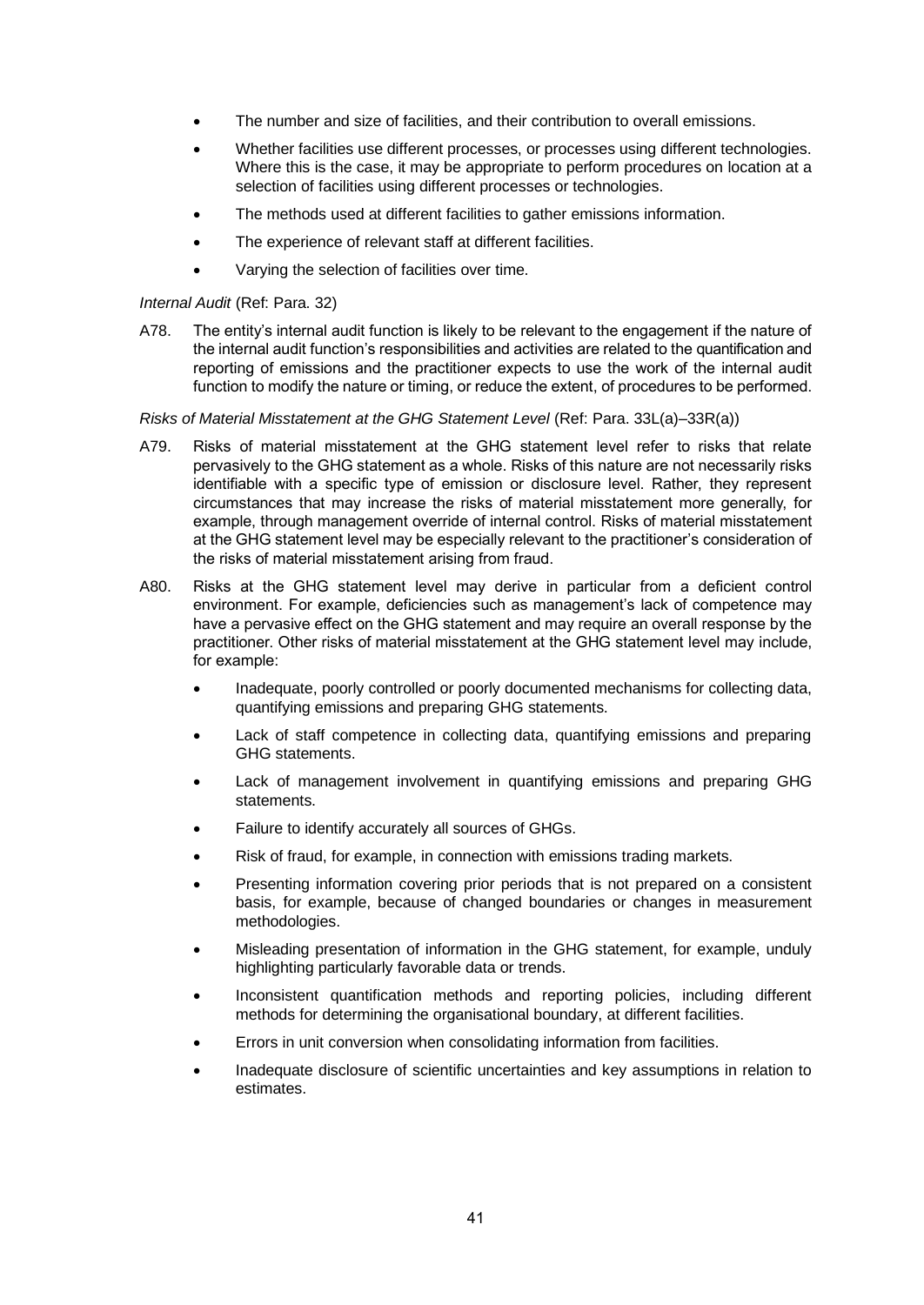*The Use of Assertions* (Ref: Para. 33L(b)–33R(b))

- A81. Assertions are used by the practitioner in a reasonable assurance engagement, and may be used in a limited assurance engagement, to consider the different types of potential misstatements that may occur.
- A82. In representing that the GHG statement is in accordance with the applicable criteria, the entity implicitly or explicitly makes assertions regarding the quantification, presentation and disclosure of emissions. Assertions fall into the following categories and may take the following forms:
	- (a) Assertions about the quantification of emissions for the period subject to assurance:
		- (i) Occurrence—emissions that have been recorded have occurred and pertain to the entity.
		- (ii) Completeness—all emissions that should have been recorded have been recorded (see paragraphs A30–A34 for a discussion of completeness with respect to various Scopes).
		- (iii) Accuracy—the quantification of emissions has been recorded appropriately.
		- (iv) Cutoff—emissions have been recorded in the correct reporting period.
		- (v) Classification—emissions have been recorded as the proper type.
	- (b) Assertions about presentation and disclosure:
		- (i) Occurrence and responsibility—disclosed emissions and other matters have occurred and pertain to the entity.
		- (ii) Completeness—all disclosures that should have been included in the GHG statement have been included.
		- (iii) Classification and understandability—emissions information is appropriately presented and described, and disclosures are clearly expressed.
		- (iv) Accuracy and quantification—emissions quantification and related information included in the GHG statement are appropriately disclosed.
		- (v) Consistency—quantification policies are consistent with those applied in the prior period, or changes are justified and have been properly applied and adequately disclosed; and comparative information, if any, is as reported in the prior period or has been appropriately restated.

*Reliance on Internal Control* (Ref: Para. 33R)

A83. If the practitioner's assessment of risks of material misstatement at the assertion level includes an expectation that the controls are operating effectively (that is, the practitioner intends to rely on the operating effectiveness of controls in determining the nature, timing and extent of other procedures), the practitioner is required by paragraph 38R to design and perform tests of the operating effectiveness of those controls.

*Causes of Risks of Material Misstatement* (Ref: Para. 34)

Fraud (Ref: Para. 28, 34(a))

- A84. Misstatements in the GHG statement can arise from either fraud or error. The distinguishing factor between fraud and error is whether the underlying action that results in the misstatement of the GHG statement is intentional or unintentional.
- A85. Incentives for intentional misstatement of the GHG statement may arise if, for example, those who are directly involved with, or have the opportunity to influence, the emissions reporting process have a significant portion of their compensation contingent upon achieving aggressive GHG targets. As noted in paragraph A61, other incentives to either under or overstate emissions may result from the entity's climate change strategy, if any, and associated economic, regulatory, physical and reputational risks.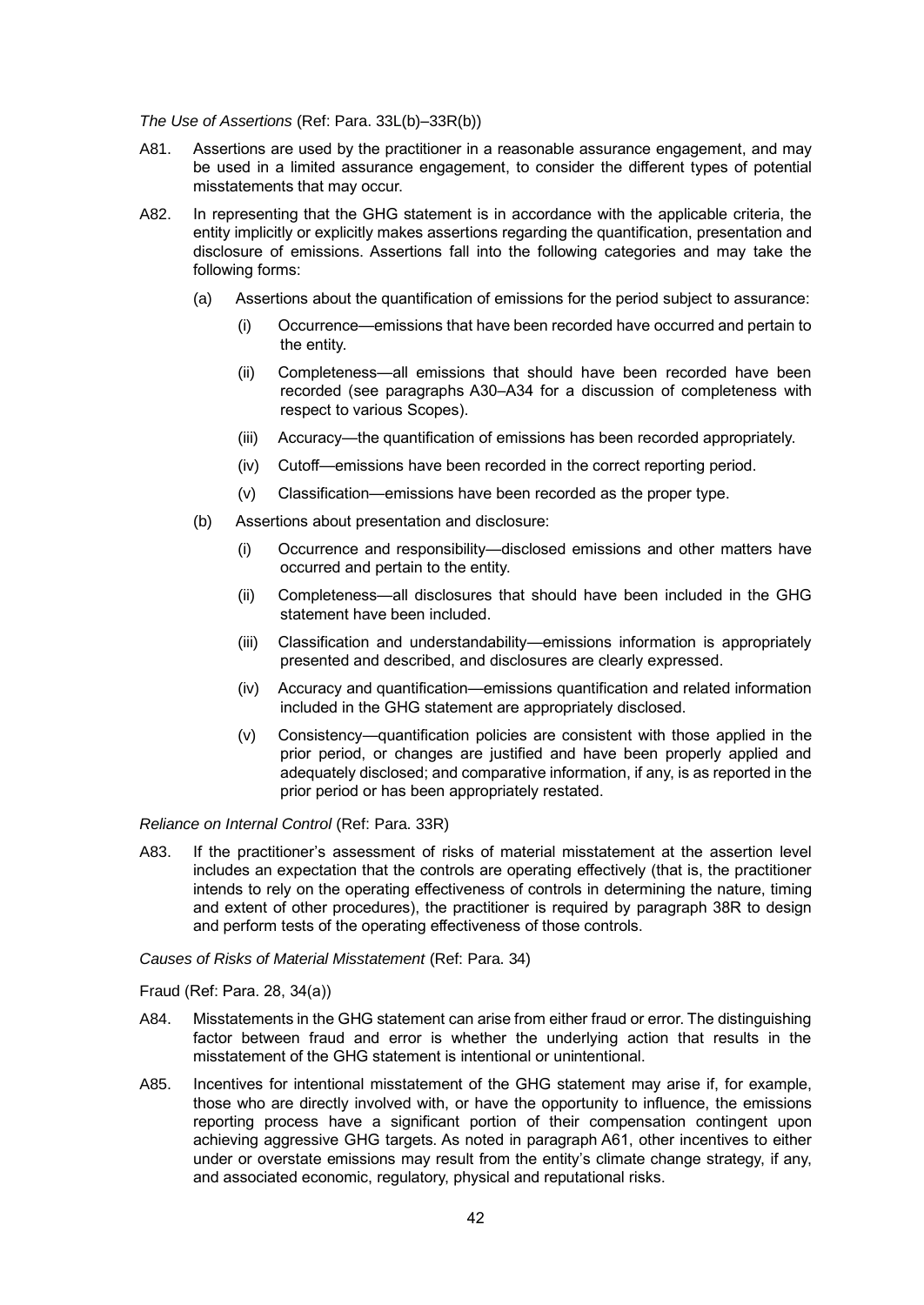A86. Although fraud is a broad legal concept, for the purposes of this SSAE, the practitioner is concerned with fraud that causes a material misstatement in the GHG statement. Although the practitioner may suspect or, in rare cases, identify the occurrence of fraud, the practitioner does not make legal determinations of whether fraud has actually occurred.

Non-Compliance with Law and Regulation (Ref: Para. 34(b), 78(c))

- A87. This SSAE distinguishes the practitioner's responsibilities in relation to compliance with two different categories of law and regulation as follows:
	- (a) The provisions of law and regulation generally recognised to have a direct effect on the determination of material amounts and disclosures in the GHG statement in that they determine the reported quantities and disclosures in an entity's GHG statement. Paragraph 34(b) requires the practitioner to consider the likelihood of material misstatement due to non-compliance with the provisions of such law or regulation when performing the procedures required by paragraphs 33L or 33R; and
	- (b) Other law or regulation that do not have a direct effect on the determination of the quantities and disclosures in the GHG statement, but compliance with which may be fundamental to the operating aspects of the business, to an entity's ability to continue its business, or to avoid material penalties (for example, compliance with the terms of an operating license, or compliance with environmental regulations). Planning and performing an engagement with professional scepticism, as required by SSAE 3000, $^{21}$  is important in the context of remaining alert to the possibility that procedures applied for the purpose of forming a conclusion on the GHG statement may bring instances of identified or suspected non-compliance with such law or regulation to the practitioner's attention.

Other Causes of Risks of Material Misstatement (Ref: Para. 34)

- A88. Examples of factors referred to in paragraph 34(c)–(k) include:
	- (a) Omission of one or more emissions sources is more likely for sources that are less obvious and may be overlooked, such as fugitive emissions.
	- (b) Significant economic or regulatory changes may include, for example, increases in renewable energy targets or significant price changes for allowances under an emissions trading scheme, which may lead to, for example, increased risk of misclassification of sources at an electricity generator.
	- (c) The nature of the entity's operations may be complex (for example, it may involve multiple and disparate facilities and processes), discontinuous (for example, peak load electricity generation), or result in few or weak relationships between the entity's emissions and other measurable activity levels (for example, a cobalt nickel plant). In such cases, the opportunity for meaningful analytical procedures may be significantly reduced.

Changes in operations or boundaries (for example, introduction of new processes, or the sale, acquisition or outsourcing of emissions sources or removal sinks) may also introduce risks of material misstatement (for example, through unfamiliarity with quantification or reporting procedures). Also, double counting of an emissions source or removals sink may occur due to inadequate coordination in the identification of sources and sinks at a complex installation.

(d) Selection of an inappropriate quantification method (for example, calculating Scope 1 emissions using an emissions factor when using a more accurate direct measurement method is available and would be more appropriate). Selecting an appropriate quantification method is particularly important when the method has been changed. This is because intended users are often interested in emissions trends over time, or relative to a base year. Some criteria may require that quantification

<sup>&</sup>lt;sup>21</sup> SSAE 3000 (Revised), paragraph 37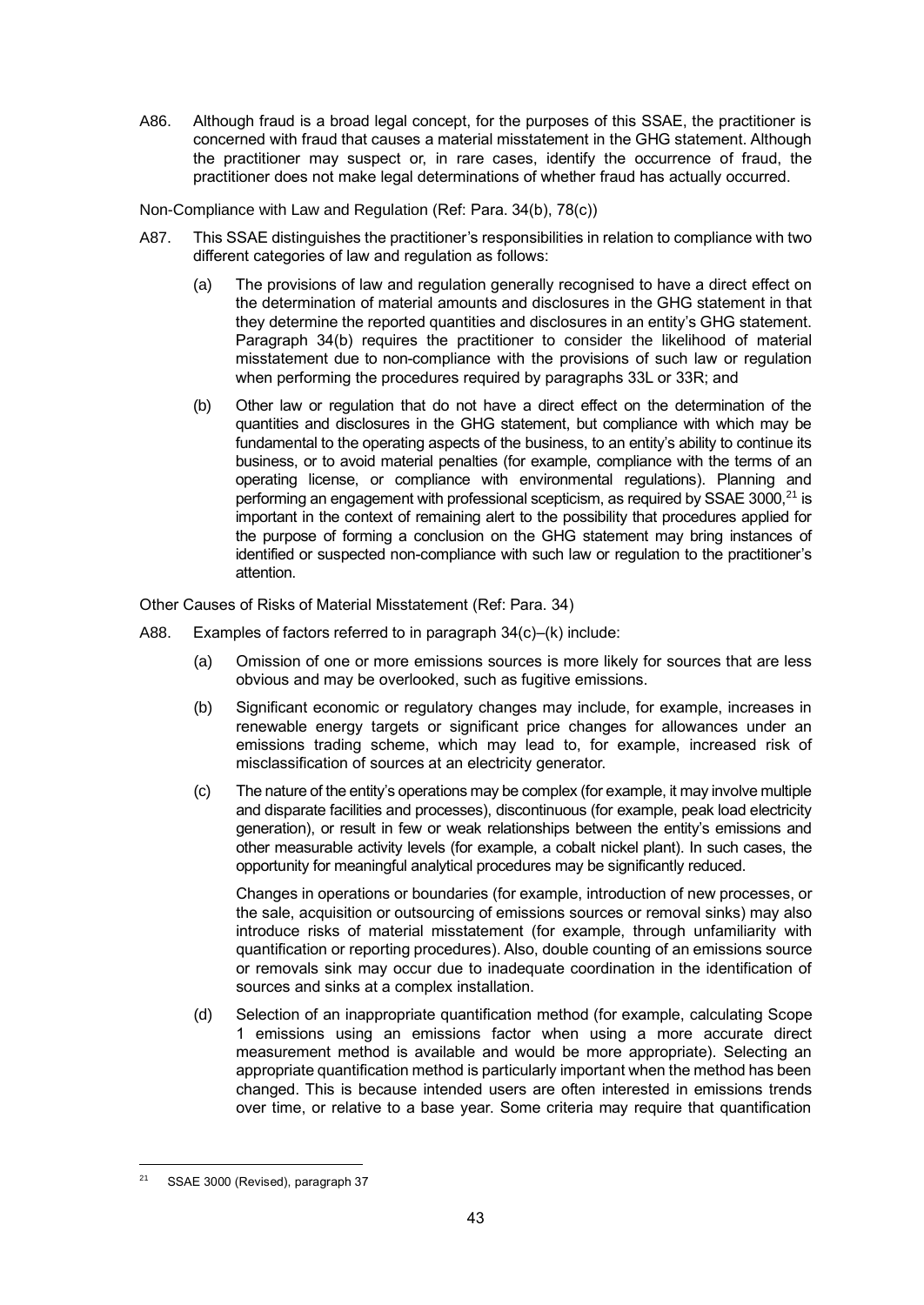methods are only changed when a more accurate method is to be used. Other factors related to the nature of quantification methods include:

- Incorrect application of a quantification method, such as not calibrating meters or not reading them sufficiently frequently, or use of an emissions factor that is inappropriate in the circumstances. For example, an emissions factor may be predicated on an assumption of continuous use and may not be appropriate to use after a shut down.
- Complexity in quantification methods, which will likely involve higher risk of material misstatement, for example: extensive or complex mathematical manipulation of source data (such as the use of complex mathematical models); extensive use of state conversion factors (such as those to convert measures of liquid to measures of gas); or extensive use of unit conversion factors (such as those to convert imperial measures to metric measures).
- Changes in quantification methods or input variables (for example, if the quantification method used is based on the carbon content of biomass, and the composition of the biomass used changes during the period).
- (e) Significant non-routine emissions or judgmental matters are a source of greater risk of material misstatement relative to routine, non-complex emissions that are subject to systematic quantification and reporting. Non-routine emissions are those that are unusual, in size or nature, and that therefore occur infrequently (for example, one-off events such as a plant malfunction or major leak). Judgmental matters may include the development of subjective estimates. Risks of material misstatement may be greater because of matters such as:
	- Greater management intervention to specify the quantification methods or reporting treatment.
	- Greater manual intervention for data collection and processing.
	- Complex calculations or quantification methods and reporting principles.
	- The nature of non-routine emissions, which may make it difficult for the entity to implement effective controls over the risks.
	- Quantification methods and reporting principles for estimates may be subject to differing interpretation.
	- Required judgments may be subjective or complex.
- (f) The inclusion of Scope 3 emissions where the source data used in quantification are not maintained by the entity, or where quantification methods commonly in use are imprecise or lead to large variations in reported emissions (see paragraphs A31– A34).
- (g) Matters that the practitioner may consider in obtaining an understanding of how the entity makes significant estimates and the data on which they are based include, for example:
	- An understanding of the data on which estimates are based;
	- The method, including where applicable the model, used in making estimates;
	- Relevant aspects of the control environment and information system;
	- Whether the entity has used an expert;
	- The assumptions underlying estimates;
	- Whether there has been or ought to have been a change from the prior period in the methods for making estimates and, if so, why; and
	- Whether and, if so, how the entity has assessed the effect of estimation uncertainty on the GHG statement, including: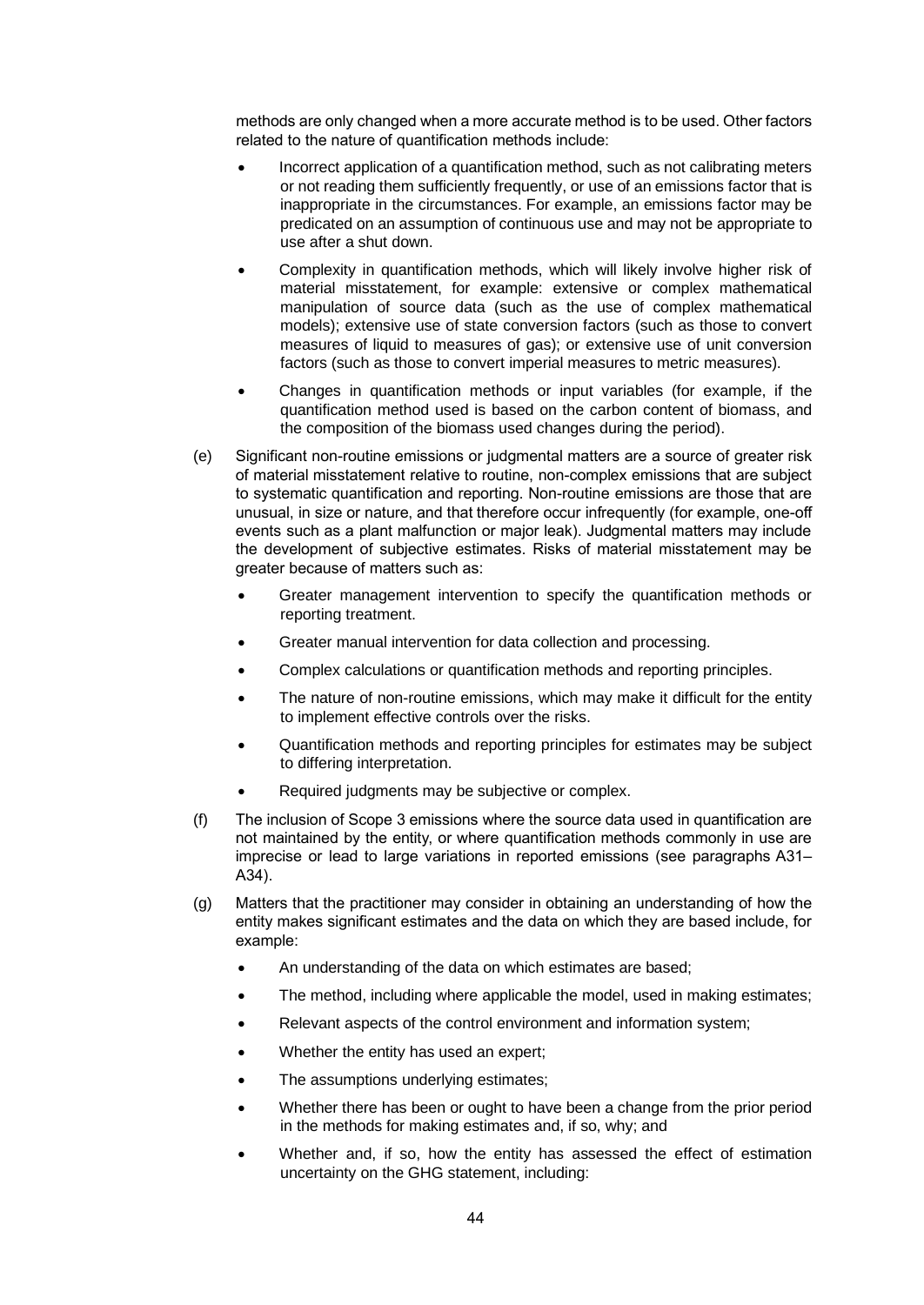- Whether and, if so, how the entity has considered alternative assumptions or outcomes by, for example, performing a sensitivity analysis to determine the effect of changes in the assumptions on an estimate;
- How the entity determines the estimate when analysis indicates a number of outcome scenarios; and
- Whether the entity monitors the outcome of estimates made in the prior period, and whether it has appropriately responded to the outcome of that monitoring procedure.
- A89. Examples of other factors that may lead to risks of material misstatement include:
	- Human error in the quantification of emissions, which may be more likely to occur if personnel are unfamiliar with, or not well-trained regarding, emissions processes or data recording.
	- Undue reliance on a poorly designed information system, which may have few effective controls, for example, the use of spreadsheets without adequate controls.
	- Manual adjustment of otherwise automatically recorded activity levels, for example, manual input may be required if a flare meter becomes overloaded.
	- Significant external developments such as heightened public scrutiny of a particular facility.

# **Overall Responses to Assessed Risks of Material Misstatement and Further Procedures**

*Limited and Reasonable Assurance Engagements* (Ref: Para. 8, 35–41R, 42L–43R, 46)

- A90. Because the level of assurance obtained in a limited assurance engagement is lower than in a reasonable assurance engagement, the procedures the practitioner performs in a limited assurance engagement vary in nature and timing from, and are less in extent than for, a reasonable assurance engagement. The primary differences between the practitioner's overall responses to address the assessed risks of material misstatement and further procedures for a reasonable assurance engagement and a limited assurance engagement on a GHG statement include:
	- (a) The emphasis placed on the nature of various procedures as a source of evidence will likely differ, depending on the engagement circumstances. For example:
		- The practitioner may judge it to be appropriate in the circumstances of a particular limited assurance engagement to place relatively greater emphasis on inquiries of the entity's personnel and analytical procedures, and relatively less emphasis, if any, on tests of controls and obtaining evidence from external sources than may be the case for a reasonable assurance engagement.
		- Where the entity uses continuous measuring equipment to quantify emissions flows, the practitioner may decide in a limited assurance engagement to respond to an assessed risk of material misstatement by inquiring about the frequency with which the equipment is calibrated. In the same circumstances for a reasonable assurance engagement, the practitioner may decide to examine the entity's records of the equipment's calibration or independently test its calibration.
		- Where the entity burns coal, the practitioner may decide in a reasonable assurance engagement to independently analyse the characteristics of the coal, but in a limited assurance engagement the practitioner may decide that reviewing the entity's records of laboratory test results is an adequate response to an assessed risk of material misstatement.
	- (b) In a limited assurance engagement, the further procedures performed are less than in a reasonable assurance engagement. This may involve: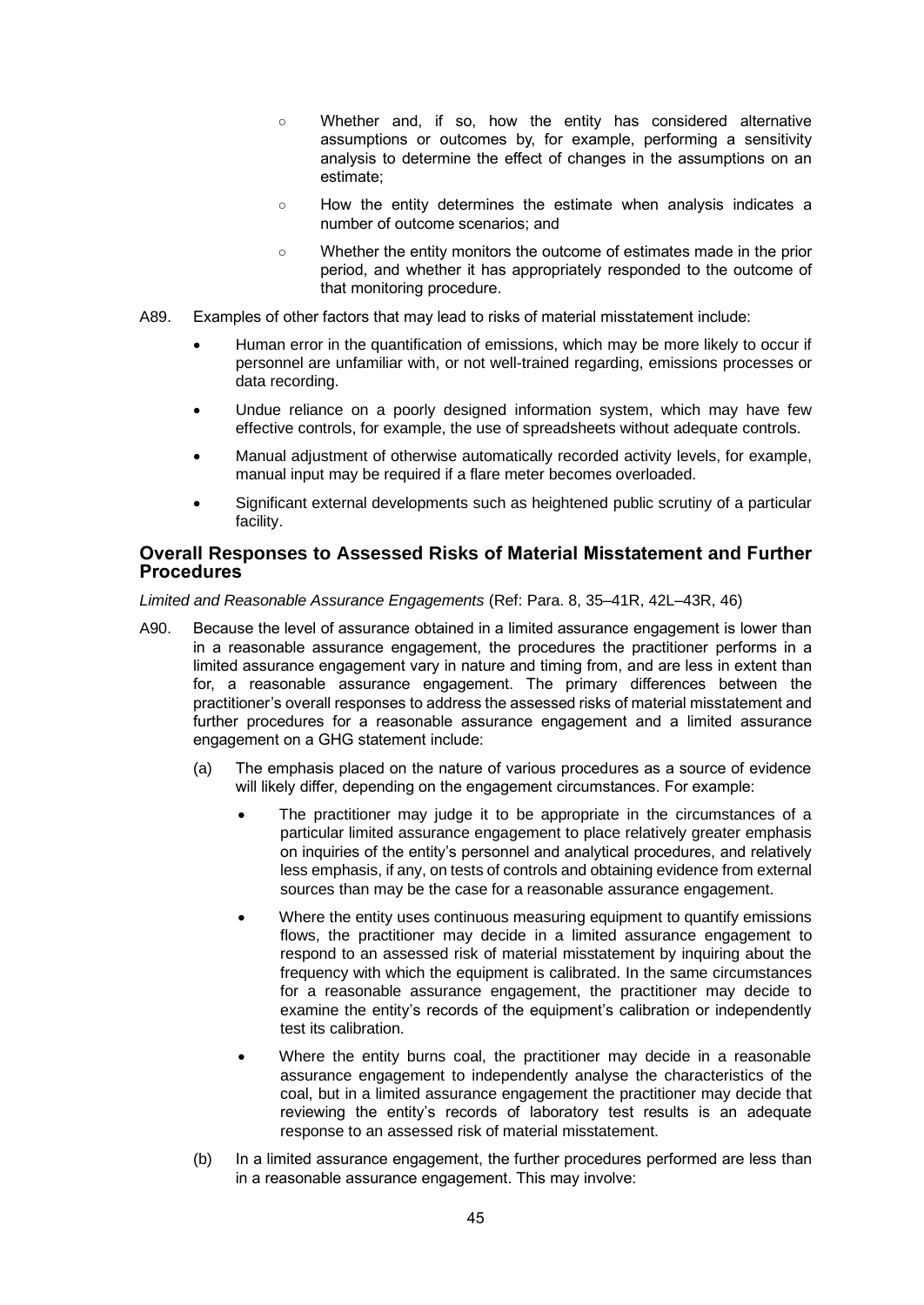- Selecting less items for examination;
- Performing fewer procedures (for example, performing only analytical procedures in circumstances when, in a reasonable assurance engagement, both analytical procedures and tests of detail would be performed); or
- Performing procedures on location at fewer facilities.
- (c) In a reasonable assurance engagement, analytical procedures performed in response to assessed risks of material misstatement involve developing expectations of quantities or ratios that are sufficiently precise to identify material misstatements. In a limited assurance engagement, analytical procedures may be designed to support expectations regarding the direction of trends, relationships and ratios rather than to identify misstatements with the level of precision expected in a reasonable assurance engagement.<sup>22</sup>

Further, when significant fluctuations, relationships or differences are identified, appropriate evidence in a limited assurance engagement may often be obtained by making inquiries of the entity and considering responses received in the light of known engagement circumstances, without obtaining additional evidence as is required by paragraph 43R(a) in the case of a reasonable assurance engagement.

In addition, when undertaking analytical procedures in a limited assurance engagement the practitioner may, for example:

- Use data that is more highly aggregated, for example, data at a regional level rather than at a facility level, or monthly data rather than weekly data.
- Use data that has not been subjected to separate procedures to test its reliability to the same extent as it would be for a reasonable assurance engagement.

*Overall Responses to Assessed Risks of Material Misstatement* (Ref: Para. 35)

- A91. Overall responses to address the assessed risks of material misstatement at the GHG statement level may include:
	- Emphasising to the assurance personnel the need to maintain professional scepticism.
	- Assigning more experienced staff or those with special skills or using experts.
	- Providing more supervision.
	- Incorporating additional elements of unpredictability in the selection of further procedures to be performed.
	- Making general changes to the nature, timing or extent of procedures, for example: performing procedures at the period end instead of at an interim date; or modifying the nature of procedures to obtain more persuasive evidence.
- A92. The assessment of the risks of material misstatement at the GHG statement level, and thereby the practitioner's overall responses, is affected by the practitioner's understanding of the control environment. An effective control environment may allow the practitioner to have more confidence in internal control and the reliability of evidence generated internally within the entity and thus, for example, allow the practitioner to conduct some procedures at an interim date rather than at the period end. Deficiencies in the control environment, however, have the opposite effect. For example, the practitioner may respond to an ineffective control environment by:
	- Conducting more procedures as of the period end rather than at an interim date.
	- Obtaining more extensive evidence from procedures other than tests of controls.

<sup>&</sup>lt;sup>22</sup> This may not always be the case; for example, in some circumstances the practitioner may develop a precise expectation based on fixed physical or chemical relationships even in a limited assurance engagement.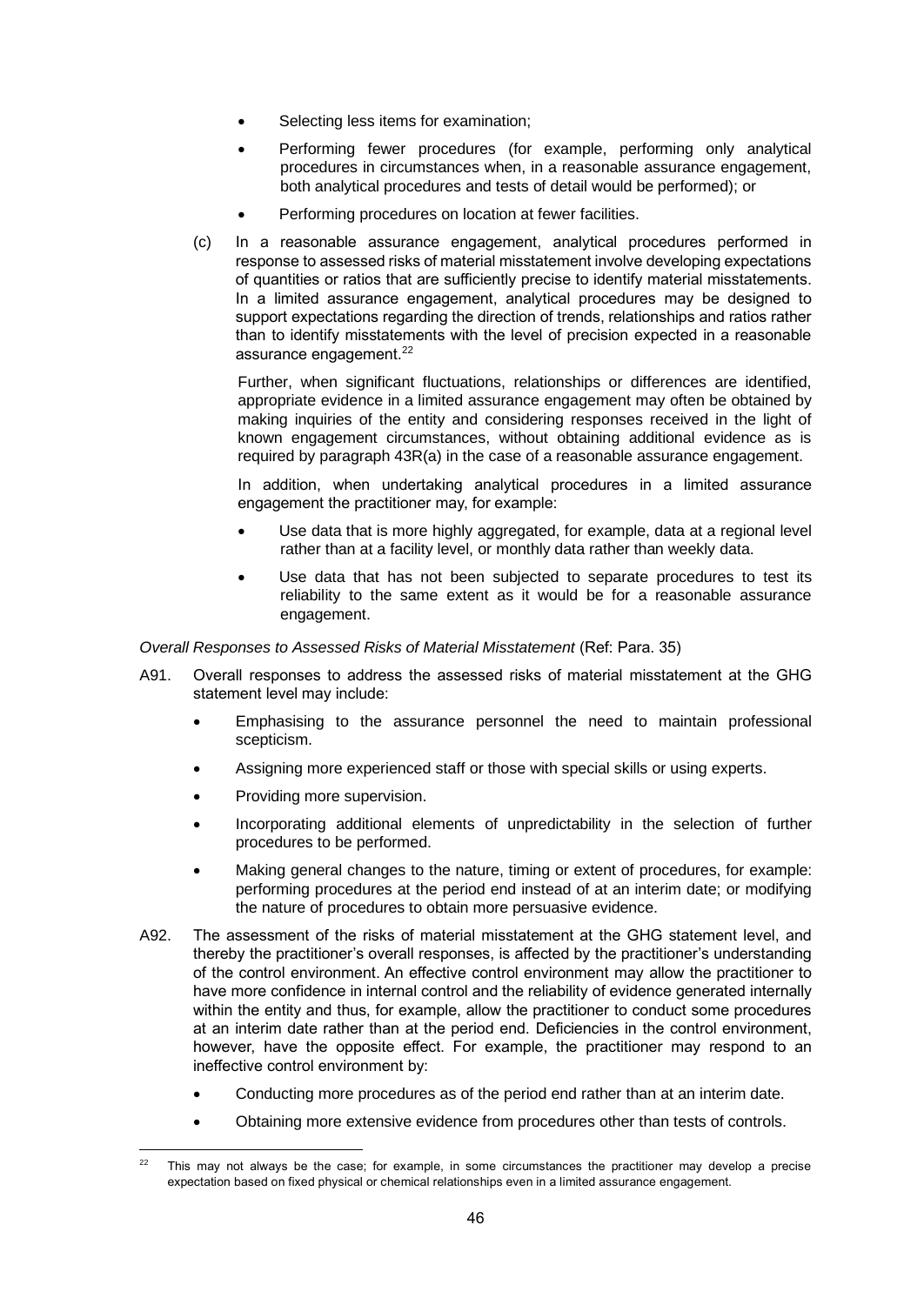- Increasing sample sizes and the extent of procedures, such as the number of facilities at which procedures are performed.
- A93. Such considerations, therefore, have a significant bearing on the practitioner's general approach, for example, the relative emphasis on tests of controls versus other procedures (see also paragraphs A70–A72, and A96).

*Examples of Further Procedures* (Ref: Para. 37L–37R, 40R)

- A94. Further procedures may include, for example:
	- Testing the operating effectiveness of controls over the collection and recording of activity data, such as kilowatt hours of electricity purchased.
	- Agreeing emissions factors to appropriate sources (for example, government publications), and considering their applicability in the circumstances.
	- Reviewing joint venture agreements and other contracts relevant to determining the entity's organisational boundary.
	- Reconciling recorded data to, for example, odometers on vehicles owned by the entity.
	- Reperforming calculations (for example, mass balance and energy balance calculations), and reconciling differences noted.
	- Taking readings from continuous monitoring equipment.
	- Observing or reperforming physical measurements, such as dipping oil tanks.
	- Analysing the soundness and appropriateness of unique measurement or quantification techniques, particularly complex methods that may involve, for example, recycle or feedback loops.
	- Sampling and independently analysing the characteristics of materials such as coal, or observing the entity's sampling techniques and reviewing records of laboratory test results.
	- Checking the accuracy of calculations and the suitability of calculation methods used (for example, the conversion and aggregation of input measurements).
	- Agreeing recorded data back to source documents, such as production records, fuel usage records, and invoices for purchased energy.

*Factors that May Influence Assessed Risks of Material Misstatement (Ref: Para. 37L(a)–37R(a))* 

- A95. Factors that may influence the assessed risks of material misstatement include:
	- Inherent limitations on the capabilities of measurement instruments and the frequency of their calibration.
	- The number, nature, geographical spread, and ownership characteristics of facilities from which data is collected.
	- The number and nature of the various gases and emissions sources included in the GHG statement.
	- Whether processes to which emissions relate are continuous or intermittent, and the risk of disruption to such processes.
	- The complexity of methods for activity measurement and for calculating emissions, for example, some processes require unique measurement and calculation methods.
	- The risk of unidentified fugitive emissions.
	- The extent to which the quantity of emissions correlates with readily available input data.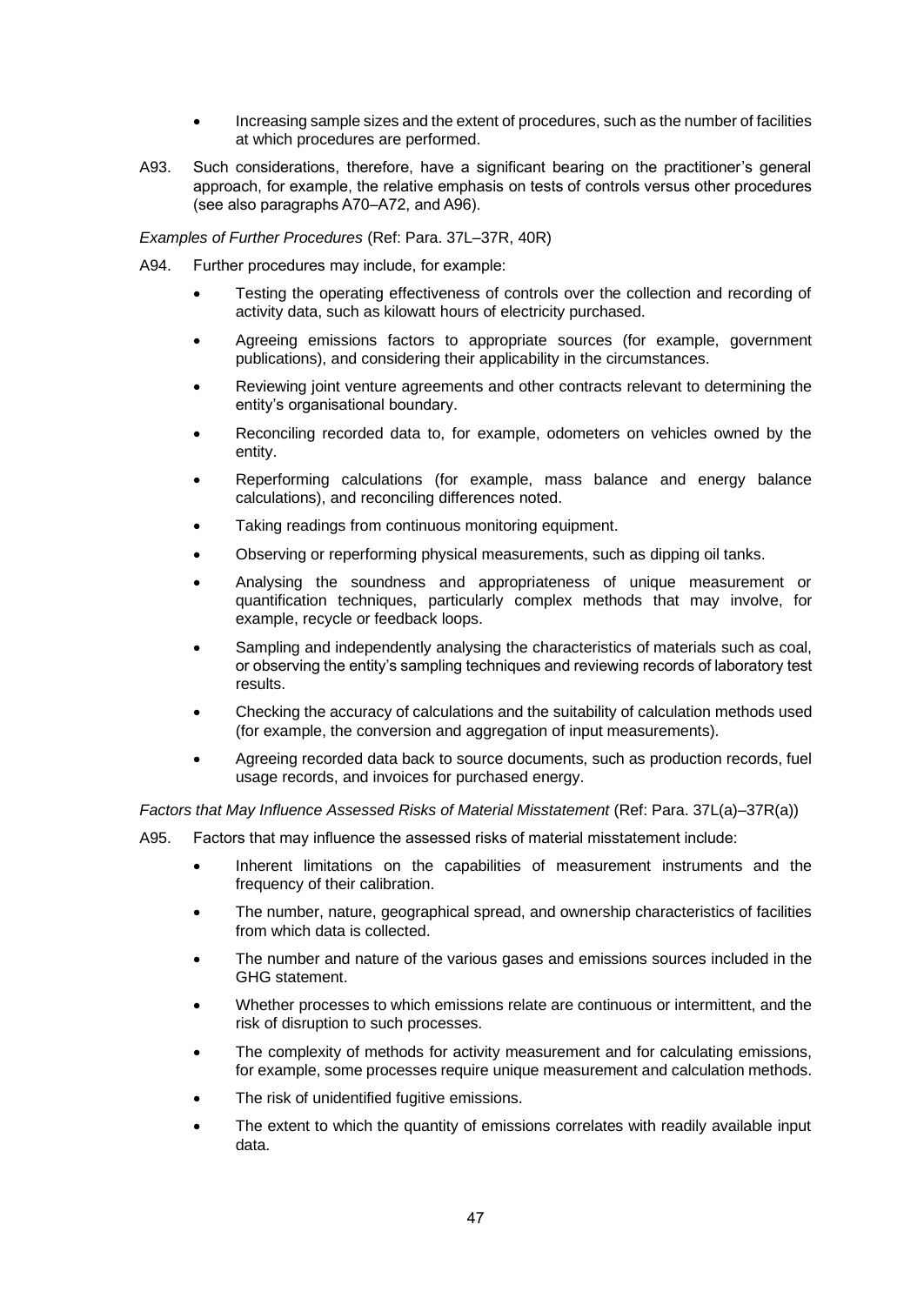- Whether personnel who perform data collection are trained in relevant methods, and the frequency of turnover of such personnel.
- The nature and level of automation used in data capture and manipulation.
- The quality control policies and procedures implemented at testing laboratories, whether internal or external.
- The complexity of criteria and of quantification and reporting policies, including how the organisational boundary is determined.

### *Operating Effectiveness of Controls* (Ref: Para. 37R(a)(ii), 38R(a))

A96. In the case of very small entities or immature information systems, there may not be many control activities that could be identified by the practitioner, or the extent to which their existence or operation have been documented by the entity may be limited. In such cases, it may be more efficient for the practitioner to perform further procedures that are primarily other than tests of controls. In some rare cases, however, the absence of control activities or of other components of control may make it impossible to obtain sufficient appropriate evidence (see also paragraphsA70–A72, and A92–A93).

### *Persuasiveness of Evidence* (Ref: Para. 37L(b)–37R(b))

A97. To obtain more persuasive evidence because of a higher assessment of risk of material misstatement, the practitioner may increase the quantity of the evidence, or obtain evidence that is more relevant or reliable, for example, by obtaining corroborating evidence from a number of independent sources.

#### *Risks for Which Tests of Controls Are Necessary to Provide Sufficient Appropriate Evidence* (Ref: 38R(b))

- A98. The quantification of emissions may include processes that are highly automated with little or no manual intervention, for example, where relevant information is recorded, processed, or reported only in electronic form such as in a continuous monitoring system, or when the processing of activity data is integrated with an information technology-based operational or financial reporting system. In such cases:
	- Evidence may be available only in electronic form, and its sufficiency and appropriateness dependent on the effectiveness of controls over its accuracy and completeness.
	- The potential for improper initiation or alteration of information to occur and not be detected may be greater if appropriate controls are not operating effectively.

#### *Confirmation Procedures* (Ref: Para. 41R)

- A99. External confirmation procedures may provide relevant evidence about such information as:
	- Activity data collected by a third party, such as data about: employee air travel collated by a travel agent; the inflow of energy to a facility metered by a supplier; or kilometers travelled by entity-owned vehicles recorded by an external fleet manager.
	- Industry benchmark data used in calculating emissions factors.
	- The terms of agreements, contracts, or transactions between the entity and other parties, or information about whether other parties are, or are not, including particular emissions in their GHG statement, when considering the entity's organisational boundary.
	- The results of laboratory analysis of samples (for example, the calorific value of input samples).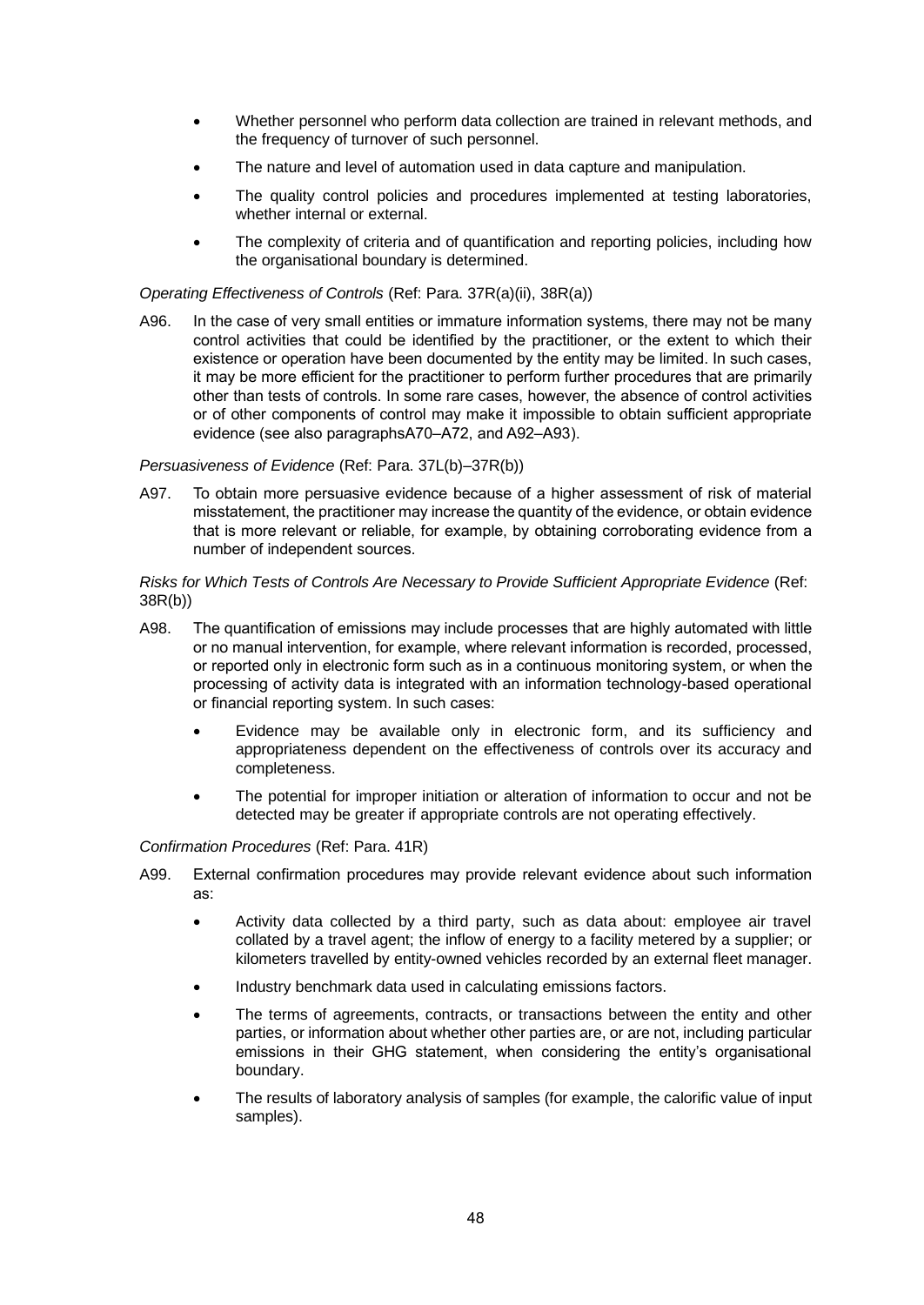*Analytical Procedures Performed in Response to Assessed Risks of Material Misstatement* (Ref: Para. 42L–42R)

- A100. In many cases, the fixed nature of physical or chemical relationships between particular emissions and other measurable phenomena allows for the design of powerful analytical procedures (for example, the relationship between fuel consumption and carbon dioxide and nitrous oxide emissions).
- A101. Similarly, a reasonably predictable relationship may exist between emissions and financial or operational information (for example, the relationship between Scope 2 emissions from electricity and the general ledger balance for electricity purchases or hours of operation). Other analytical procedures may involve comparisons of information about the entity's emissions with external data such as industry averages; or the analysis of trends during the period to identify anomalies for further investigation, and trends across periods for consistency with other circumstances such as the acquisition or disposal of facilities.
- A102. Analytical procedures may be particularly effective when disaggregated data is readily available, or when the practitioner has reason to consider the data to be used is reliable, such as when it is extracted from a well-controlled source. In some cases, data to be used may be captured by the financial reporting information system, or may be entered in another information system in parallel with the entry of related financial data, and some common input controls applied. For example, the quantity of fuel purchased as recorded on suppliers' invoices may be input under the same conditions that relevant invoices are entered into an accounts payable system. In some cases, data to be used may be an integral input to operational decisions and therefore subject to increased scrutiny by operational personnel, or subject to separate external audit procedures (for example, as part of a joint venture agreement or oversight by a regulator).

#### *Procedures Regarding Estimates* (Ref: Para. 44L–45R)

- A103. In some cases, it may be appropriate for the practitioner to evaluate how the entity has considered alternative assumptions or outcomes, and why it has rejected them.
- A104. In some limited assurance engagements, it may be appropriate for the practitioner to undertake one or more of the procedures identified in paragraph 45R.

#### *Sampling* (Ref: Para. 46)

- A105. Sampling involves:
	- (a) Determining a sample size sufficient to reduce sampling risk to an acceptably low level. Because the acceptable level of assurance engagement risk is lower for a reasonable assurance engagement than for a limited assurance engagement, so too may be the level of sampling risk that is acceptable in the case of tests of details. Therefore, when sampling is used for tests of details in a reasonable assurance engagement, the sample size may be larger than when used in similar circumstances in a limited assurance engagement.
	- (b) Selecting items for the sample in such a way that each sampling unit in the population has a chance of selection, and performing procedures, appropriate to the purpose, on each item selected. If the practitioner is unable to apply the designed procedures, or suitable alternative procedures, to a selected item, that item is treated as a deviation from the prescribed control, in the case of tests of controls, or a misstatement, in the case of tests of details.
	- (c) Investigating the nature and cause of deviations or misstatements identified, and evaluating their possible effect on the purpose of the procedure and on other areas of the engagement.
	- (d) Evaluating:
		- (i) The results of the sample, including, for tests of details, projecting misstatements found in the sample to the population; and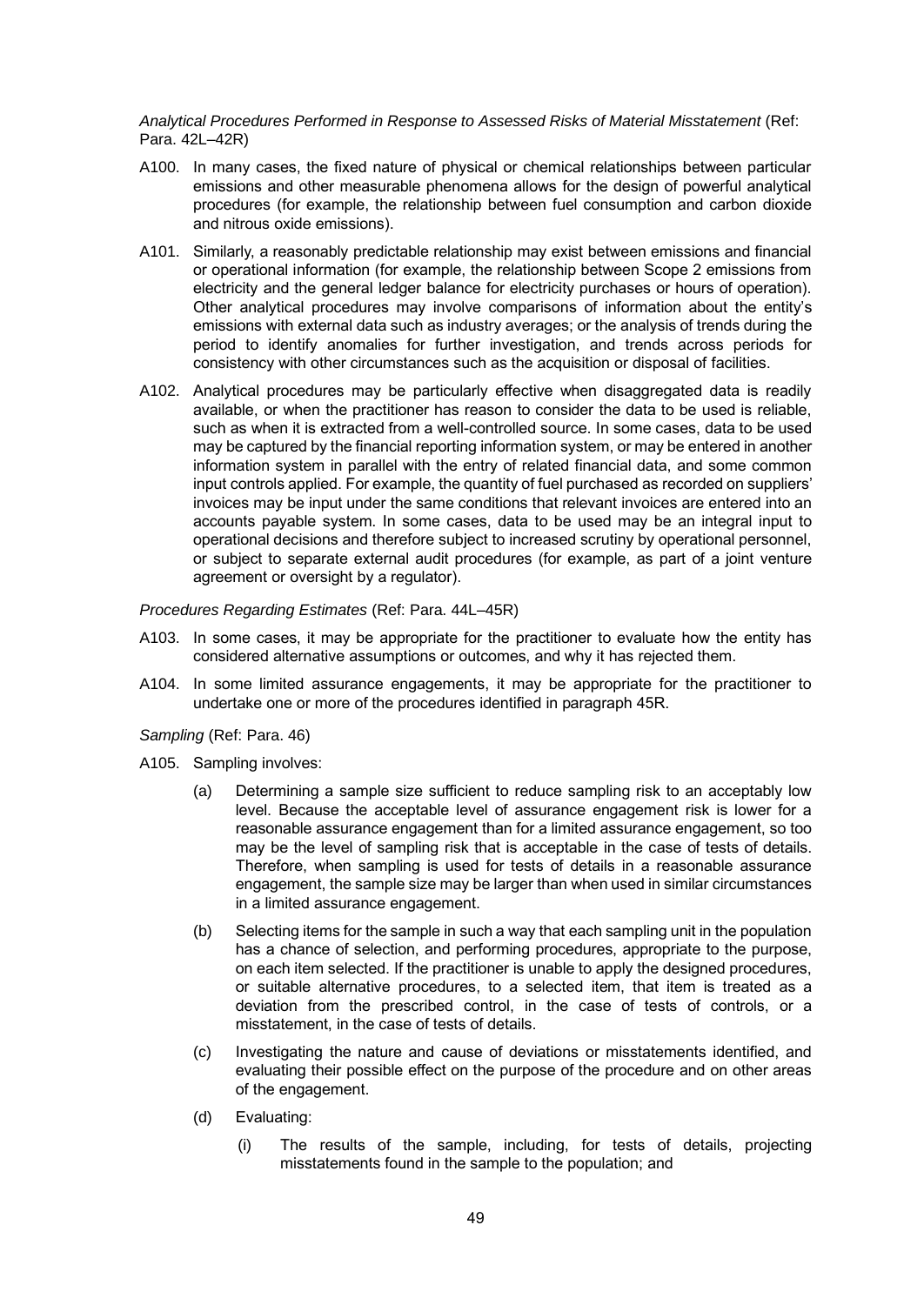(ii) Whether the use of sampling has provided an appropriate basis for conclusions about the population that has been tested.

*Fraud, Law and Regulation* (Ref: Para. 47)

- A106. In responding to fraud or suspected fraud identified during the engagement, it may be appropriate for the practitioner to, for example:
	- Discuss the matter with the entity.
	- Request the entity to consult with an appropriately qualified third party, such as the entity's legal counsel or a regulator.
	- Consider the implications of the matter in relation to other aspects of the engagement, including the practitioner's risk assessment and the reliability of written representations from the entity.
	- Obtain legal advice about the consequences of different courses of action.
	- Communicate with third parties (for example, a regulator).
	- Withhold the assurance report.
	- Withdraw from the engagement.
- A107. The actions noted in the paragraph A106 may be appropriate in responding to noncompliance or suspected non-compliance with laws and regulations identified during the engagement. It may also be appropriate to describe the matter in an Other Matter paragraph in the assurance report in accordance with paragraph 77 of this SSAE, unless the practitioner:
	- (a) Concludes that the non-compliance has a material effect on the GHG statement and has not been adequately reflected in the GHG statement; or
	- (b) Is precluded by the entity from obtaining sufficient appropriate evidence to evaluate whether non-compliance that may be material to the GHG statement has, or is likely to have, occurred, in which case paragraph 66 of SSAE 3000 (Revised) applies.

#### *Procedures Regarding the GHG Statement Aggregation Process* (Ref: Para. 48L–48R)

A108. As noted in paragraph A71, as reporting of emissions evolves, it can be expected that so too will the level of sophistication, documentation and formality of information systems relevant to the quantification and reporting of emissions. In immature information systems, the aggregation process may be very informal. In more sophisticated systems, the aggregation process may be more systematic and formally documented. The nature, and also the extent, of the practitioner's procedures with respect to adjustments and the manner in which the practitioner agrees or reconciles the GHG statement with the underlying records depends on the nature and complexity of the entity's quantifications and reporting process and the related risks of material misstatement.

#### *Additional Procedures* (Ref: Para. 49L–49R)

A109. An assurance engagement is an iterative process, and information may come to the practitioner's attention that differs significantly from that on which the determination of planned procedures was based. As the practitioner performs planned procedures, the evidence obtained may cause the practitioner to perform additional procedures. Such procedures may include asking the entity to examine the matter(s) identified by the practitioner, and to make adjustments to the GHG statement if appropriate.

*Determining Whether Additional Procedures Are Necessary in a Limited Assurance Engagement*  (Ref: Para. 49L, 49L(b))

A110. The practitioner may become aware of a matter(s) that causes the practitioner to believe the GHG statement may be materially misstated. For example, when performing site visits, the practitioner may identify a potential source of emissions which does not appear to be included in the GHG statement. In such cases, the practitioner makes further inquiries as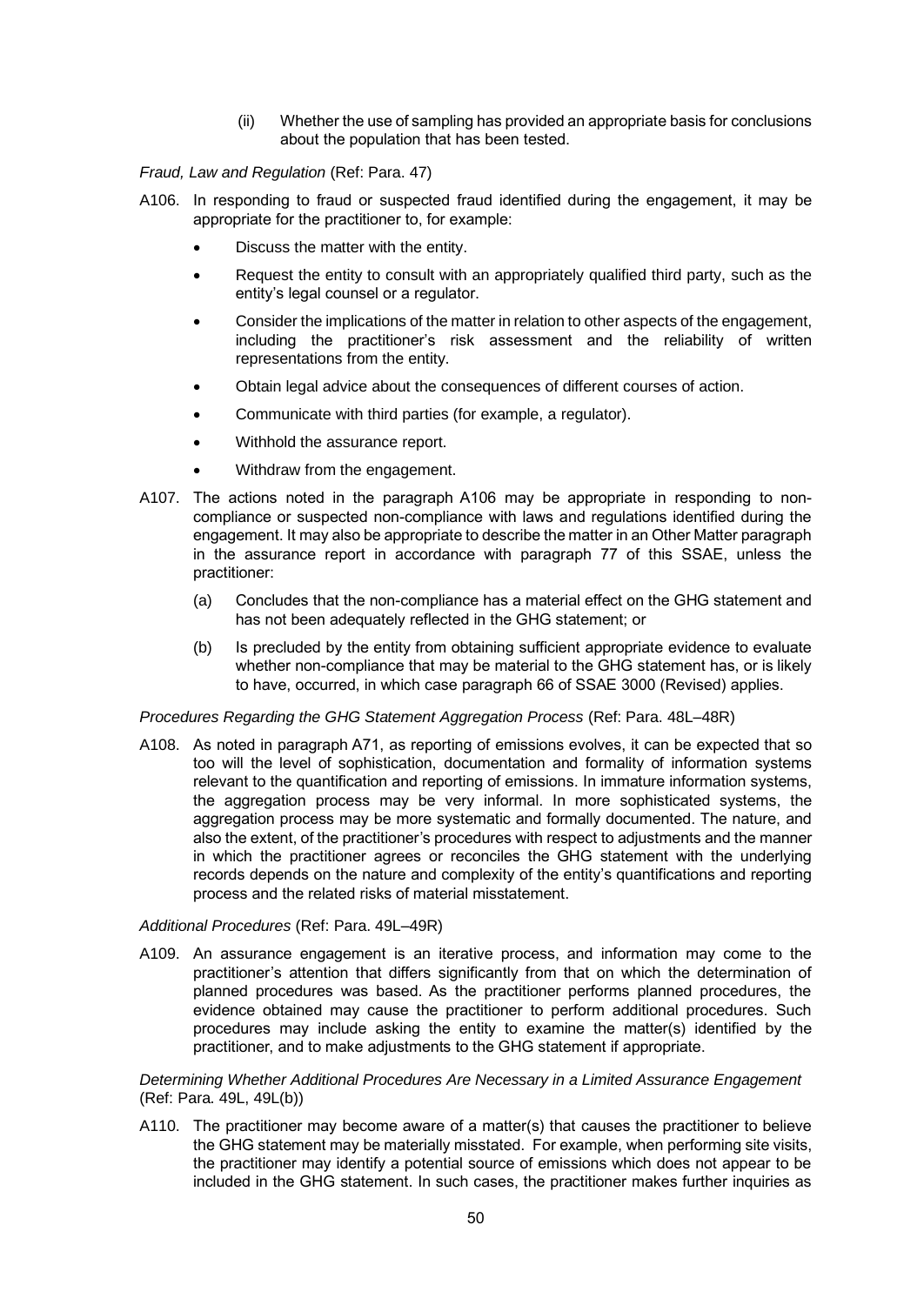to whether the potential source has been incorporated into the GHG statement. The extent of additional procedures performed, in accordance with paragraph 49L, will be a matter of professional judgment. The greater the likelihood of material misstatement the more persuasive the evidence the practitioner obtains.

A111. If, in the case of a limited assurance engagement, a matter(s) comes to the practitioner's attention that causes the practitioner to believe the GHG statement may be materially misstated, the practitioner is required by paragraph 49L to design and perform additional procedures. If having done so, however, the practitioner is not able to obtain sufficient appropriate evidence to either conclude that the matter(s) is not likely to cause the GHG statement to be materially misstated or determine that it does cause the GHG statement to be materially misstated, a scope limitation exists.

### *Accumulation of Identified Misstatements* (Ref: Para. 50)

A112. The practitioner may designate an amount below which misstatements would be clearly trivial and would not need to be accumulated because the practitioner expects that the accumulation of such amounts clearly would not have a material effect on the GHG statement. "Clearly trivial" is not another expression for "not material." Matters that are clearly trivial will be of a wholly different (smaller) order of magnitude than materiality determined in accordance with this SSAE, and will be matters that are clearly inconsequential, whether taken individually or in the aggregate and whether judged by any criteria of size, nature or circumstances. When there is any uncertainty about whether one or more items are clearly trivial, the matter is considered not to be clearly trivial.

# **Using the Work of Another Practitioner**

*Communication to Another Practitioner* (Ref: Para. 57(a))

- A113. Relevant matters that the engagement team may communicate to another practitioner in respect of the work to be performed, the use to be made of that work, and the form and content of the other practitioner's communication with the engagement team may include:
	- A request that the other practitioner, knowing the context in which the engagement team will use the work of the other practitioner, confirms that the other practitioner will cooperate with the engagement team.
	- Performance materiality for the work of the other practitioner, which may be lower than performance materiality for the GHG statement (and, if applicable, the materiality level or levels for particular types of emissions or disclosures) and the threshold above which misstatements cannot be regarded as clearly trivial to the GHG statement.
	- Identified risks of material misstatement of the GHG statement that are relevant to the work of the other practitioner; and a request that the other practitioner communicate on a timely basis any other risks identified during the engagement that may be material to the GHG statement, and the other practitioner's responses to such risks.

## *Communication from Another Practitioner* (Ref: Para. 57(a))

- A114. Relevant matters that the engagement team may request another practitioner to communicate include:
	- Whether the other practitioner has complied with ethical requirements that are relevant to the group engagement, including independence and professional competence.
	- Whether the other practitioner has complied with the group engagement team's requirements.
	- Information on instances of non-compliance with law or regulation that could give rise to a material misstatement of the GHG statement.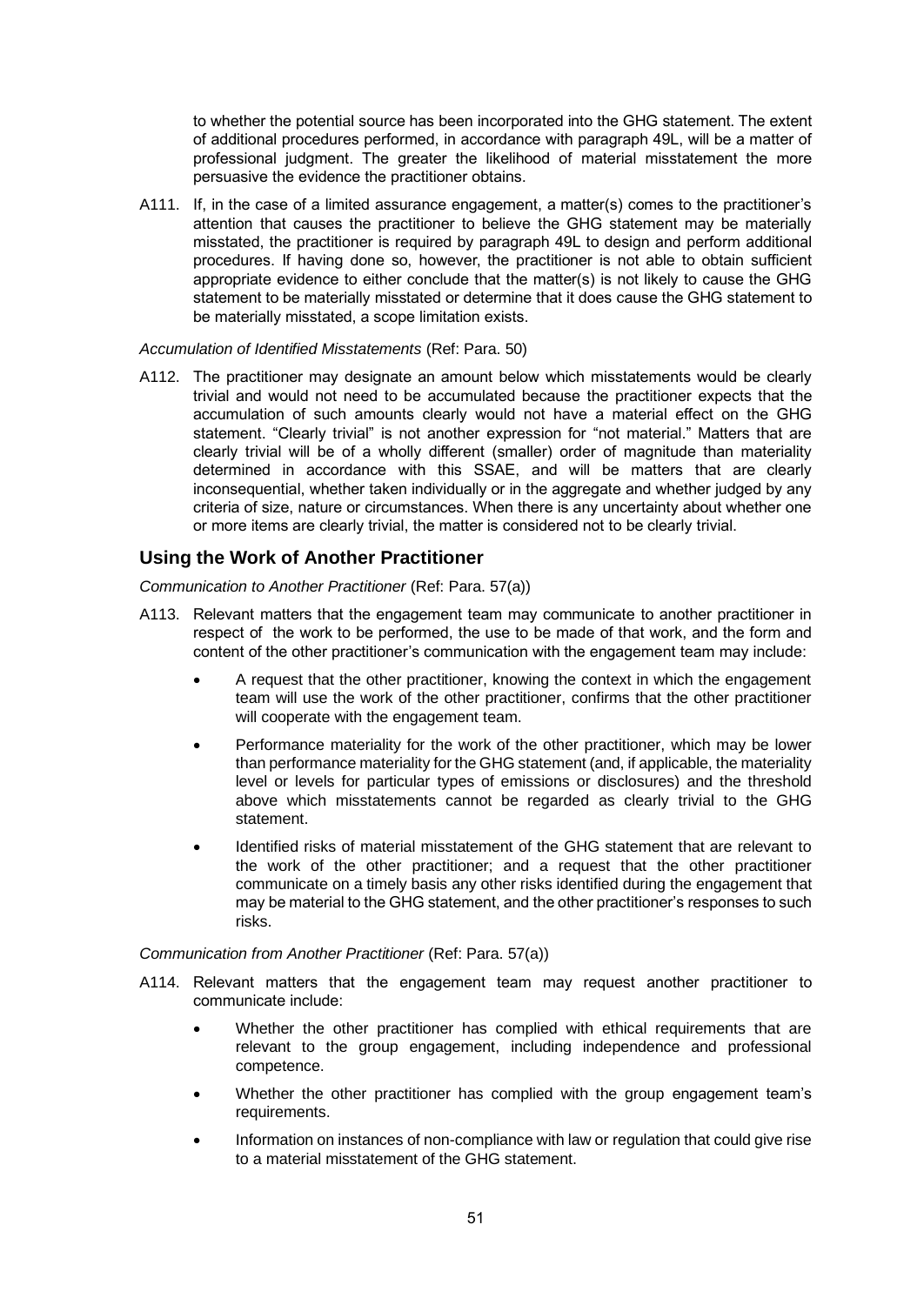- A list of uncorrected misstatements identified by the other practitioner during the engagement that are not clearly trivial.
- Indicators of possible bias in the preparation of relevant information.
- Description of any identified significant deficiencies in internal control identified by the other practitioner during the engagement.
- Other significant matters that the other practitioner has communicated or expects to communicate to the entity, including fraud or suspected fraud.
- Any other matters that may be relevant to the GHG statement, or that the other practitioner wishes to draw to the attention of the engagement team, including exceptions noted in any written representations that the other practitioner requested from the entity.
- The other practitioner's overall findings, conclusion or opinion.

*Evidence* (Ref: Para. 57(b))

- A115. Relevant considerations when obtaining evidence regarding the work of another practitioner may include:
	- Discussions with the other practitioner regarding business activities relevant to that other practitioner's work that are significant to the GHG statement.
	- Discussions with the other practitioner regarding the susceptibility of relevant information to material misstatement.
	- Reviewing the other practitioner's documentation of identified risks of material misstatement, responses to those risks, and conclusions. Such documentation may take the form of a memorandum that reflects the other practitioner's conclusion with regard to the identified risks.

# **Written Representations (Ref: Para. 58)**

A116. In addition to the written representations required by paragraph 58, the practitioner may consider it necessary to request other written representations. The person(s) from whom the practitioner requests written representations will ordinarily be a member of senior management or those charged with governance. However, because management and governance structures vary by jurisdiction and by entity, reflecting influences such as different cultural and legal backgrounds, and size and ownership characteristics, it is not possible for this SSAE to specify for all engagements the appropriate person(s) from whom to request written representations. For example, the entity may be a facility that is not a separate legal entity in its own right. In such cases, identifying the appropriate management personnel or those charged with governance from whom to request written representations may require the exercise of professional judgment.

# **Subsequent Events (Ref: Para. 61)**

A117. Subsequent events may include, for example, the publication of revised emissions factors by a body such as a government agency, changes to relevant legislation or regulations, improved scientific knowledge, significant structural changes in the entity, the availability of more accurate quantification methods, or the discovery of a significant error.

# **Comparative Information (Ref: Para. 62***–***63, 76(c))**

A118. Law or regulation, or the terms of the engagement, may specify the requirements in respect of presentation, reporting and assurance of the comparative information in a GHG statement. A key difference between financial statements and a GHG statement is that the amounts presented in a GHG statement measures emissions for a discrete period and are not based on cumulative amounts over time. As a result, the comparative information presented does not affect current year information unless emissions have been recorded in the wrong period and therefore the amounts may be based on the incorrect starting period for measurement.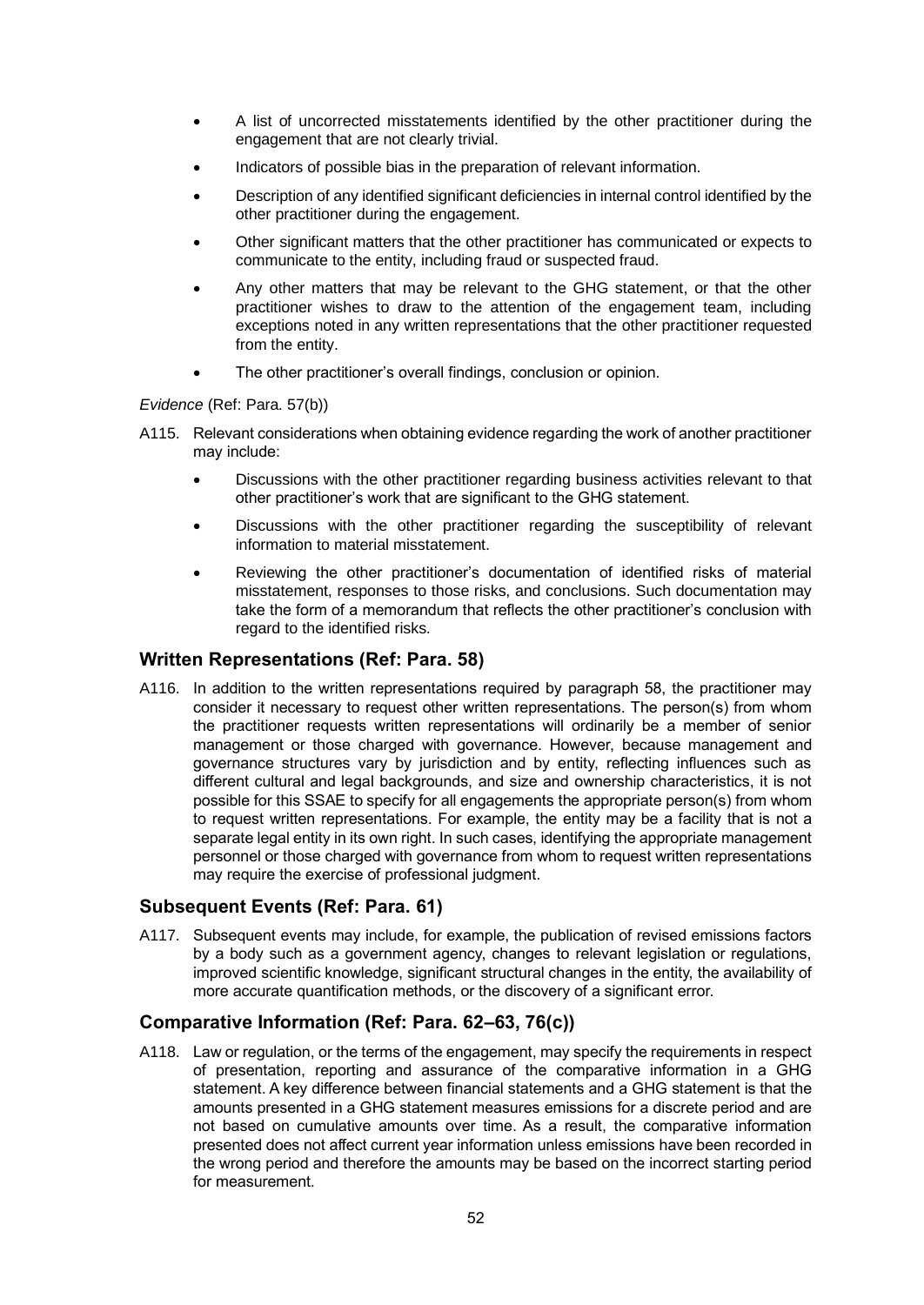- A119. Where a GHG statement includes references to percentage reductions in emissions, or a similar comparison of period on period information, it is important that the practitioner consider the appropriateness of the comparisons. These may be inappropriate due to:
	- (a) Significant changes in operations from the prior period;
	- (b) Significant changes in conversion factors; or
	- (c) Inconsistency of sources or methods of measurement.
- A120. When comparative information is presented with the current emissions information but some or all of that comparative information is not covered by the practitioner's conclusion, it is important that the status of such information is clearly identified in both the GHG statement and the assurance report.

### *Restatements* (Ref: Para. 62(a))

A121. The GHG quantities reported in a prior period may need to be restated in accordance with law or regulation or the applicable criteria because of, for example, improved scientific knowledge, significant structural changes in the entity, the availability of more accurate quantification methods, or the discovery of a significant error.

### *Performing Procedures on Comparative Information (Ref: Para 63(a))*

- A122. In a limited assurance engagement that includes assurance on comparative information, if the practitioner becomes aware that there may be a material misstatement in the comparative information presented, the procedures to be performed are to be in accordance with the requirements of paragraph 49L. In the case of a reasonable assurance engagement, the procedures to be performed are to be sufficient to form an opinion on the comparative information.
- A123. If the engagement does not include assurance on comparative information, the requirement to perform procedures in the circumstances addressed by paragraph 63(a) is to satisfy the practitioner's ethical obligation to not knowingly be associated with materially false or misleading information.

# **Other Information** (Ref: Para. 64)

- A124. A GHG statement may be published with other information that is not covered by the practitioner's conclusion, for example, a GHG statement may be included as part of an entity's annual report or sustainability report, or included with other climate change-specific information such as:
	- A strategic analysis, including a statement about the impact climate change has on the entity's strategic objectives.
	- An explanation and qualitative assessment of current and anticipated significant risks and opportunities associated with climate change.
	- Disclosures about the entity's actions, including its long-term and short-term plan to address climate change-related risks, opportunities and impacts.
	- Disclosures about future outlook, including trends and factors related to climate change that are likely to affect the entity's strategy or the timescale over which achievement of the strategy is planned.
	- A description of governance processes and the entity's resources that have been assigned to the identification, management and oversight of climate change-related issues.
- A125. In some cases, the entity may publish emissions information that is calculated on a different basis from that used in preparing the GHG statement, for example, the other information may be prepared on a "like-for-like" basis whereby emissions are recalculated to omit the effect of non-recurring events, such as the commissioning of a new plant or the closing down of a facility. The practitioner may seek to have such information removed if the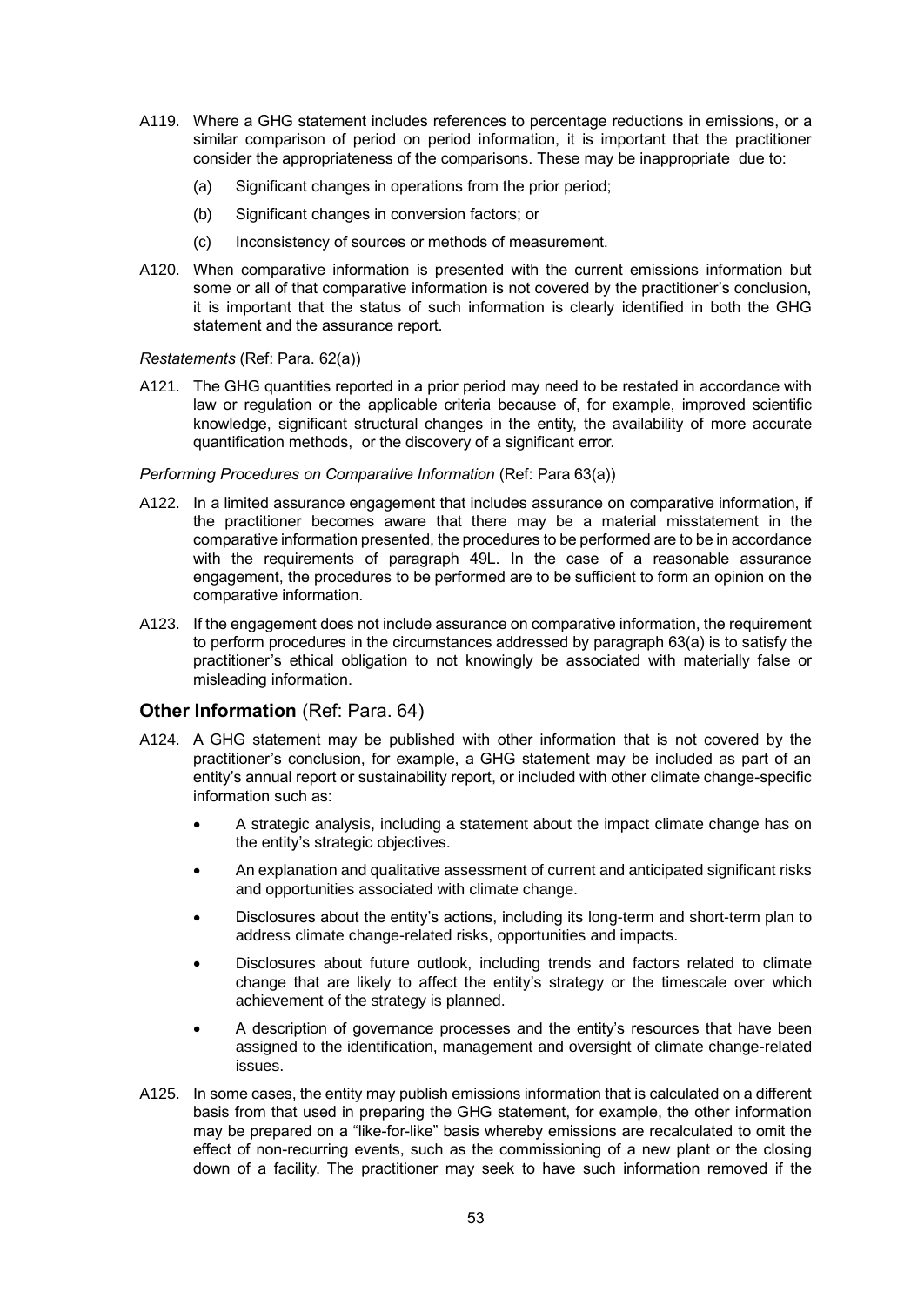methods used to prepare it would be disallowed by the criteria used to prepare the GHG statement. The practitioner may also seek to have removed any narrative information that is inconsistent with the quantitative data included in the GHG statement or cannot be substantiated (for example, speculative projections or claims about future action).

- A126. Further actions that may be appropriate when other information could undermine the credibility of the GHG statement and the assurance report include, for example:
	- Requesting the entity to consult with a qualified third party, such as the entity's legal counsel.
	- Obtaining legal advice about the consequences of different courses of action.
	- Communicating with third parties, for example, a regulator.
	- Withholding the assurance report.
	- Withdrawing from the engagement, where withdrawal is possible under applicable law or regulation.
	- Describing the matter in the assurance report.

# **Documentation**

*Documentation of the Procedures Performed and Evidence Obtained* (Ref: Para. 15, 65–66)

- A127. SSAE 3000 (Revised) requires the practitioner to prepare on a timely basis engagement documentation that provides a record of the basis of the assurance report.<sup>23</sup> The following are examples of matters that may be appropriate to include in the engagement documentation:
	- Fraud: The risks of material misstatement and the nature, timing and extent of procedures with respect to fraud; and communications about fraud made to the entity, regulators and others.
	- Law or Regulation: Identified or suspected non-compliance with law or regulation and the results of discussion with the entity and other parties outside the entity.
	- Planning: The overall engagement strategy, the engagement plan, and any significant changes made during the engagement, and the reasons for such changes.
	- Materiality: The following amounts and the factors considered in their determination: materiality for the GHG statement; if applicable, the materiality level or levels for particular types of emissions or disclosures; performance materiality; and any revision of materiality as the engagement progresses.
	- Risks of Material Misstatement: the discussion required by paragraph 29, and the significant decisions reached, key elements of the understanding obtained regarding each of the aspects of the entity and its environment specified in paragraph 23, and the risks of material misstatement for which in the practitioner's professional judgment further procedures were required.
	- Further Procedures: the nature, timing and extent of the further procedures performed, the linkage of those further procedures with the risks of material misstatement, and the results of the procedures.
	- Evaluation of Misstatements: The amount below which misstatements would be regarded as clearly trivial, misstatements accumulated during the engagement and whether they have been corrected, and the practitioner's conclusion as to whether uncorrected misstatements are material, individually or in the aggregate, and the basis for that conclusion.

<sup>23</sup> SSAE 3000 (Revised), paragraph 79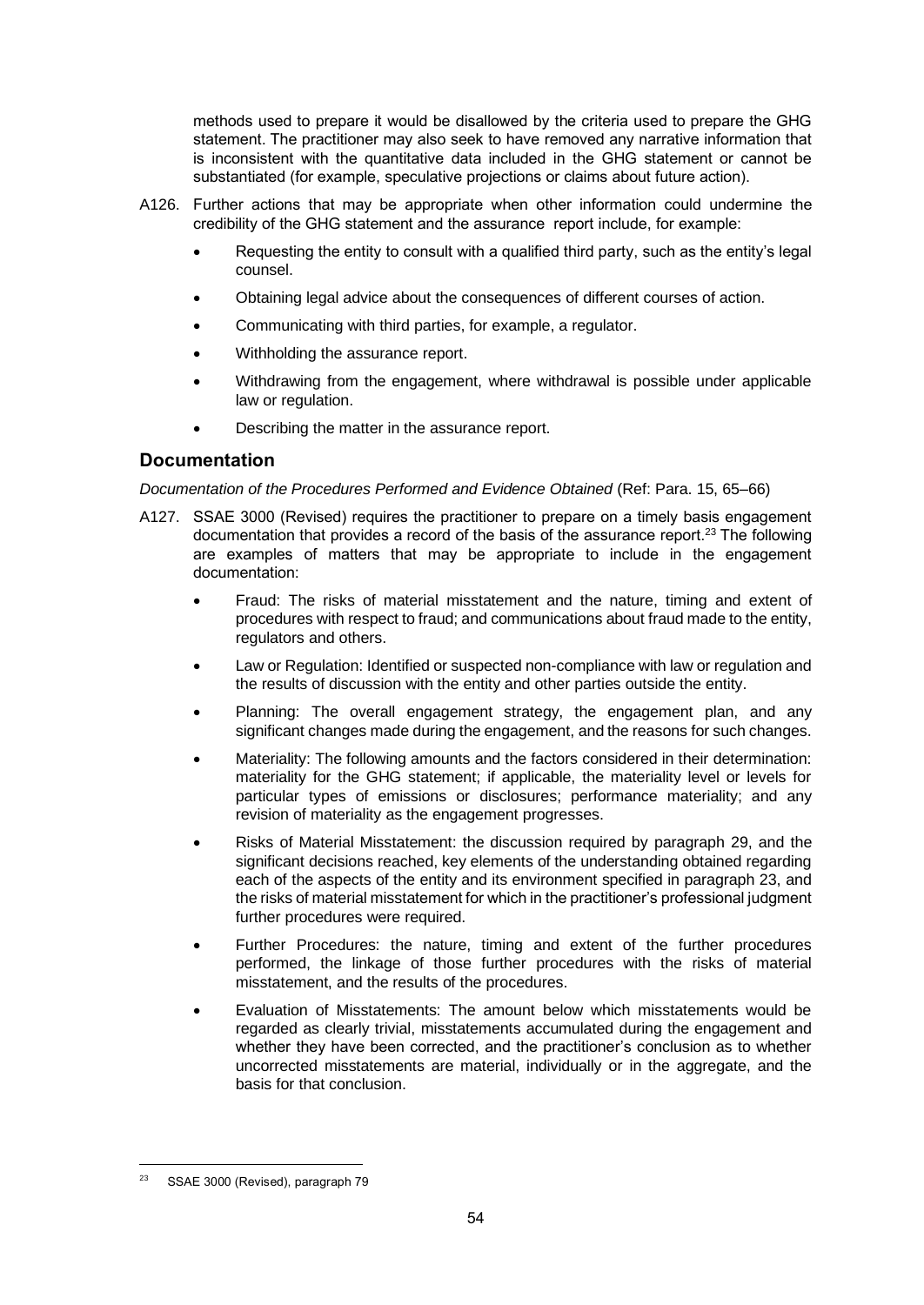#### *Matters Arising after the Date of the Assurance Report (Ref: Para. 68)*

A128. Examples of exceptional circumstances include facts which become known to the practitioner after the date of the assurance report but which existed at that date and which, if known at that date, might have caused the GHG statement to be amended or the practitioner to modify the conclusion in the assurance report, for example, the discovery of a significant uncorrected error. The resulting changes to the engagement documentation are reviewed in accordance with the firm's policies and procedures with respect to review responsibilities as required by SSQC 1, with the engagement partner taking final responsibility for the changes.<sup>24</sup>

## *Assembly of the Final Engagement File* (Ref: Para. 69)

A129. SSQC 1 (or other professional requirements, or requirements in law or regulation, that are at least as demanding as SSQC 1) requires firms to establish policies and procedures for the timely completion of the assembly of engagement files.<sup>25</sup> An appropriate time limit within which to complete the assembly of the final engagement file is ordinarily not more than 60 days after the date of the assurance report.<sup>26</sup>

# **Engagement Quality Control Review** (Ref: Para. 71)

- A130. Other matters that may be considered in an engagement quality control review include:
	- The engagement team's evaluation of the firm's independence in relation to the engagement.
	- Whether appropriate consultation has taken place on matters involving differences of opinion or other difficult or contentious matters, and the conclusions arising from those consultations.
	- Whether engagement documentation selected for review reflects the work performed in relation to the significant judgments and supports the conclusions reached.

# **Forming the Assurance Conclusion**

*Description of the Applicable Criteria* (Ref: Para. 74(d), 76(g)(iv))

- A131. The preparation of the GHG statement by the entity requires the inclusion of an adequate description of the applicable criteria in the explanatory notes to the GHG statement. That description advises intended users of the framework on which the GHG statement is based, and is particularly important when there are significant differences between various criteria regarding how particular matters are treated in a GHG statement, for example: which emissions deductions are included, if any; how they have been quantified and what they represent; and the basis for selecting which Scope 3 emissions are included, and how they have been quantified.
- A132. A description that the GHG statement is prepared in accordance with particular criteria is appropriate only if the GHG statement complies with all the requirements of those criteria that are effective during the period covered by the GHG statement.
- A133. A description of the applicable criteria that contains imprecise qualifying or limiting language (for example, "the GHG statement is in substantial compliance with the requirements of XYZ") is not an adequate description as it may mislead users of the GHG statement.

<sup>24</sup> SSQC 1, *Quality Control for Firms that Perform Audits and Reviews of Financial Statements, and Other Assurance and Related Services Engagements,* paragraphs 32–33

<sup>25</sup> SSQC 1, paragraph 45

<sup>26</sup> SSQC 1, paragraph A54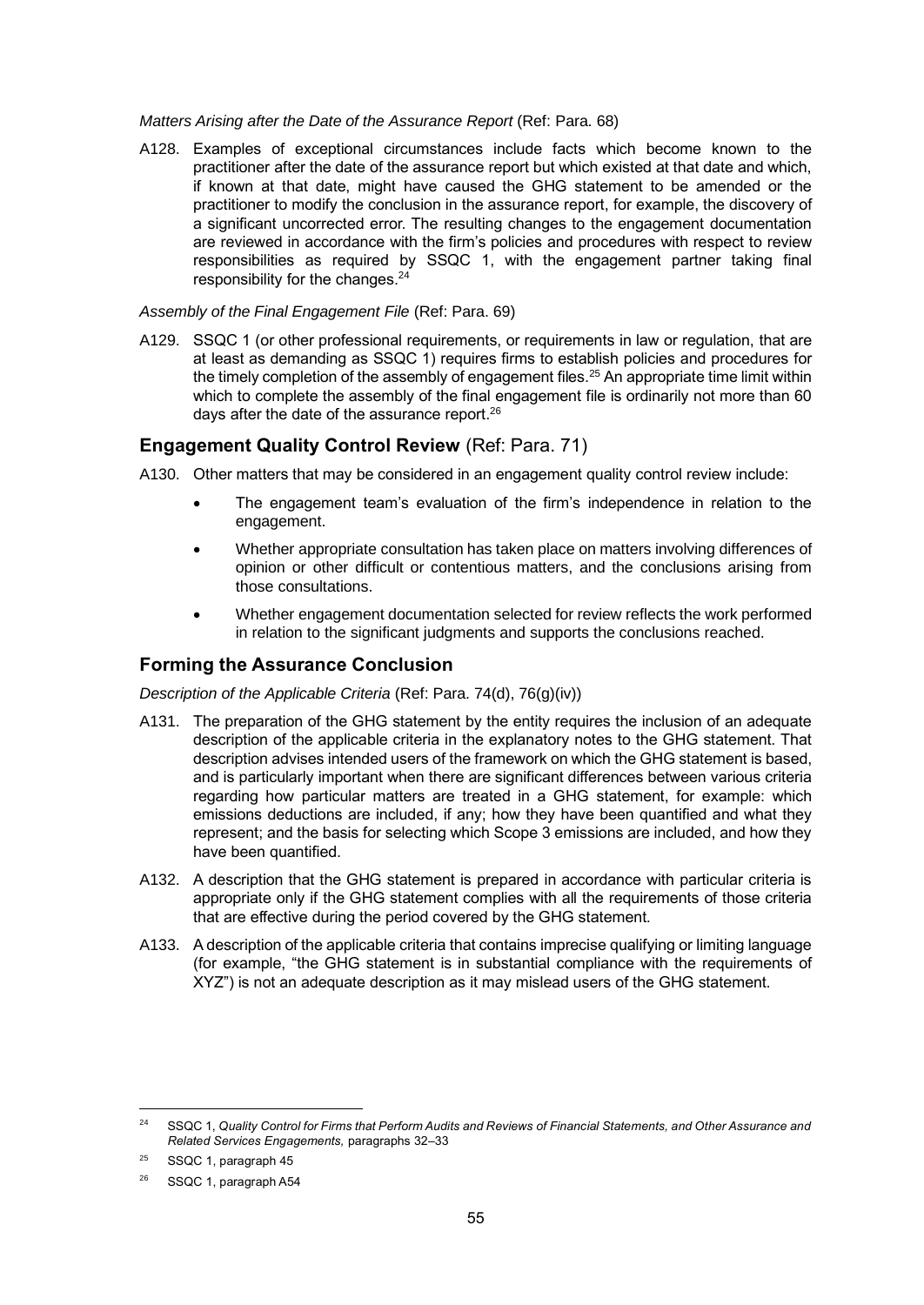# **Assurance Report Content**

*Illustrative Assurance Reports* (Ref: Para. 76)

A134. Appendix 2 contains illustrations of assurance reports on GHG statements incorporating the elements set forth in paragraph 76.

*Information Not Covered by the Practitioner's Conclusion (Ref: Para. 76(c))* 

A135. To avoid misunderstanding and undue reliance on information that has not been subject to assurance, where the GHG statement includes information, such as comparatives, that is not covered by the practitioner's conclusion, that information is ordinarily identified as such in the GHG statement and in the practitioner's assurance report.

Emissions Deductions (Ref: Para. 76(f))

- A136. The wording of the statement to be included in the assurance report when the GHG statement includes emissions deductions may vary considerably depending on the circumstances.
- A137. The availability of relevant and reliable information in relation to offsets and other emissions deductions varies greatly and, therefore, so does the evidence available to practitioners to support entities' claimed emissions deductions.
- A138. Because of the varied nature of emissions deductions and the often reduced number and nature of procedures that can be applied to emissions deductions by the practitioner, this SSAE requires identification in the assurance report of those emissions deductions, if any, that are covered by the practitioner's conclusion, and a statement of the practitioner's responsibility with respect to them.
- A139. A statement of the practitioner's responsibility with respect to emissions deductions may be worded as follows when the emissions deductions are comprised of offsets: "The GHG statement includes a deduction from ABC's emissions for the year of yyy tonnes of  $CO_{2-e}$ relating to offsets. We have performed procedures as to whether these offsets were acquired during the year, and whether the description of them in the GHG statement is a reasonable summary of the relevant contracts and related documentation. We have not, however, performed any procedures regarding the external providers of these offsets, and express no conclusion about whether the offsets have resulted, or will result, in a reduction of yyy tonnes of  $CO<sub>2-e</sub>$ ."

## *Use of the Assurance Report* (Ref: Para. 76(g)(iii))

- A140. As well as identifying the addressee of the assurance report, the practitioner may consider it appropriate to include wording in the body of the assurance report that specifies the purpose for which, or the intended users for whom, the report was prepared. For example, when the GHG statement will be lodged on the public record, it may be appropriate for the explanatory notes to the GHG statement and the assurance report to include a statement that the report is intended for users who have a reasonable knowledge of GHG related activities, and who have studied the information in the GHG statement with reasonable diligence and understand that the GHG statement is prepared and assured to appropriate levels of materiality.
- A141. In addition, the practitioner may consider it appropriate to include wording that specifically restricts distribution of the assurance report other than to intended users, its use by others, or its use for other purposes.

#### Summary of the Practitioner's Procedures (Ref: Para. 76(h)(ii))

A142. The assurance report in a reasonable assurance engagement normally follows a standard wording and only briefly describes procedures performed. This is because, in a reasonable assurance engagement, describing in any level of detail the specific procedures performed would not assist users to understand that, in all cases where an unmodified report is issued, sufficient appropriate evidence has been obtained to enable the practitioner to express an opinion.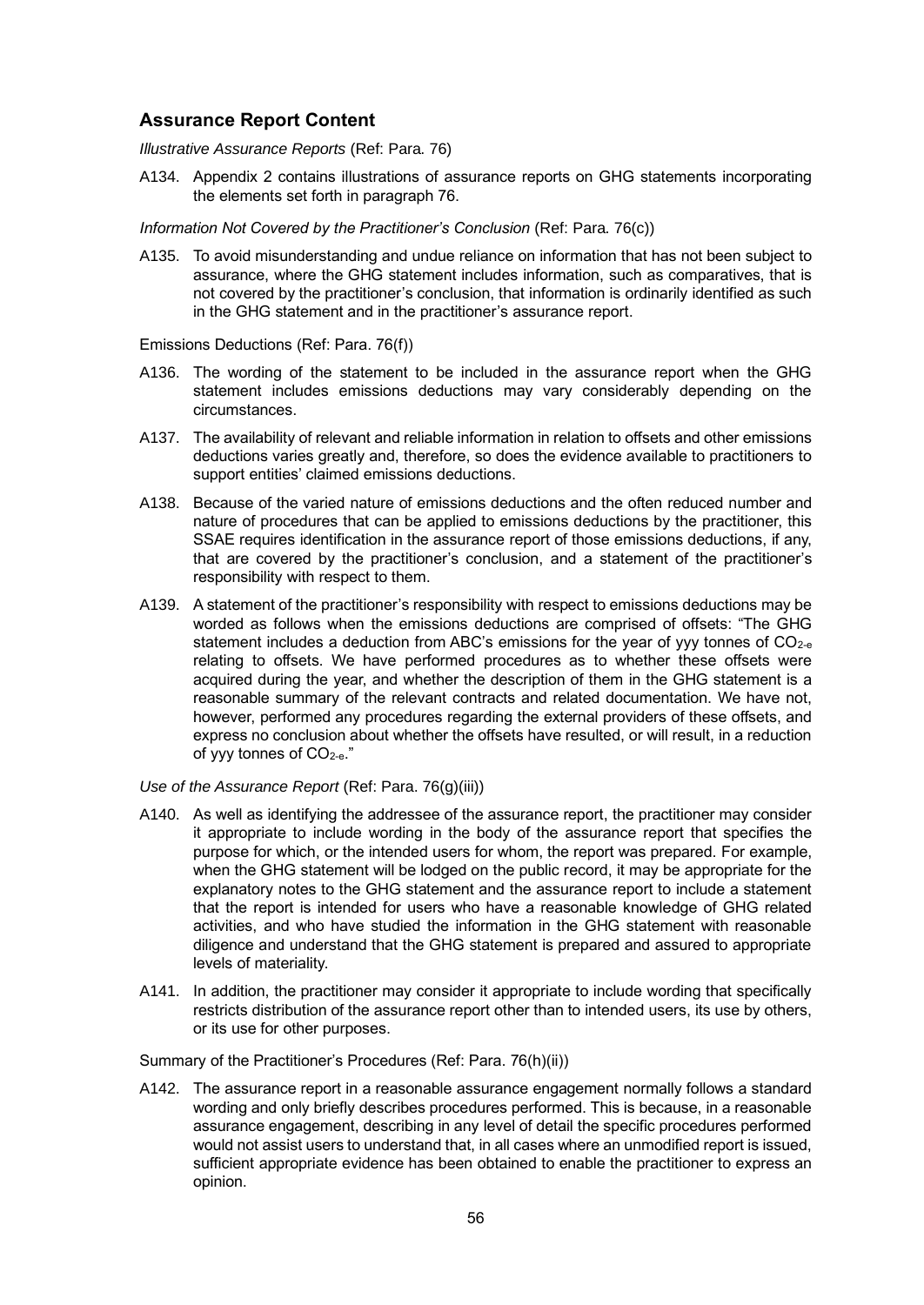A143. In a limited assurance engagement, an appreciation of the nature, timing and extent of procedures performed is essential for the intended users to understand the conclusion expressed in a limited assurance report. The description of the practitioner's procedures in a limited assurance engagement is therefore ordinarily more detailed than in a reasonable assurance engagement. It also may be appropriate to include a description of procedures that were not performed that would ordinarily be performed in a reasonable assurance engagement. However, a complete identification of all such procedures may not be possible because the practitioner's required understanding and assessment of risks of material misstatement are less than in a reasonable assurance engagement.

Factors to consider in making that determination and the level of detail to be provided include:

- Circumstances specific to the entity (e.g., the differing nature of the entity's activities compared to those typical in the sector).
- Specific engagement circumstances affecting the nature and extent of the procedures performed.
- The intended users' expectations of the level of detail to be provided in the report, based on market practice, or applicable law or regulation.
- A144. *In describing the procedures performed in the limited assurance report, it is important that they are written in an objective way but are not summarised to the extent that they are ambiguous, nor written in a way that is overstated or embellished or that implies that reasonable assurance has been obtained. It is also important that the description of the procedures not give the impression that an agreed-upon procedures engagement has been undertaken, and in most cases will not detail the entire work plan.*

The Practitioner's Signature (Ref: Para. 76(k))

A145. The practitioner's signature is either in the name of the practitioner's firm, the personal name of the practitioner, or both, as appropriate for the particular jurisdiction. In addition to the practitioner's signature, in certain jurisdictions, the practitioner may be required to declare in the assurance report the practitioner's professional designation or the fact that the practitioner or firm, as appropriate, has been recognised by the appropriate licensing authority in that jurisdiction.

*Emphasis of Matter Paragraphs and Other Matter Paragraphs* (Ref: Para. 77)

- A146. A widespread use of Emphasis of Matter or Other Matter paragraphs diminishes the effectiveness of the practitioner's communication of such matters.
- A147. An Emphasis of Matter paragraph may be appropriate when, for example, different criteria have been used or the criteria have been revised, updated or interpreted differently than in prior periods and this has had a fundamental effect on reported emissions, or a system breakdown for part of the period being accounted for means that extrapolation was used to estimate emissions for that time and this has been stated in the GHG statement.
- A148. An Other Matter paragraph may be appropriate when, for example, the scope of the engagement has changed significantly from the prior period and this has not been stated in the GHG statement.
- A149. The content of an Emphasis of Matter paragraph includes a clear reference to the matter being emphasised and to where relevant disclosures that fully describe the matter can be found in the GHG statement. It also indicates that the practitioner's conclusion is not modified in respect of the matter emphasised. (See also paragraph A125)
- A150. The content of an Other Matter paragraph reflects clearly that such other matter is not required to be presented and disclosed in the GHG statement. Paragraph 77 limits the use of an Other Matter paragraph to matters relevant to users' understanding of the engagement, the practitioner's responsibilities or the assurance report, that the practitioner considers it necessary to communicate in the assurance report. (See also paragraph A124)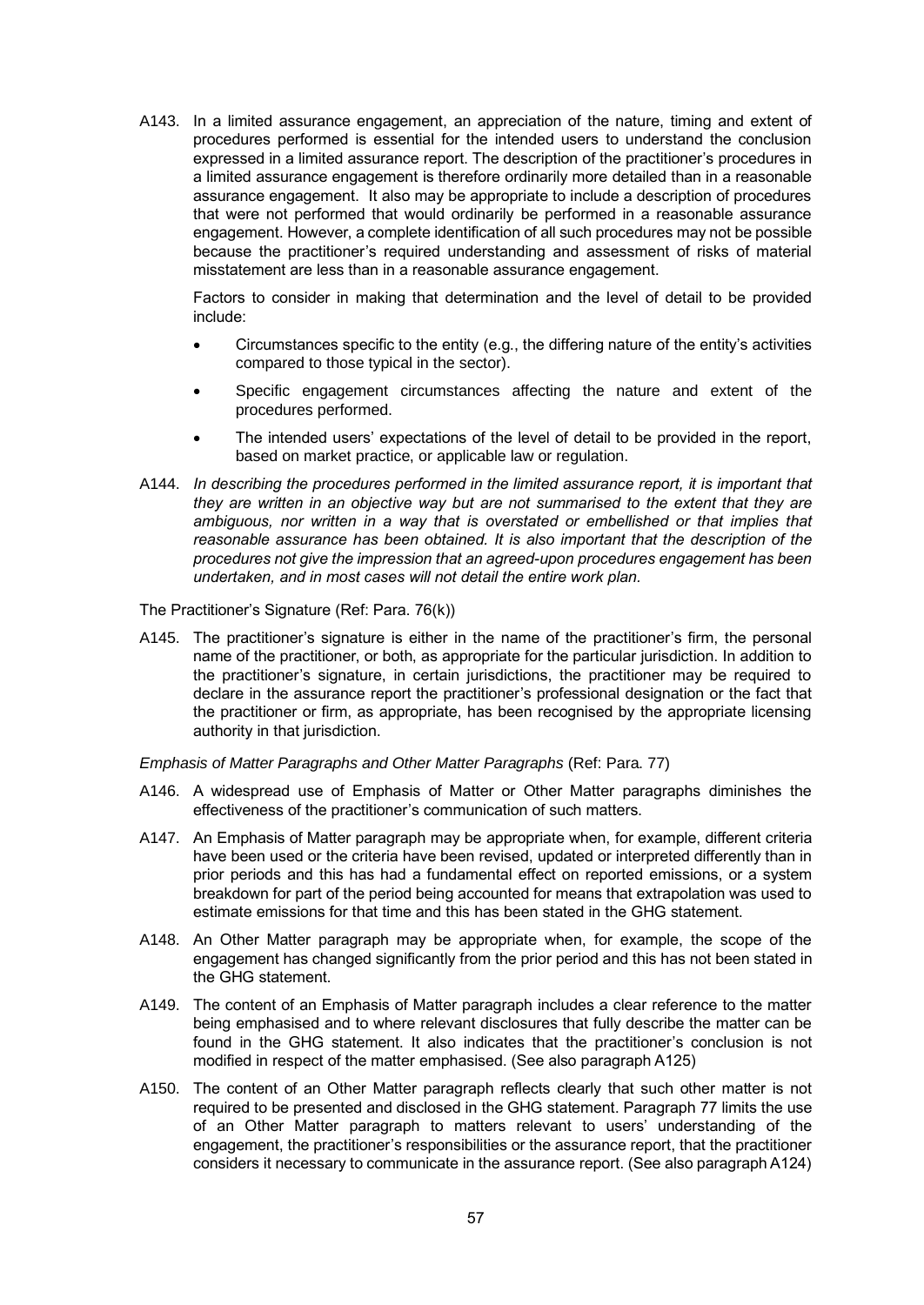- A151. Including the practitioner's recommendations on matters such as improvements to the entity's information system in the assurance report may imply that those matters have not been appropriately dealt with in preparing the GHG statement. Such recommendations may be communicated, for example, in a management letter or in discussion with those charged with governance. Considerations relevant to deciding whether to include recommendations in the assurance report include whether their nature is relevant to the information needs of intended users, and whether they are worded appropriately to ensure they will not be misunderstood as a qualification of the practitioner's conclusion on the GHG statement.
- A152. An Other Matter paragraph does not include information that the practitioner is prohibited from providing by law, regulation or other professional standards, for example, ethical standards relating to confidentiality of information. An Other Matter paragraph also does not include information that is required to be provided by management.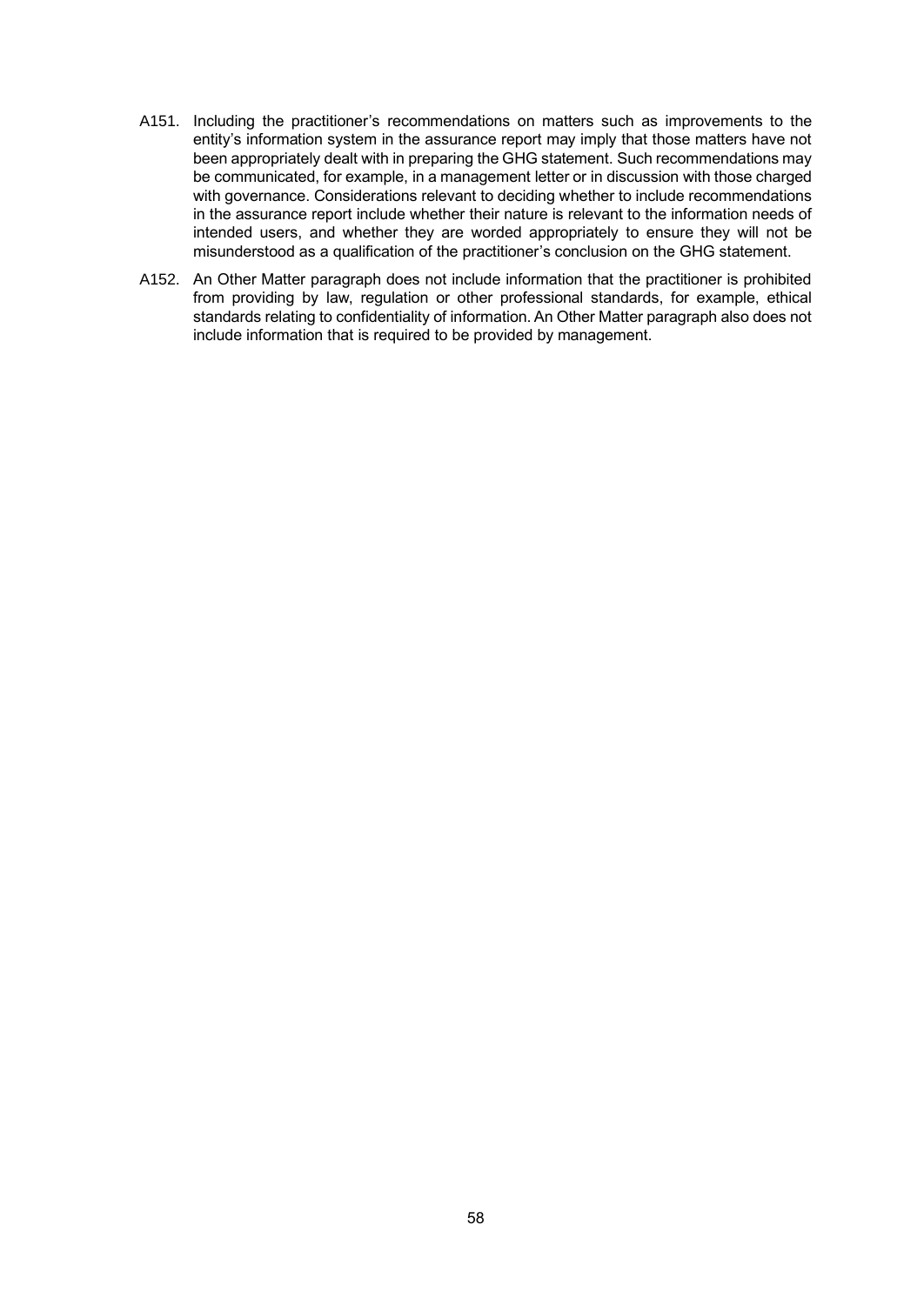# **Appendix 1**

(Ref: Para. A8–A14)



# **Emissions, Removals and Emissions Deductions**

- A = Direct, or Scope 1, emissions (see paragraph A8).
- B = Removals (emissions that are generated within the entity's boundary but captured and stored within that boundary rather than released into the atmosphere. They are commonly accounted for on a gross basis, that is, as a Scope 1 emission and a removal) (see paragraph A14).
- C = Removals (GHGs the entity has removed from the atmosphere) (see paragraph A14).
- D = Actions the entity takes to lower its emissions. Such actions might reduce Scope 1 emissions (for example, using more fuel efficient vehicles), Scope 2 emissions (for example, installing solar panels to reduce the quantity of purchased electricity), or Scope 3 emissions (for example, reducing business travel or selling products that require less energy to use). The entity might discuss such actions in the explanatory notes to the GHG statement, but they only affect the quantification of emissions on the face of the entity's GHG statement to the extent that reported emissions are lower than they would otherwise be or they constitute an emissions deduction in accordance with the applicable criteria (see paragraph A11).
- E = Scope 2 emissions (see paragraph A9).
- F = Scope 3 emissions (see paragraph A10).
- G = Emissions deductions, including purchased offsets (see paragraphs A11–A13).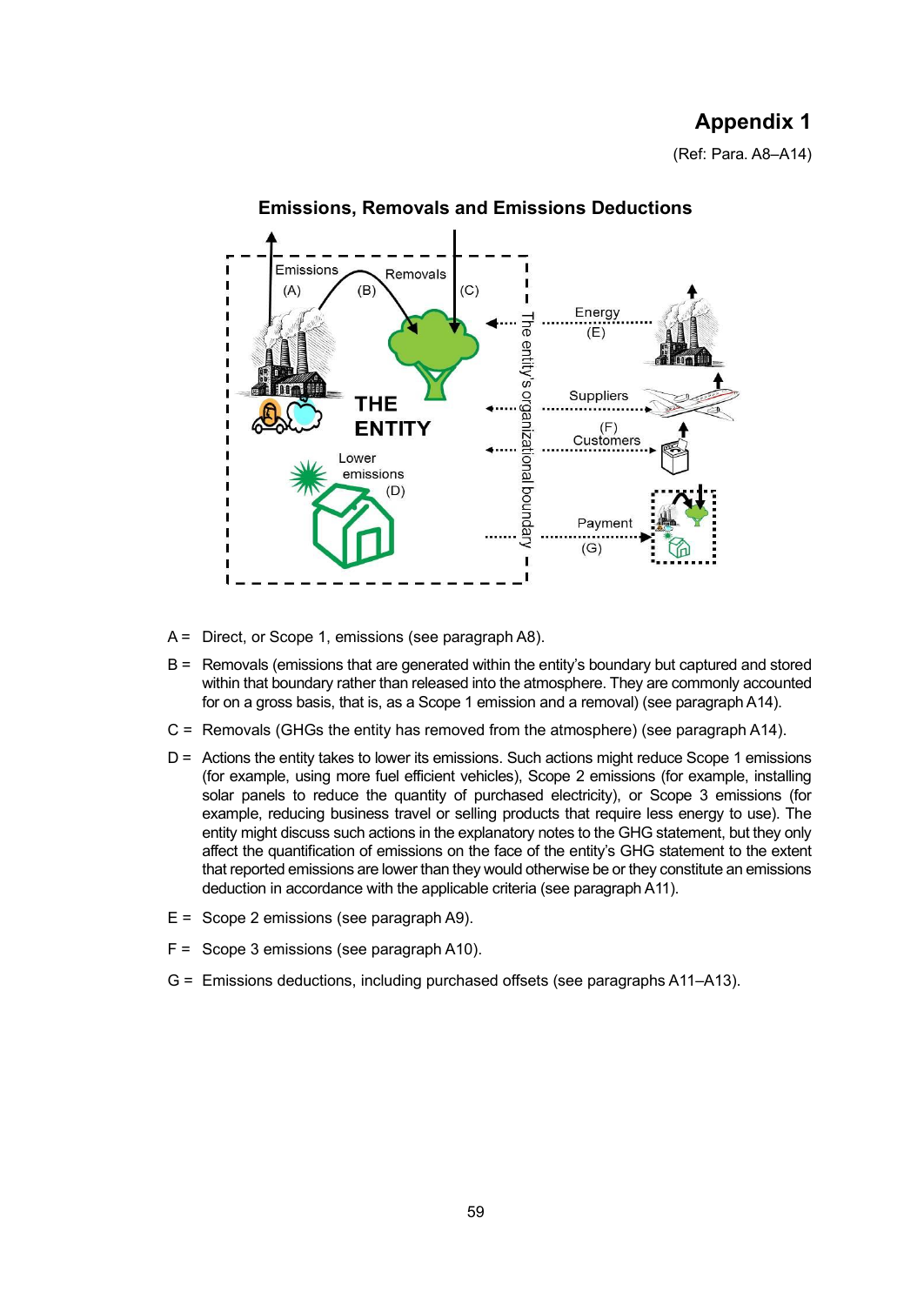(Ref: Para. A134)

# **Illustrations of Assurance Reports on GHG Statements**

## **Illustration 1:**

**Circumstances include the following:**

- **Reasonable assurance engagement.**
- **The entity's GHG statement contains no Scope 3 emissions.**
- **The entity's GHG statement contains no emissions deductions.**
- **The GHG statement contains no comparative information**.

*The following illustrative report is for guidance only and is not intended to be exhaustive or applicable to all situations.*

INDEPENDENT PRACTITIONER'S REASONABLE ASSURANCE REPORT ON ABC'S GREENHOUSE GAS (GHG) STATEMENT

### [Appropriate Addressee]

### **Report on GHG Statement** (*this heading is not needed if this is the only section*)

We have undertaken a reasonable assurance engagement of the accompanying GHG statement of ABC for the year ended December 31, 20X1, comprising the Emissions Inventory and the Explanatory Notes on pages xx–yy. [This engagement was conducted by a multidisciplinary team including assurance practitioners, engineers and environmental scientists.]<sup>1</sup>

### *ABC's Responsibility for the GHG Statement*

ABC is responsible for the preparation of the GHG statement in accordance with [*applicable criteria*<sup>2</sup> ], applied as explained in Note 1 to the GHG statement. This responsibility includes the design, implementation and maintenance of internal control relevant to the preparation of a GHG statement that is free from material misstatement, whether due to fraud or error.

[As discussed in Note 1 to the GHG statement,]<sup>3</sup> GHG quantification is subject to inherent uncertainty because of incomplete scientific knowledge used to determine emissions factors and the values needed to combine emissions of different gases.

#### *Our Independence and Quality Control*

We have complied with the independence and other ethical requirements of the Accounting and Corporate Regulatory Authority (ACRA) *Code of Professional Conduct and Ethics for Public Accountants and Accounting Entities* (ACRA Code) is founded on fundamental principles of integrity, objectivity, professional competence and due care, confidentiality and professional behavior.

The firm applies Singapore Standard on Quality Control  $1<sup>4</sup>$  and accordingly maintains a comprehensive system of quality control including documented policies and procedures regarding compliance with ethical requirements, professional standards and applicable legal and regulatory requirements.

The sentence should be deleted if it is not applicable to the engagement (for example, if the engagement was to report only on Scope 2 emissions and no other experts were used).

<sup>2</sup> [Applicable criteria] are available for free download fro[m www.######.org.](http://www./)

<sup>&</sup>lt;sup>3</sup> Where there is no discussion of the inherent uncertainty in Note 1 to the GHG statement, this should be deleted.

<sup>4</sup> SSQC 1, *Quality Control for Firms that Perform Audits and Reviews of Financial Statements, and Other Assurance and Related Services Engagements*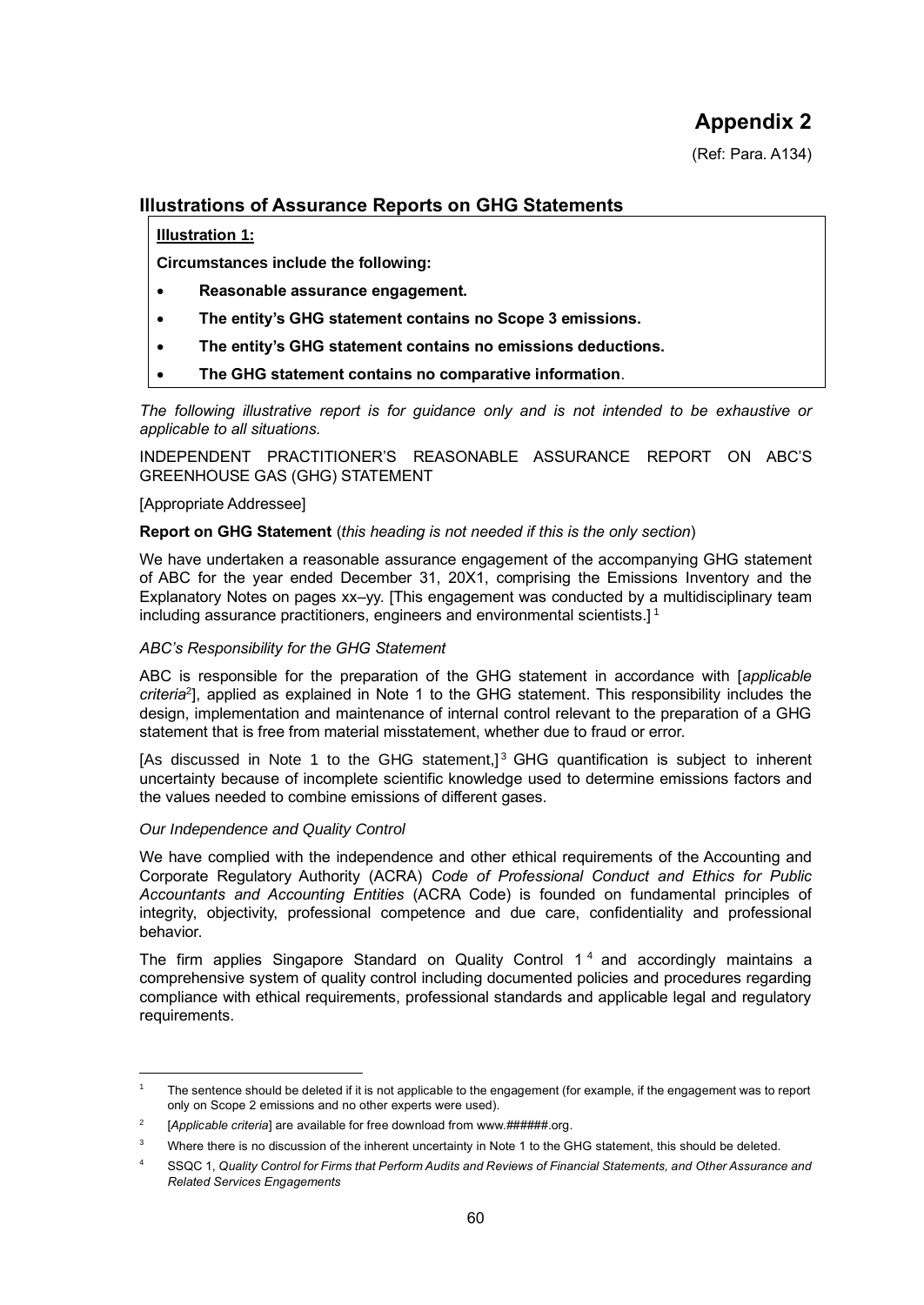#### *Our Responsibility*

Our responsibility is to express an opinion on the GHG statement based on the evidence we have obtained. We conducted our reasonable assurance engagement in accordance with Singapore Standard on Assurance Engagements 3410, *Assurance Engagements on Greenhouse Gas Statements* ("SSAE 3410"), issued by the Institute of Singapore Chartered Accountants. That standard requires that we plan and perform this engagement to obtain reasonable assurance about whether the GHG statement is free from material misstatement.

A reasonable assurance engagement in accordance with SSAE 3410 involves performing procedures to obtain evidence about the quantification of emissions and related information in the GHG statement. The nature, timing and extent of procedures selected depend on the practitioner's judgment, including the assessment of the risks of material misstatement, whether due to fraud or error, in the GHG statement. In making those risk assessments, we considered internal control relevant to ABC's preparation of the GHG statement. A reasonable assurance engagement also includes:

- Assessing the suitability in the circumstances of ABC's use of [*applicable criteria*], applied as explained in Note 1 to the GHG statement, as the basis for preparing the GHG statement;
- Evaluating the appropriateness of quantification methods and reporting policies used, and the reasonableness of estimates made by ABC; and
- Evaluating the overall presentation of the GHG statement.

We believe that the evidence we have obtained is sufficient and appropriate to provide a basis for our opinion.

### *Opinion*

In our opinion, the GHG statement for the year ended December 31, 20X1 is prepared, in all material respects, in accordance with the [*applicable criteria*] applied as explained in Note 1 to the GHG statement.

## **Report on Other Legal and Regulatory Requirements** *(applicable for some engagements only)*

[Form and content of this section of the assurance report will vary depending on the nature of the practitioner's other reporting responsibilities.]

|                               | (Firm) |
|-------------------------------|--------|
| <b>Public Accountants and</b> |        |
| <b>Chartered Accountants</b>  |        |
| Singapore                     |        |

\_\_\_\_\_\_\_\_\_\_\_\_\_\_\_\_\_\_\_\_\_\_ (Date)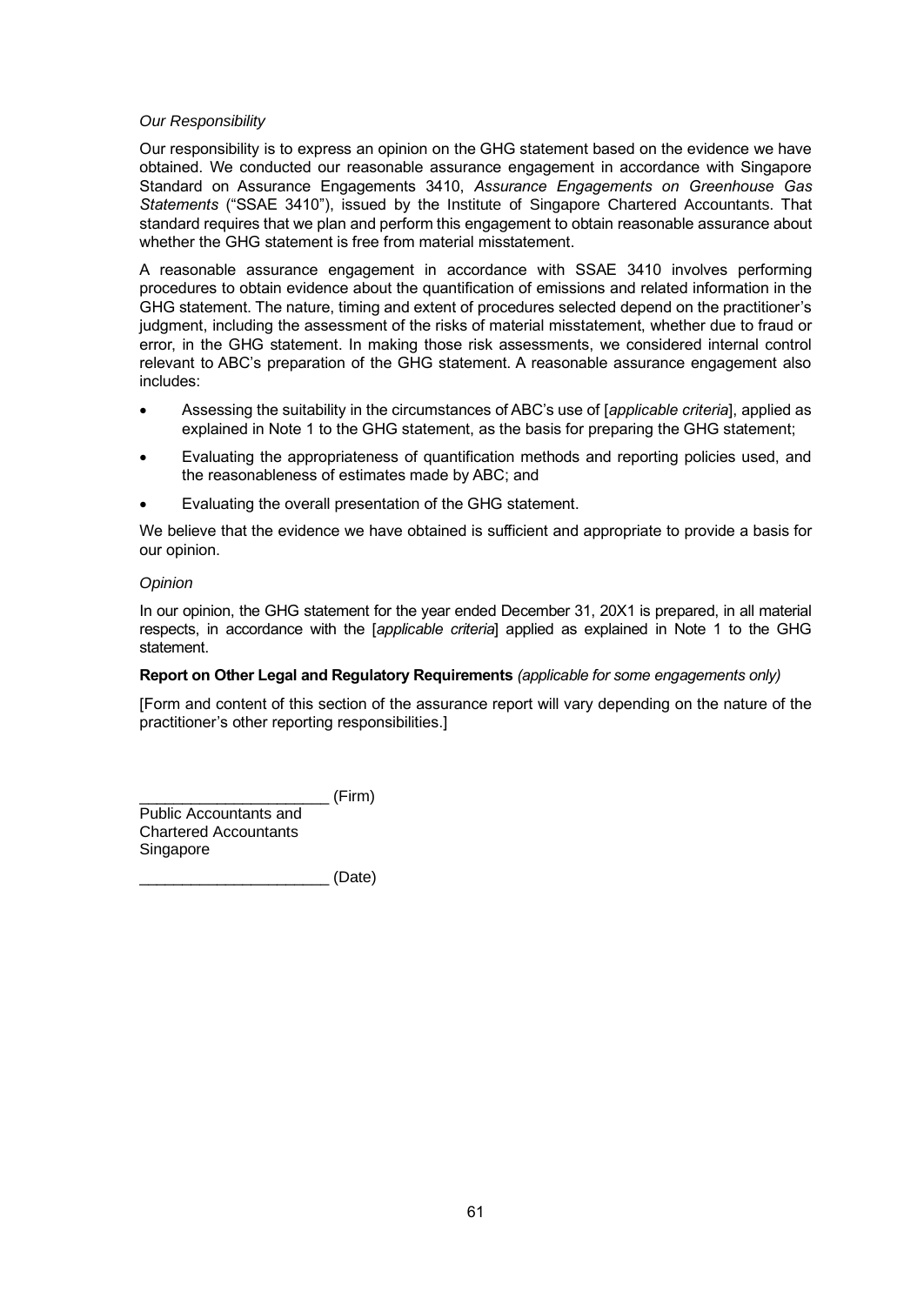# **Illustration 2:**

### **Circumstances include the following:**

- Limited assurance engagement.
- The entity's GHG statement contains no Scope 3 emissions.
- The entity's GHG statement contains no emissions deductions.
- The GHG statement contains no comparative information

*The following illustrative report is for guidance only and is not intended to be exhaustive or applicable to all situations.*

## INDEPENDENT PRACTITIONER'S LIMITED ASSURANCE REPORT ON ABC'S GREENHOUSE GAS (GHG) STATEMENT

### [Appropriate Addressee]

### **Report on GHG Statement** (*this heading is not needed if this is the only section*)

We have undertaken a limited assurance engagement of the accompanying GHG statement of ABC for the year ended December 31, 20X1, comprising the Emissions Inventory [and the Explanatory Notes on pages xx–yy]. [This engagement was conducted by a multidisciplinary team including assurance practitioners, engineers and environmental scientists.]<sup>5</sup>

#### *ABC's Responsibility for the GHG Statement*

ABC is responsible for the preparation of the GHG statement in accordance with [*applicable*  criteria<sup>6</sup>], applied as explained in Note 1 to the GHG statement. This responsibility includes the design, implementation and maintenance of internal control relevant to the preparation of a GHG statement that is free from material misstatement, whether due to fraud or error.

[As discussed in Note 1 to the GHG statement,]<sup>7</sup> GHG quantification is subject to inherent uncertainty because of incomplete scientific knowledge used to determine emissions factors and the values needed to combine emissions of different gases.

#### *Our Independence and Quality Control*

We have complied with the independence and other ethical requirements of the Accounting and Corporate Regulatory Authority (ACRA) *Code of Professional Conduct and Ethics for Public Accountants and Accounting Entities* (ACRA Code) is founded on fundamental principles of integrity, objectivity, professional competence and due care, confidentiality and professional behavior.

The firm applies Singapore Standard on Quality Control  $1<sup>8</sup>$  and accordingly maintains a comprehensive system of quality control including documented policies and procedures regarding compliance with ethical requirements, professional standards and applicable legal and regulatory requirements.

#### *Our Responsibility*

Our responsibility is to express a limited assurance conclusion on the GHG statement based on the procedures we have performed and the evidence we have obtained. We conducted our limited assurance engagement in accordance with Singapore Standard on Assurance Engagements 3410, *Assurance Engagements on Greenhouse Gas Statements* ("SSAE 3410"), issued by the Institute of Singapore Chartered Accountants. That standard requires that we plan and perform this

<sup>&</sup>lt;sup>5</sup> The sentence should be deleted if it is not applicable to the engagement (for example, if the engagement was to report only on Scope 2 emissions and no other experts were used).

<sup>6</sup> [Applicable criteria] are available for free download fro[m www.######.org.](http://www./)

 $7$  Where there is no discussion of the inherent uncertainty in Note 1 to the GHG statement, this should be deleted.

<sup>8</sup> SSQC 1, *Quality Control for Firms that Perform Audits and Reviews of Financial Statements, and Other Assurance and Related Services Engagements*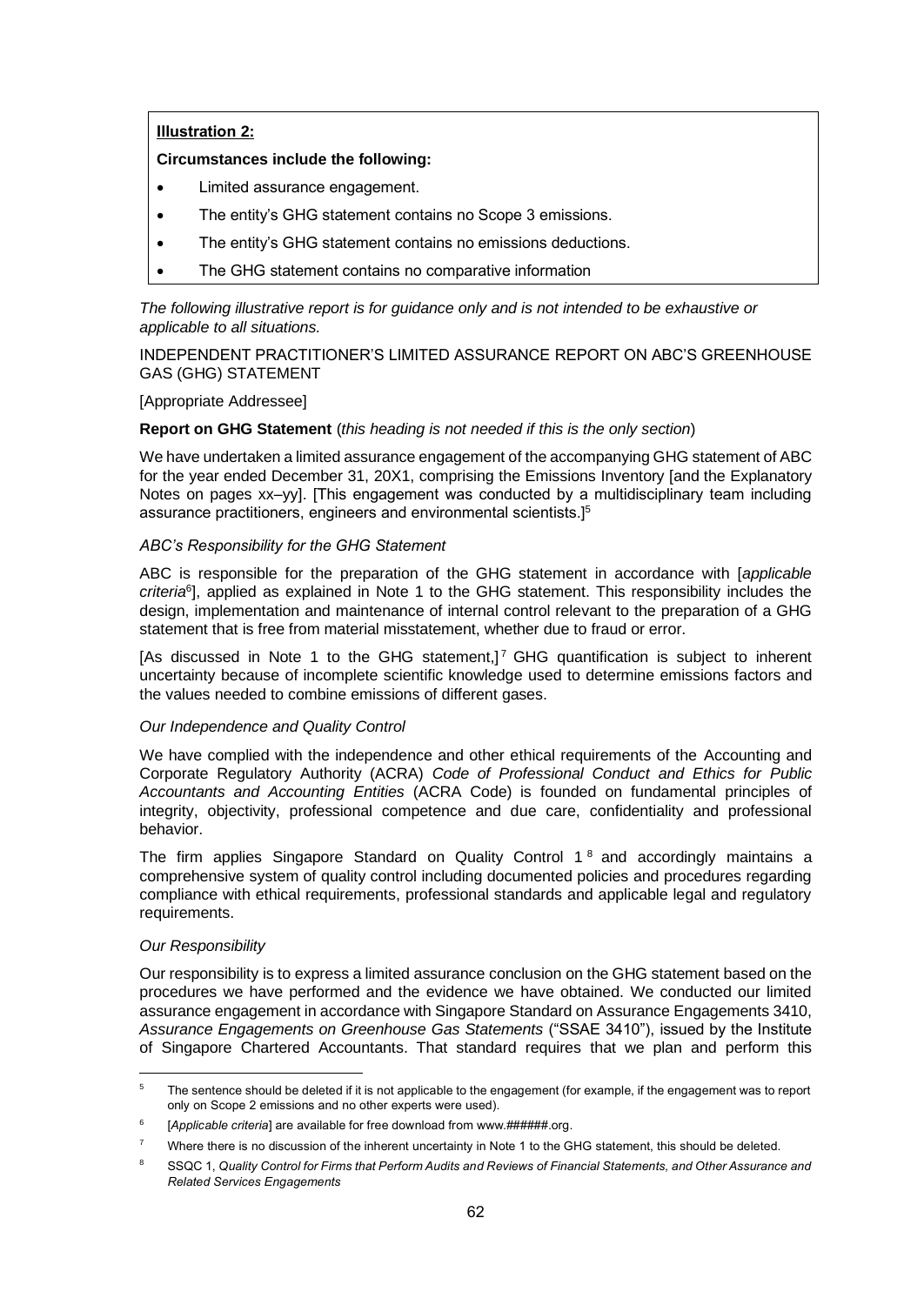engagement to obtain limited assurance about whether the GHG statement is free from material misstatement.

A limited assurance engagement undertaken in accordance with SSAE 3410 involves assessing the suitability in the circumstances of ABC's use of [applicable criteria] as the basis for the preparation of the GHG statement, assessing the risks of material misstatement of the GHG statement whether due to fraud or error, responding to the assessed risks as necessary in the circumstances, and evaluating the overall presentation of the GHG statement. A limited assurance engagement is substantially less in scope than a reasonable assurance engagement in relation to both the risk assessment procedures, including an understanding of internal control, and the procedures performed in response to the assessed risks.

The procedures we performed were based on our professional judgment and included inquiries, observation of processes performed, inspection of documents, analytical procedures, evaluating the appropriateness of quantification methods and reporting policies, and agreeing or reconciling with underlying records.

*[[The practitioner may insert a summary of the nature and extent of procedures performed that, in the practitioner's judgment, provides additional information that may be relevant to the users' understanding of the basis for the practitioner's conclusion.<sup>9</sup> The following section has been provided as guidance, and the example procedures are not an exhaustive list of either the type, or extent, of the procedures which may be important for the users' understanding of the work done.]<sup>10</sup>*

Given the circumstances of the engagement, in performing the procedures listed above we:

- Through inquiries, obtained an understanding of ABC's control environment and information systems relevant to emissions quantification and reporting, but did not evaluate the design of particular control activities, obtain evidence about their implementation or test their operating effectiveness.
- Evaluated whether ABC's methods for developing estimates are appropriate and had been consistently applied. However, our procedures did not include testing the data on which the estimates are based or separately developing our own estimates against which to evaluate ABC's estimates.
- Undertook site visits [at three sites] to assess the completeness of the emissions sources, data collection methods, source data and relevant assumptions applicable to the sites. The sites selected for testing were chosen taking into consideration their emissions in relation to total emissions, emissions sources, and sites selected in prior periods. Our procedures [did/did not] include testing information systems to collect and aggregate facility data, or the controls at these sites. $]$ <sup>11</sup>

<sup>9</sup> *The procedures are to be summarised but not to the extent that they are ambiguous, nor described in a way that is overstated or embellished or that implies that reasonable assurance has been obtained. It is important that the description of the procedures does not give the impression that an agreed-upon procedures engagement has been undertaken, and in most cases will not detail the entire work plan.*

 $10$  In the final report, this explanatory paragraph will be deleted.

<sup>11</sup> This section should be deleted if the practitioner concludes that the expanded information on the procedures performed is not needed in the circumstances of the engagement.